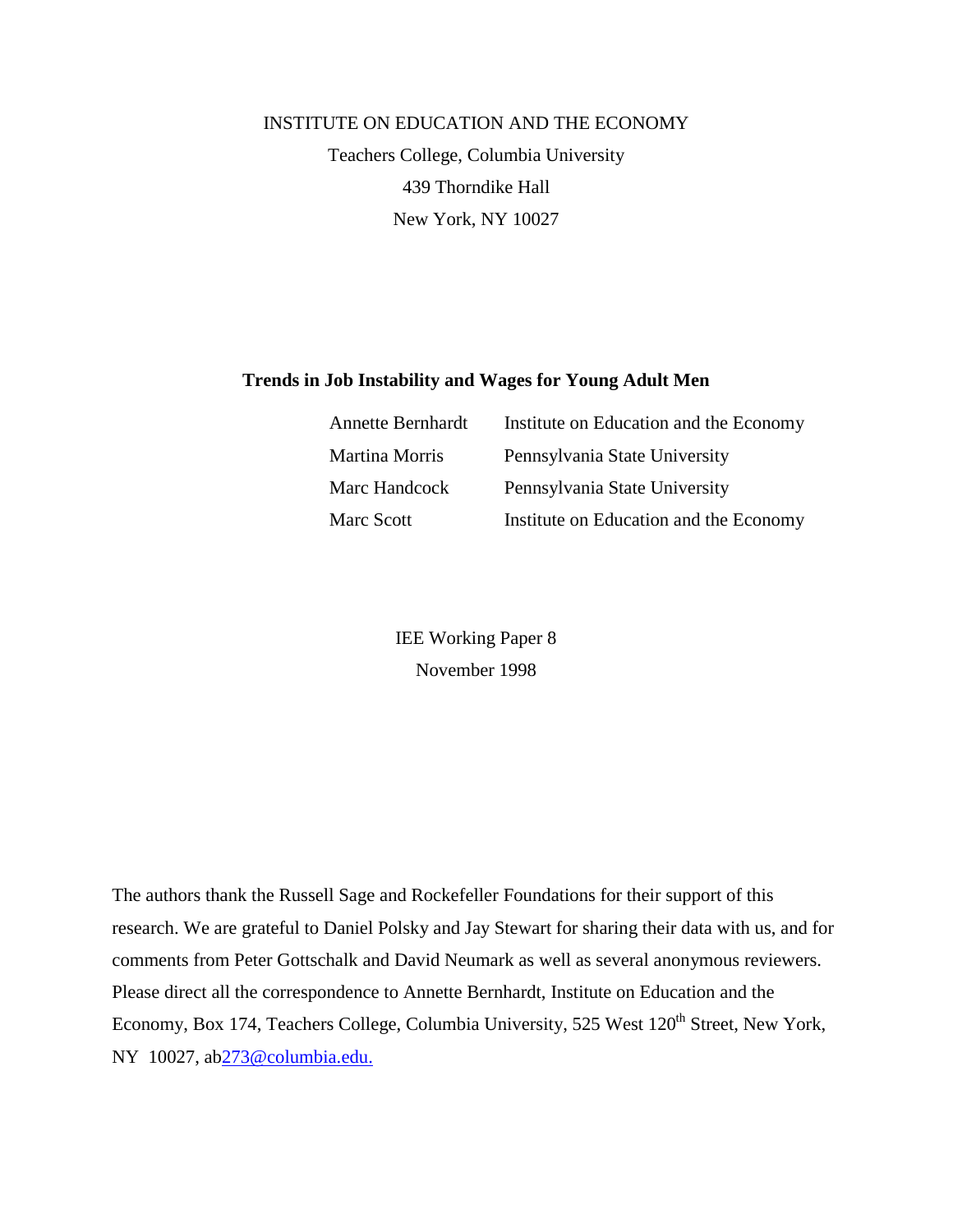## **Abstract**

Data and measurement problems have complicated the debate over trends in job instability in the United States. In this paper we compare two cohorts of young white men from the National Longitudinal Surveys (NLS), construct a rigorous measure of job change, and confirm earlier findings of a significant increase in job instability in recent years. Further validation of this increase is found when we benchmark the NLS against the other main datasets in the field and conduct a thorough attrition analysis. Extending the analysis to wages, we find that the wage returns to job changing have both declined and become more unequal for young men, mirroring trends in their long-term wage growth.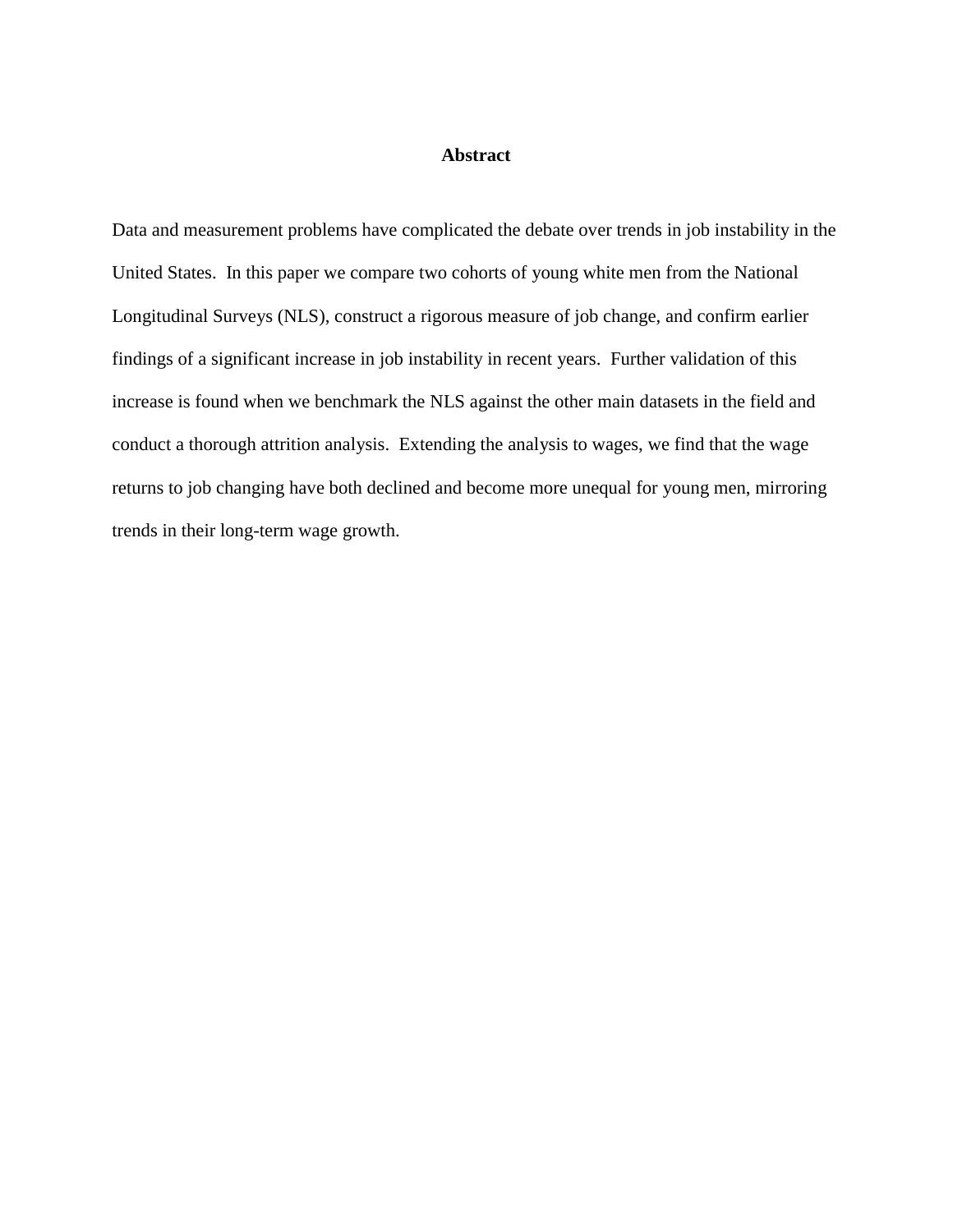## **1. Introduction**\*

While the perception of increased job instability is widespread, empirical documentation of this 'fact' remains elusive. Data and measurement problems have led to a trail of conflicting findings*,* and the absence of clear evidence of rising instability has led some to question whether the problem lies instead with public perception. A careful review of the evidence suggests that the question may be premature. The primary sources of cross-sectional data are the tenure and pension supplements of the Current Population Survey (CPS), and the Displaced Worker Survey. Using the CPS, Swinnerton and Wial (1995) find evidence of an overall decline in job stability whereas Diebold, Neumark, and Polsky (1997) and Farber (1998) do not. Changes in the wording of the CPS tenure question and in non-response rates over time hamper the building of synthetic age cohorts and duration analysis and make it difficult to resolve the different findings. Adding recent CPS data and making better adjustments for changes in wording and other data problems, Neumark, Polsky, and Hansen (1997) do find a modest decline in the first half of the 1990s among older workers with longer tenures. Similarly, using the Displaced Worker Survey, Farber (1997) finds a mild rise in involuntary job loss during the 1990s, but changes in wording and time windows make analysis difficult here as well.

Longitudinal datasets permit more direct measurement of moves between employers, and initial research on the Panel Study of Income Dynamics (PSID) appeared to provide consistent evidence of a general increase in the rate of job changing (e.g. Rose 1995; Boisjoly, Duncan and Smeeding 1998). But several recent papers find no such overall trend, and again the disagreement hinges on how one resolves the problem of measuring year-to-year job changes (Polsky 1999). Because employers in the PSID are not uniquely identified, a job change must be inferred using several different questions about length of tenure which have changed over the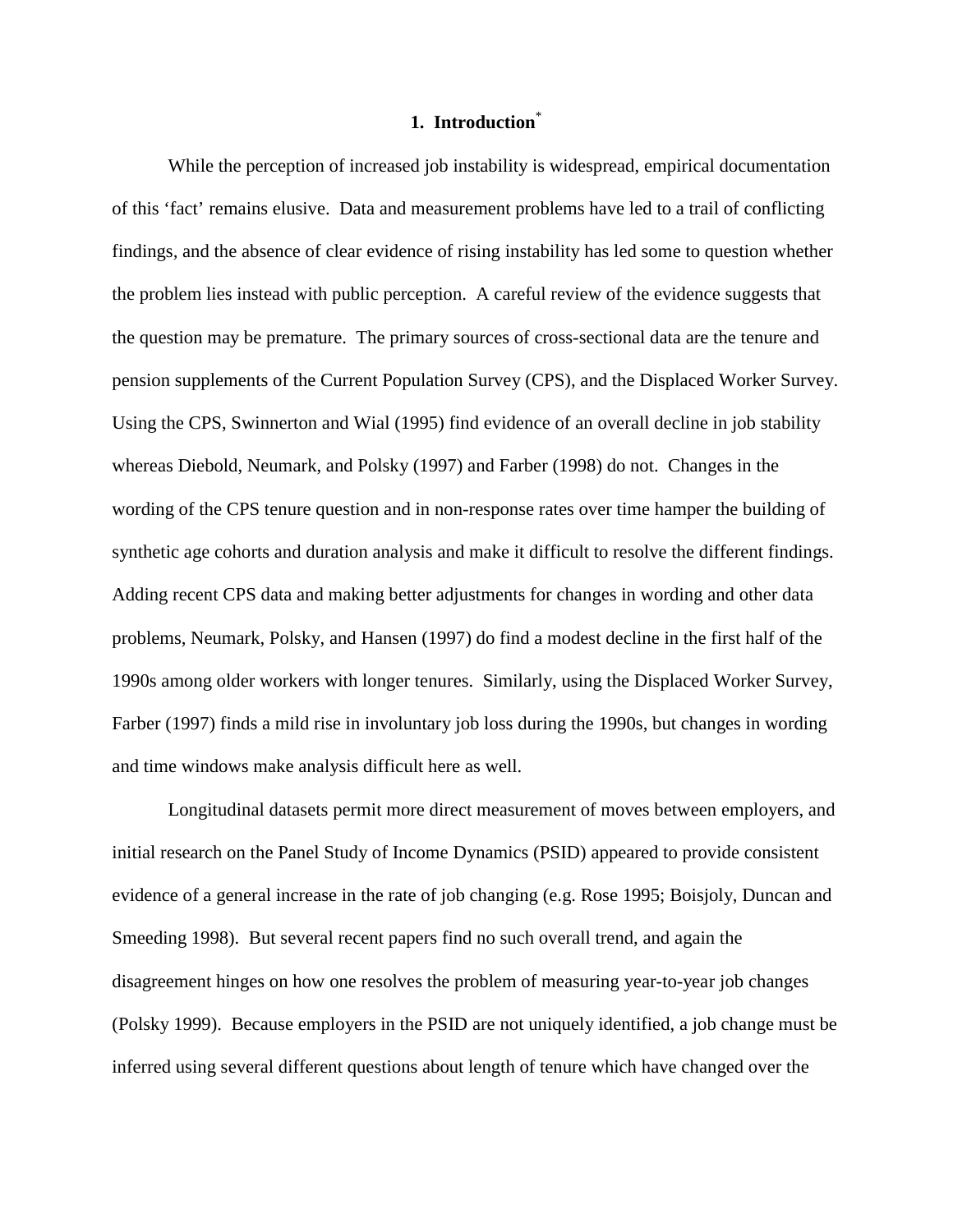years (see Brown and Light 1992). This measurement problem does not plague the other main source of longitudinal data, the National Longitudinal Survey (NLS), which provides unique employer identification codes that are consistent over time. While this would seem to be an important advantage for the analysis of trends in job stability, to date only one study has used the NLS for this purpose: Monks and Pizer (1998) compare two cohorts of young men and find a significant increase in job instability between 1971 and 1990.

It is somewhat puzzling that the NLS data have been underexploited in this research field. While the term "young men" may convey a narrow segment of the population, in fact the NLS cohorts are followed from their late-teens to their mid-30s. Roughly two-thirds of life-time job changes and wage growth occur during these formative years of labor market experience when long-term relationships with employers are established (Topel and Ward 1992). This is particularly useful because the two NLS cohorts bracket the striking growth in earnings inequality that emerged in the 1980s (Levy and Murnane 1992). The first cohort is tracked through the years just preceding this change (1966-1981), the second cohort through the years following its onset (1979-1994). Comparing the two thus provides an opportunity to explore whether there have been changes in job instability and whether they have contributed to the growth in earnings inequality.

In this paper, we take another look at the NLS data. In part, we seek to subject the Monks and Pizer (1998) findings to closer scrutiny, as the history of this field suggests that differences in measurement and methods can lead to different conclusions. Monks and Pizer made a number of analytic choices that we found questionable: they did not consistently use the employer codes provided by the NLS, they did not choose an equivalent set of years for each cohort nor use the full range of years available, and they restricted their sample to full-time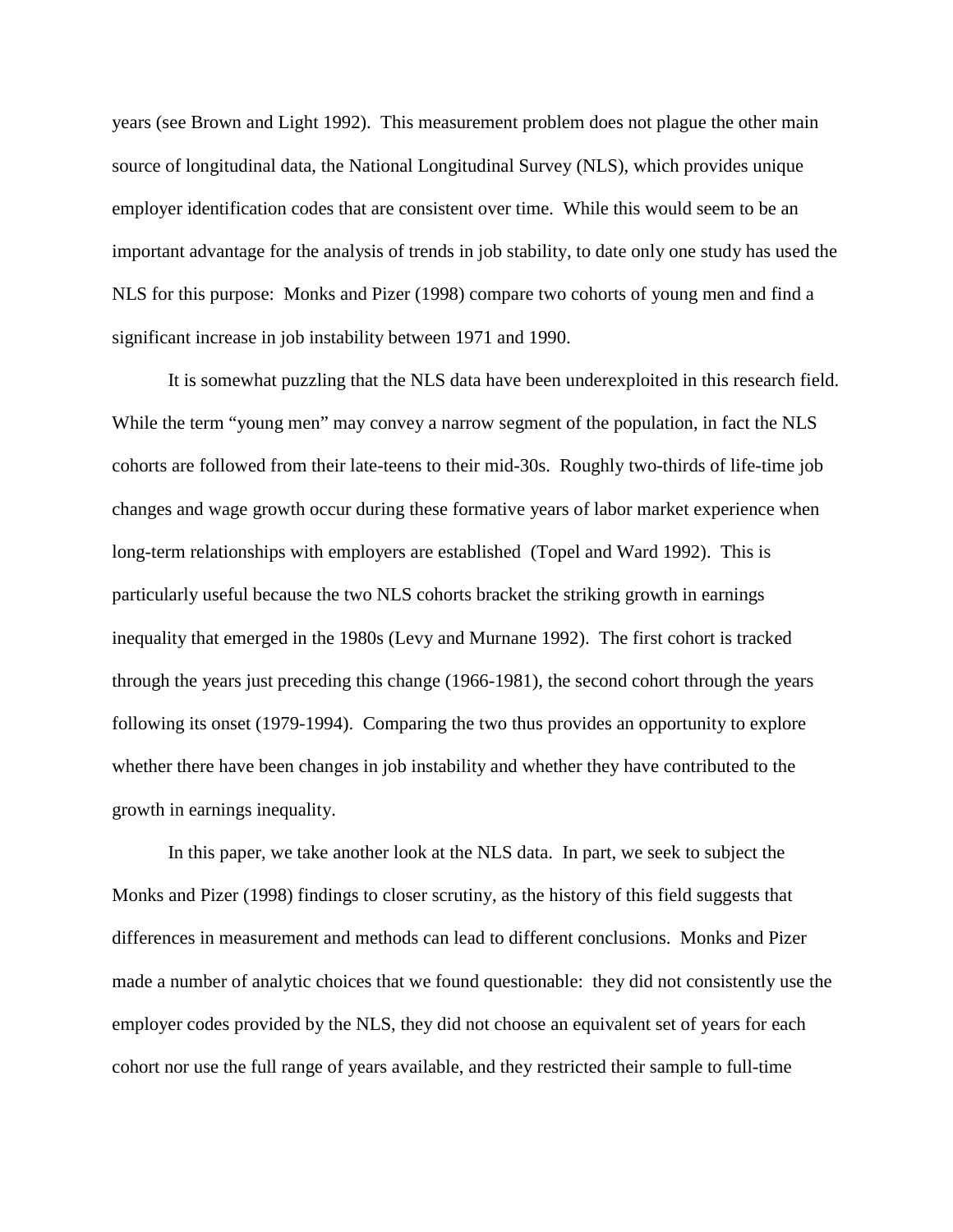workers. We address these measurement issues in our analysis, model the job change process differently, and add several important covariates. Our findings suggest that, if anything, the rise in job instability is greater than that estimated by Monks and Pizer.

In addition to a critical reanalysis of the NLS data, we seek to integrate our findings into the larger debate in several ways. The first is by validating the NLS data as a source of sound information on job stability. The three main data sources on job instability (CPS, PSID and NLS) need to be reconciled so that we have a thorough understanding of the limitations of each. The recent papers by Neumark, Polsky, and Hansen (1997) and Jaeger and Stevens (1998) have made considerable headway on this task for the CPS and PSID. We take up this task for the NLS data, finding strong agreement between NLS and PSID estimates of instability, but less with the CPS estimates over time – the latter echoes some of the findings of Jaeger and Stevens (1998). As the potential bias associated with permanent attrition is always a key problem for longitudinal data, we also conduct an extensive attrition analysis. Even under the most conservative assumptions, we find that the effect of attrition on our estimates appears to be small.

Second, the focus of the field has so far been on identifying a general trend in instability for *all* workers, and this is where the controversy resides. But we also have evidence that specific groups in the labor market – less educated workers, black workers, and older men with long tenures – may in fact have experienced an increase in instability, though the results differ by whether the 1990s are included in the analysis and by whether the analysis is restricted to involuntary job loss (for example, see Diebold, Neumark, and Polsky 1997; Jaeger and Stevens 1998; Polsky 1999)*.* This suggests that researchers should engage more carefully in groupspecific analyses, which we do here by focusing on young adults in depth.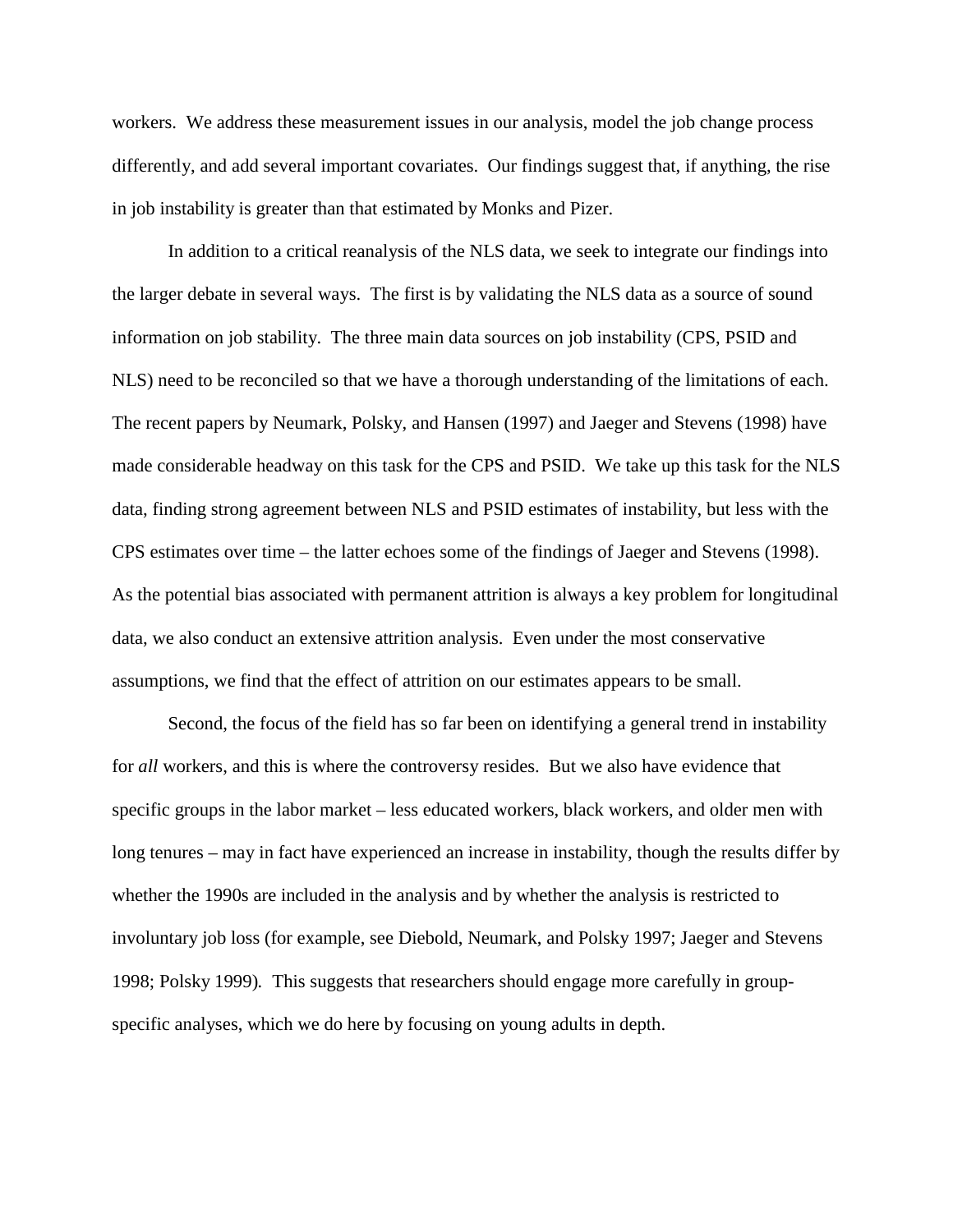Finally, regardless of whether or not job instability is on the rise, it is important to ask whether the wage outcomes associated with leaving or not leaving an employer have changed. Only a few researchers have addressed this question, because resolving data and measurement problems has dominated so much of the effort (but see Polsky 1999; Stevens 1997). As these problems are resolved, however, wage outcomes should increasingly become the focus of study, since wages help to inform us about the welfare consequences of instability. We therefore test for cohort differences in the wage gains that young workers capture as they engage in job shopping and then eventually settle with one employer. We find that the returns to job changing have declined and become more unequal for the recent cohort, mirroring trends in their longterm wage growth.

#### **2. Data and Measures**

#### **Data**

We use two datasets from the National Longitudinal Surveys, both of which provide nationally representative samples of young men aged 14-22 in the first survey year. From the National Longitudinal Survey of Young Men (NLSYM) we use the sample of young men born between 1944 and 1952, surveyed yearly from 1966 to 1981 except for 1972, 1974, 1977, and 1979. From the National Longitudinal Survey of Youth (NLSY) we use the sample of young men born between 1957 and 1965, surveyed yearly from 1979 to 1994. Throughout, we refer to the former as the "original cohort" and to the latter as the "recent cohort." We selected non-Hispanic whites only, because attrition among non-whites was extreme in the original cohort. We also excluded the poor white supplemental sample and the military supplemental sample from the recent cohort, as there are no comparable supplemental samples available for the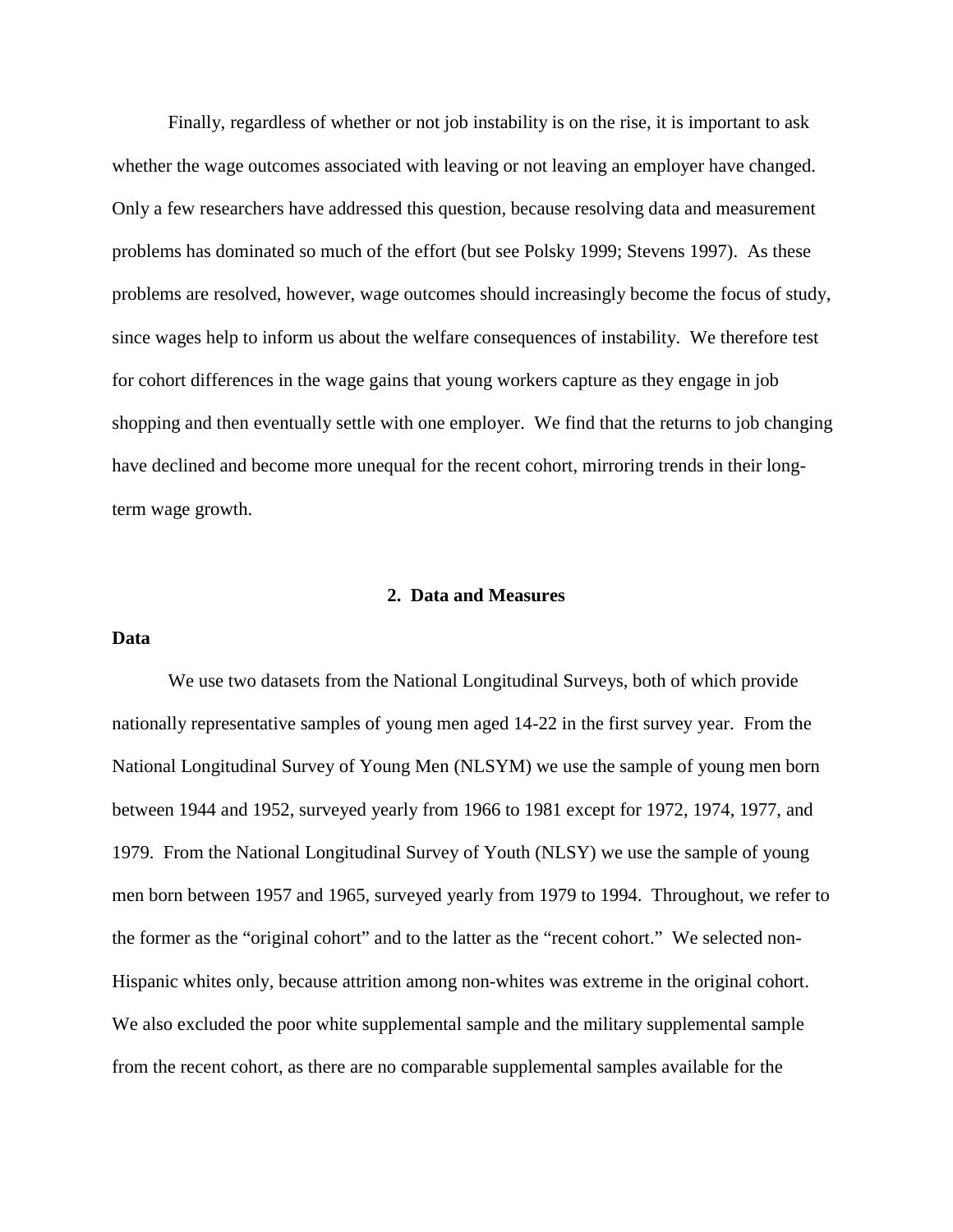original cohort. Monks and Pizer (1998) use the same two cohorts in their research but with a different sample: they include non-whites but exclude part-time workers.

It is important to note that the NLS data are not representative of the entire population over time, unlike the other main longitudinal dataset, the PSID. Instead, the NLS data comprise a representative sample of a moving eight-year age window: from the ages of 14-22 at the beginning of the panel to the ages of 30-38 at the end. The power of this research design lies in the fact that we observe both cohorts across a full 16 years, at exactly the same ages, with comparable information on schooling, work history, and job characteristics. This enables us to isolate the impact of potential differences in the economic context of their early career development: the original cohort entered the labor market in the late 1960s at the tail of the economic boom, while the recent cohort entered the labor market in the early 1980s after the onset of economic restructuring.

We conducted a series of analyses to establish the representativeness and comparability of the samples, as well as the impact of differential attrition bias (for details see Bernhardt, et al. 1997). Comparing the initial year samples of the two cohorts (1966 and 1979) to corresponding CPS samples and to each other, we found no problems with representativeness or comparability. The attrition rate, however, is considerably higher for the original cohort than for the recent cohort  $(25.8\% \text{ vs. } 7.8\%)$ . This discrepancy is primarily due to differences in retention rules in the two panels. In the original cohort, any respondent who missed two consecutive interviews was dropped from the survey, while such respondents in the recent cohort remained eligible and were pursued for future interviews with great effort.<sup>2</sup> NLS revised the original base-year weights in each subsequent survey year to account for permanent attrition and non-response within any given year, and we use these weights throughout. However, these adjustments were only made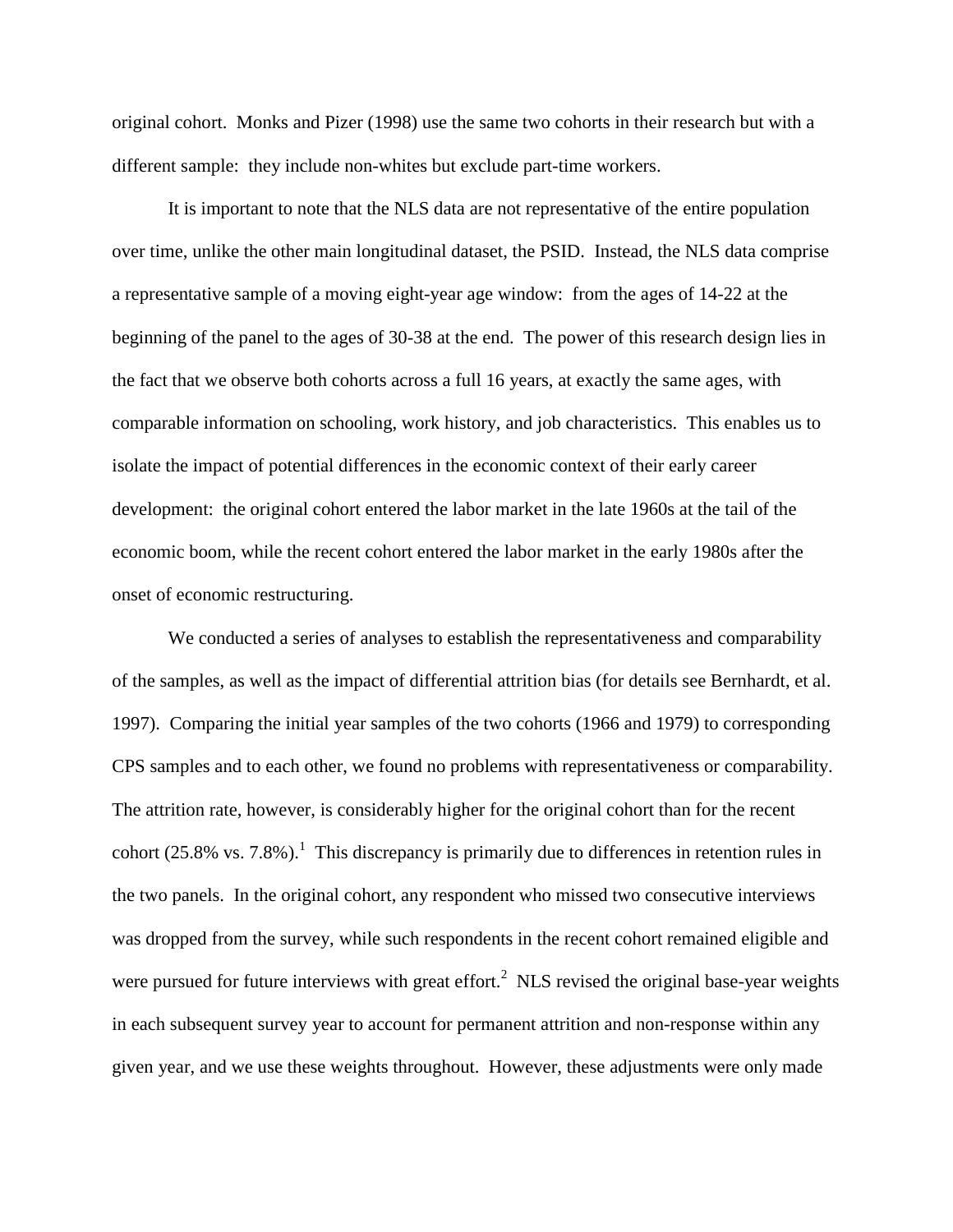along the main sampling dimensions (e.g. race), not along the outcome dimensions that are the focus of this paper. It may be, for example, that respondents who attrit during the course of the 16-year survey period are also more unstable, so that the sample that remains is artificially stable. In Section 4 we therefore investigate the extent to which the differential attrition rates between the two cohorts might have affected the cohort differences that we estimate. We also investigated the effect of attrition on wages, and found that controlling for age and education removes any attrition bias in wages (as is true with other key variables such as employment status and work experience). We therefore control for age and education in all models.

Finally, about one third of the original cohort respondents served in the Vietnam War at some point during the survey years. Surprisingly, the timing and rate of attrition is similar for veterans and non-veterans. Of course, the veterans lost several years of experience in the civilian labor market during their military service. They therefore show a clear time lag in their entry into the labor market, with shorter tenures and less accumulated work experience by their early 30s. We adjust for this in the analyses below. Beyond this time lag, however, we found no significant bias on other dimensions (e.g. employment rates, hourly wages), consistent with other research (Berger and Hirsch 1983).

#### **Measures**

The NLS data have a distinct advantage for this field, because unique employer identification codes allow us to directly measure whether an employer change occurred over a given time span. (In the remainder of the paper, we use the term "job change" to refer to a separation from an employer). Brown and Light (1992) find that these employer codes are the best source of employer identification, not only for the NLS data but also compared to the other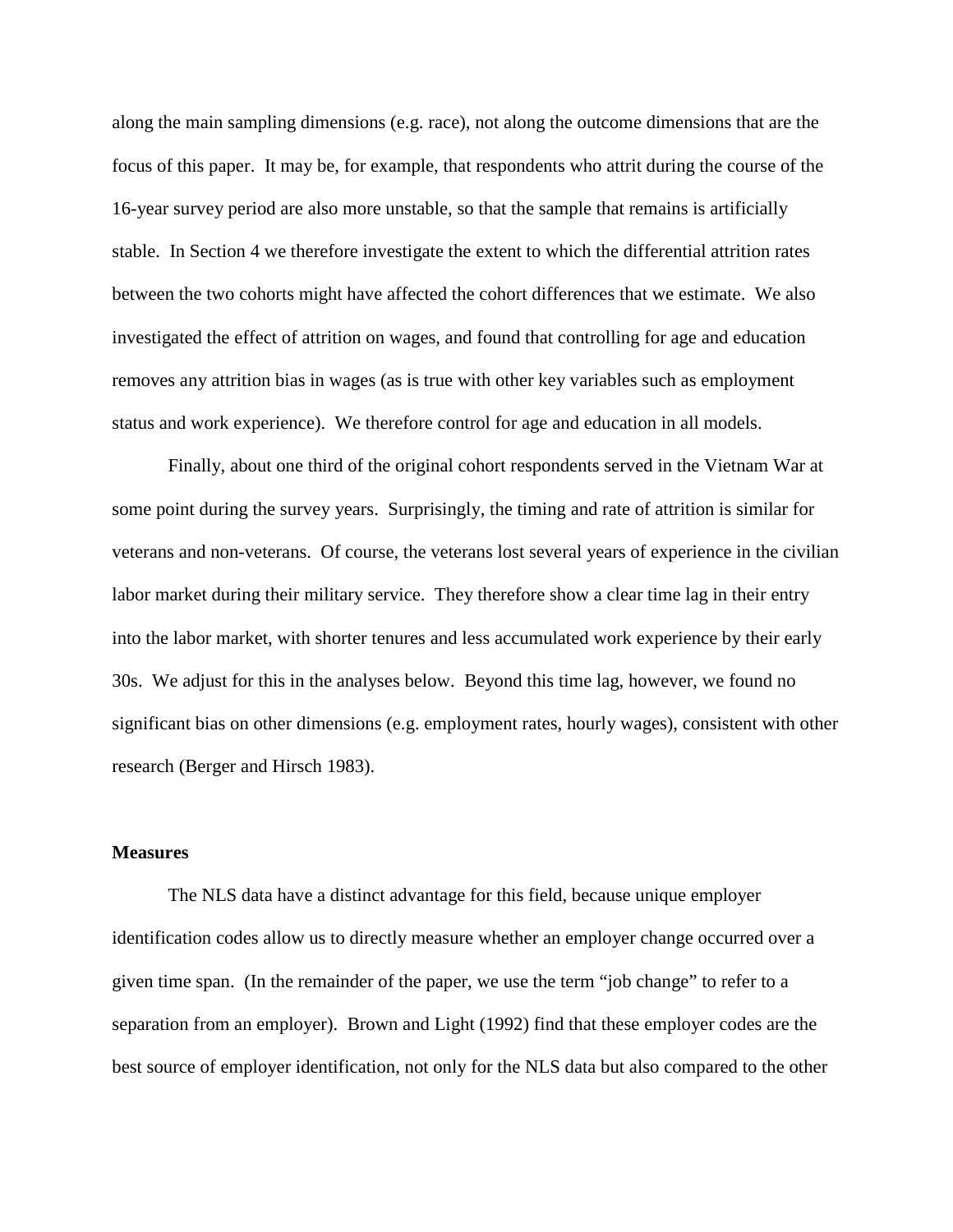longitudinal datasets. We use the employer codes for both cohorts, in contrast to Monks and Pizer (1998), who only use them for the recent cohort and rely on other questions for the original cohort. We focus on the respondent's main "CPS" employer at the time of the survey.<sup>3</sup> In the original cohort, the CPS employer is assigned an employer code that is unique across all interview years. In the recent cohort, unique identification of the CPS employer is only possible between any two consecutive years. By successively linking pairs of years, however, we can trace a unique CPS employer over any time span as long as that employer is present in each year. We have restricted our use of the employer codes in the original cohort to match this constraint.

Four non-contiguous years were skipped in the original cohort follow-up surveys. This means that we cannot construct an unbroken series of year-to-year employer comparisons. We therefore construct a series of two-year employer comparisons. These are strictly matched between the two surveys, so that we are comparing job changes at exactly the same ages and at exactly the same time during the survey period. There are six such comparisons for each cohort and they are evenly spaced across the survey time span. Table 1 shows the years that we use for the analyses below and defines the six comparisons being made for each cohort. Monks and Pizer (1998) also use two-year employer comparisons, but they only construct four of them and do not select the same survey years from each cohort (for example, the fourth and sixth years are used as a comparison for the original cohort but not for the recent).

#### *[ Table 1 about here ]*

We define a job separation as follows. For each two-year comparison, the risk set in year *t* is all employed respondents, not self-employed or working without pay, who are also observed in year  $t+2$ . If the respondent is unemployed or out-of-labor force in year  $t+2$ , an employer separation occurred. If the respondent is employed in year *t+2*, then the employer code for the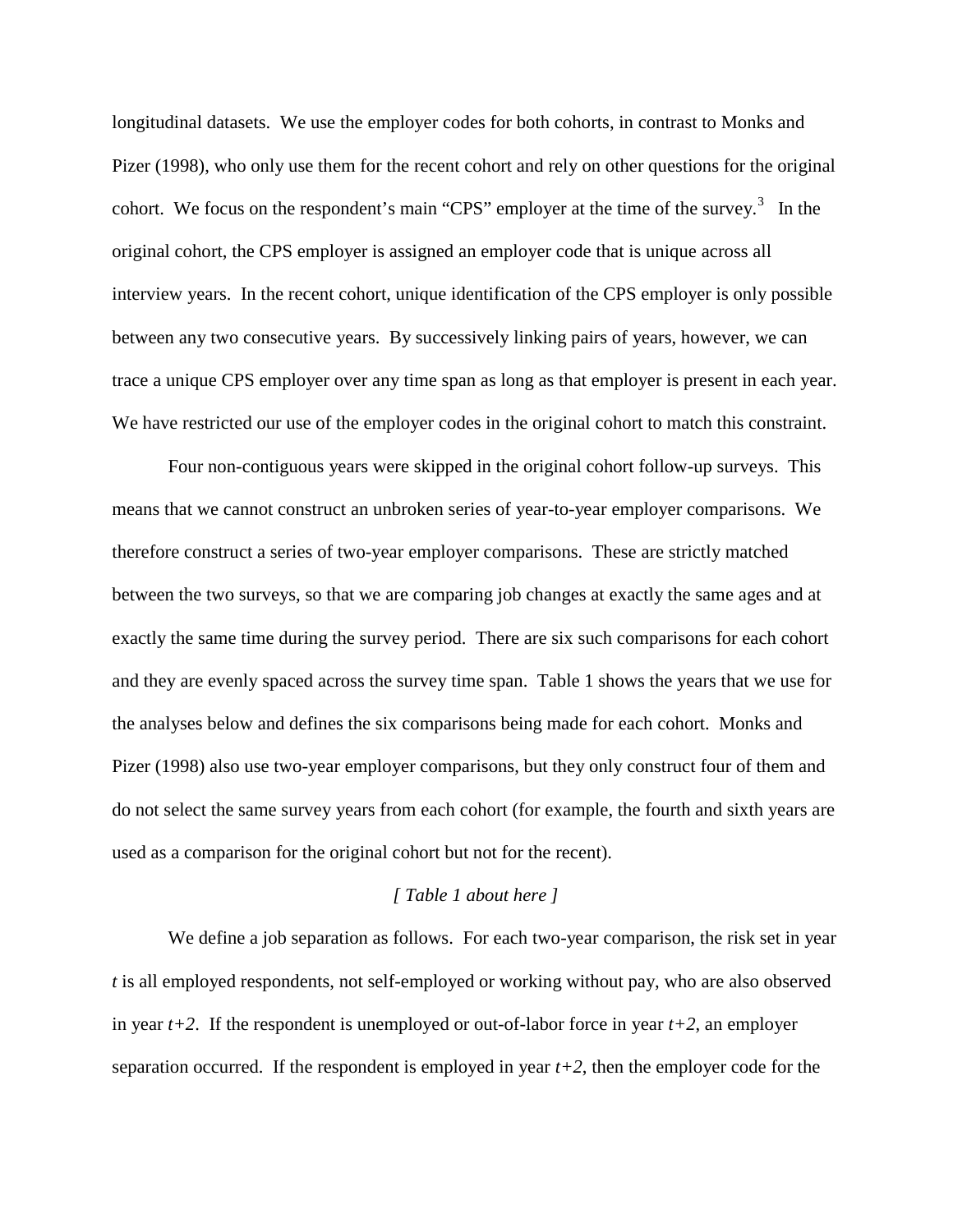CPS employer in year *t* is compared to the CPS employer code in year *t+2*. An employer separation occurred if these codes differ. The empirical two-year separation rate is thus calculated as the number of respondents who have left their year  $t$  employer by year  $t+2$ , divided by the total number of respondents in the risk set in year *t*. After the risk set was defined, we dropped person-year observations outside the 16-34 age range in order to ensure adequate sample sizes within age groups. The resulting sample sizes and mean number of observations contributed by respondents are given at the top of Table A1 in Appendix A.

We do not disaggregate voluntary from involuntary job changes, because data on this variable are missing for a significant fraction of the original cohort person-years, and exploratory analysis suggests that there is bias in the missingness. But changes in job stability, *per se*, remain an important trend to document, and not only because of the current conflicting findings on this measure. Job stability can confer access to firm-specific training, internal promotion ladders, and health and pension benefits. Similarly, wage growth in the middle and later working years generally accrues from tenure with one employer, rather than job changing, and the latter may in fact become detrimental. Changing employers thus has potentially strong implications for skills, job security, and wages.

Our second dependent variable, wage, is measured as the respondent's hourly wage at his CPS job at the date of the interview. This measure is constructed by the NLS: using direct information if the respondent reported their earnings as an hourly wage, and from questions on the weeks (or months) and hours worked in the last year if the respondent reported in other units. We focus on hourly wages rather than yearly earnings because the latter are confounded by hours and weeks worked and the number of jobs held during the year. Analyses are based on the natural log of real wages in 1992 dollars, using the Personal Consumption Expenditure (PCE)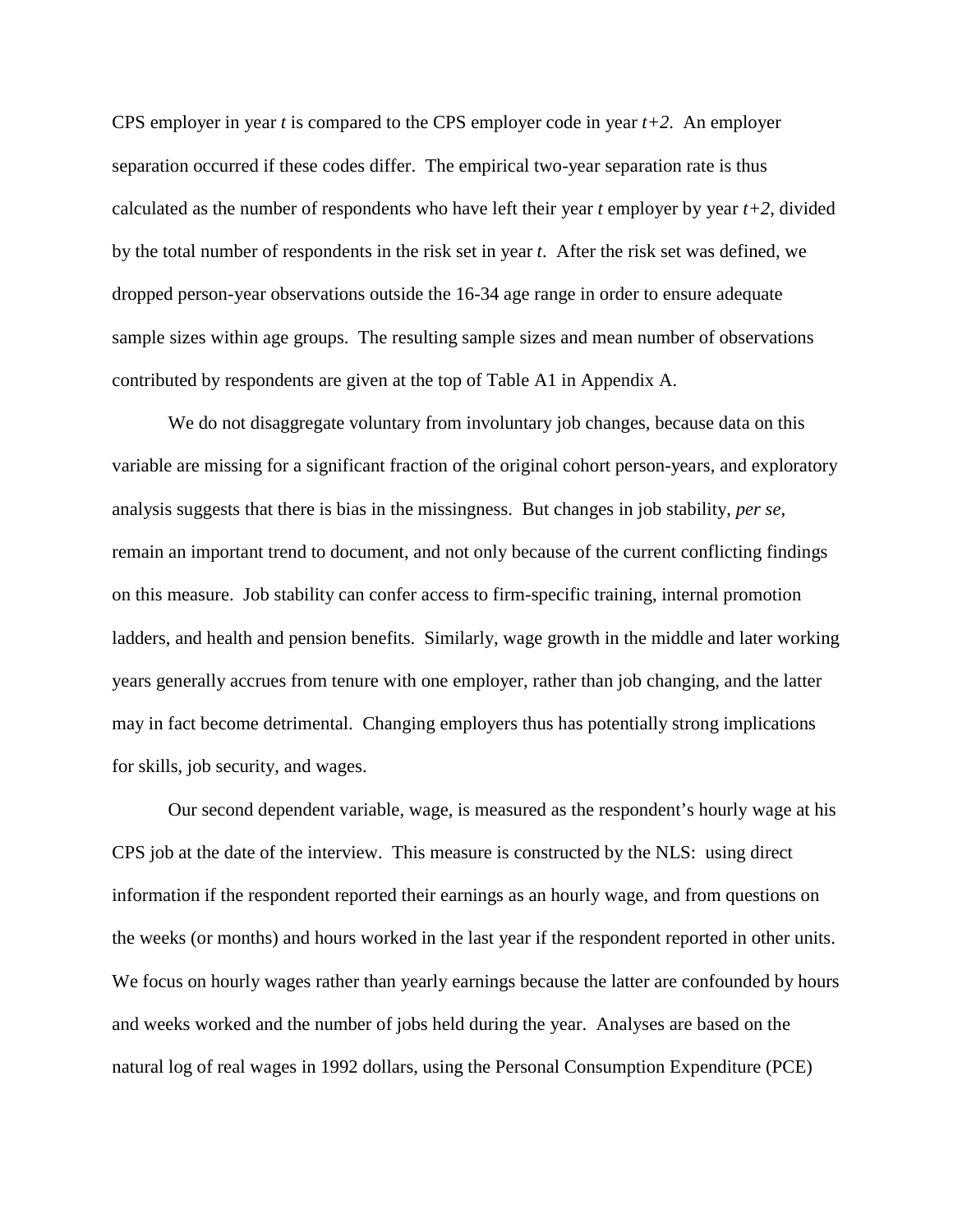deflator. Cleaning and imputation of missing wages affected less than 6% of person-year wage observations in each cohort.

In Section 5, we examine the two-year wage changes that correspond to the two-year job changes, for the subset of respondents in the risk set who were working in both years. Thus, for any two years *t* and *t+2* that were used to compute whether or not a job change occurred, we compute the corresponding wage change:  $(ln)$ wage<sub> $t+2$ </sub> –  $(ln)$ wage<sub> $t$ </sub>. We also compute the total wage growth that each individual experienced over the entire 16 year survey period. Total wage growth is measured by specifying a model for the individual-specific *permanent* wage profile over the 16 years, smoothed of short-term, transitory fluctuations. Specifically, the smoothed wages are predicted hourly wages for each respondent at each age, from a mixed-effects wage model which allows a unique wage profile for each person across his work history (cf. Gottshalk and Moffitt 1994; Haider 1997). Appendix B contains the technical details of the model.

Finally, Table A1 in Appendix A shows the independent variables that are used in this study. All the covariates are measured identically in the two cohorts and all are time-varying; that is, they are measured at year *t* for any year *t* vs. *t+2* employer or wage comparison. While most of these variables are straightforward – see the NLS Users' Guide (Center for Human Resource Research 1995) for details on coding – several require elaboration. Industry and occupation are based on 1970 Census codes, as these were available for both cohorts. Work experience is not measured with potential experience, but rather with cumulative *actual* months worked since age 16. For respondents who entered the survey after age 16, we imputed the missing months of experience using a model based on observed experience for those who entered the survey before age 17. For any years in the remainder of the survey where data on months worked was missing, we imputed the average of the months worked in the surrounding two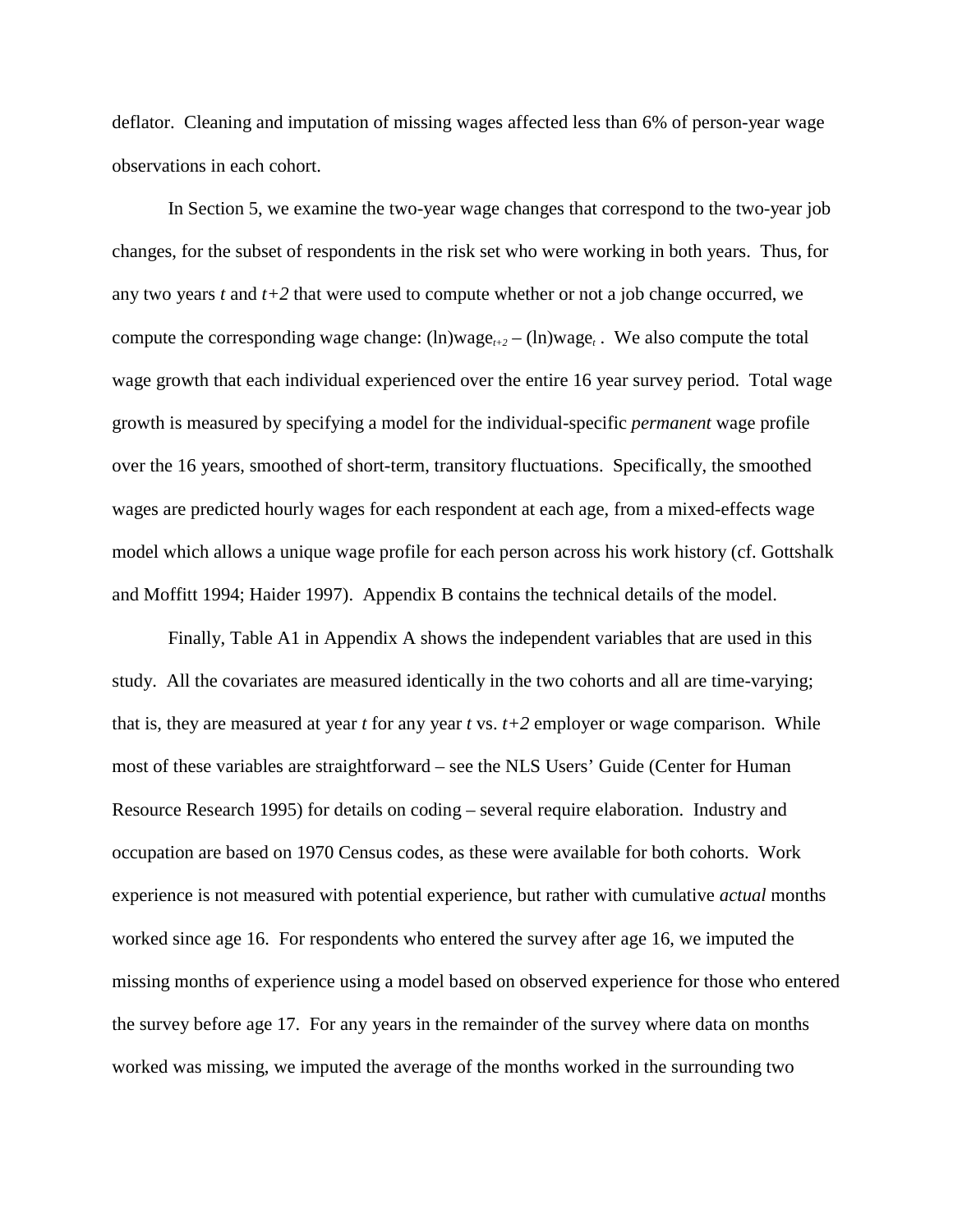years. Finally, education is measured using information on both years of education completed and degree received.<sup>4</sup> Thus respondents coded as high school graduates or college graduates must actually hold those degrees (a GED is considered equivalent to a high school degree in this coding).

#### **3. Trends in Job Instability**

The key point of interest is whether the two-year separation rates differ between the two cohorts. Figure 1 shows the empirical cohort differences, overall and broken down by age, education, and tenure. Without any adjustments, 46.4% of the original cohort and 52.7% of the recent cohort had left their current employer two years later, a 13.6% proportionate increase in the rate of job changing. The next three panels illustrate the well-known fact that job instability declines with age, education, and time spent with one employer. In each case, however, the recent cohort shows a higher rate of job changing.

# *[ Figure 1 about here ]*

The problem is that all of these dimensions change simultaneously as the cohorts are surveyed over time. We therefore move directly to modeling the separation rates to determine whether there has been a secular increase in the rate of job changing, net of compositional shifts. Let  $Y_{ijt}$  indicate whether individual *i* in job *j* in year *t* has left that job by year  $t+2$ . We specify a logistic regression model of the form:<sup>5</sup>

$$
logit(P[Y_{ij}=1 | X_{ijt}, J_{ijt}, U_{it}, C_i, \phi_i]) = \Theta_0 X_{ijt} + \Theta_1 J_{ijt} + \Theta_2 U_{it} + \Theta_3 C_i + \phi_i,
$$

where  $P[Y_{ij}=1 | X_{ij}$ ,  $J_{ij}$ ,  $U_i$ ,  $C_i$ ,  $\phi_i$  ]) is the probability that an individual in job *j* in year *t* has left that job by year  $t+2$  given that they have characteristics  $X_{ijt}$ ,  $J_{ijt}$ ,  $U_{it}$ ,  $C_i$ , and  $\phi_i$ , described below,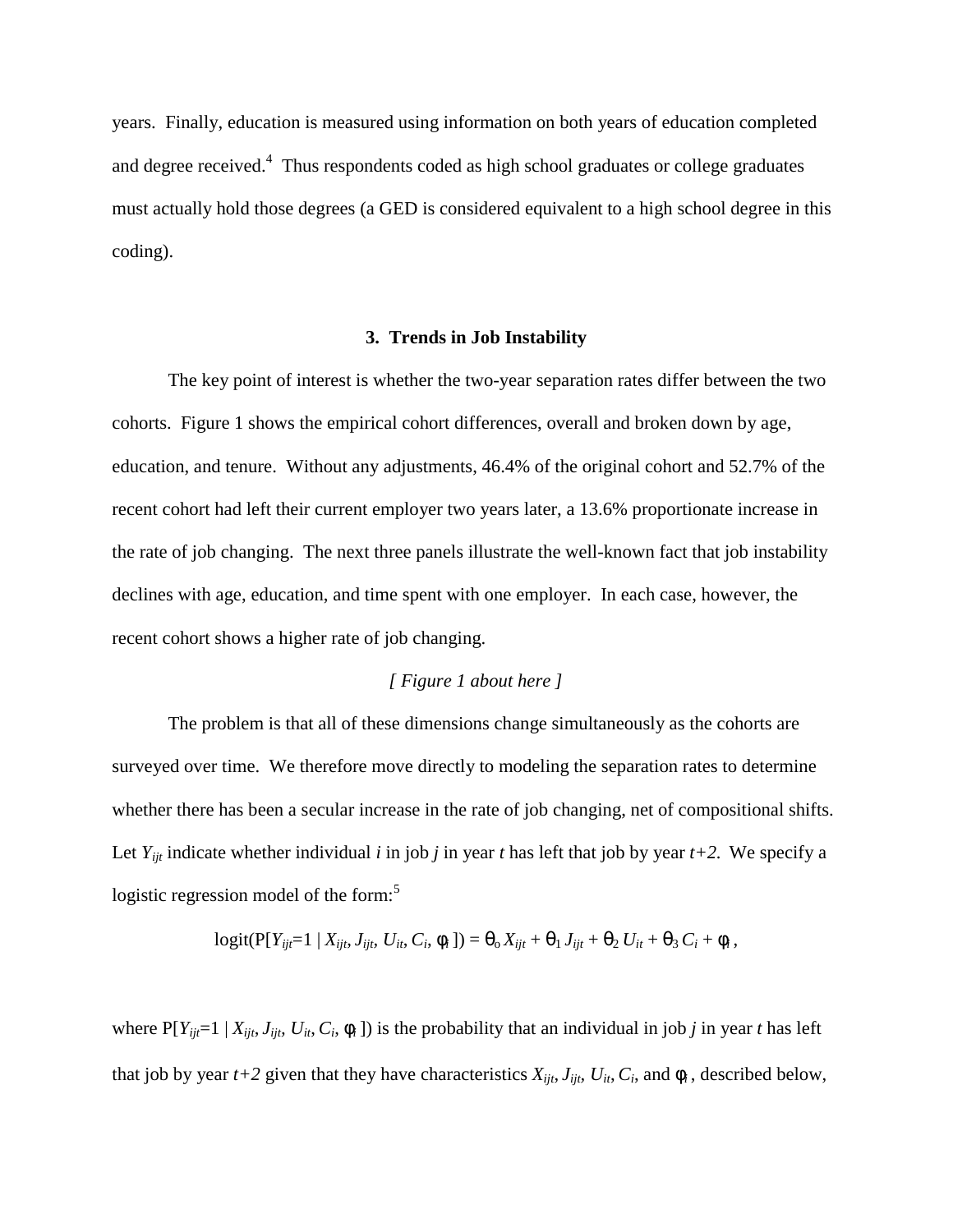and  $logit(p) = log(p/(1-p))$  is the log-odds of the probability *p*. Here  $X_{ijt}$  represents time-varying characteristics of the respondent, *Jijt* represents time-varying characteristics of the job, including tenure, *Uit* represents the local unemployment rate in the individual's labor market in year *t,* and *Ci* represents a cohort indicator variable, coded 0 for the original cohort, 1 for the recent cohort. In their analysis of the two NLS cohorts, Monks and Pizer (1998) fit somewhat different models, namely a series of probits with a different specification of the cohort difference and with fewer covariates (in particular they exclude tenure). A comparison of our results with theirs is given at the end of this section.

We include an individual-specific effect  $(ISE)$ ,  $\phi_i$ , to capture unmeasured characteristics of the individual that are stable over the sample period. Since the main objective of this term is to reflect the longitudinal nature of the sample, we adopt a simple specification, modeling it as independent of the other regressors (Heckman and Singer 1984).<sup>6</sup> The estimate of the cohort difference was robust to this, and other, specifications of unobserved heterogeneity.<sup>7</sup>

Table 2 presents the results of several versions of the above model. In model 1, we control for basic compositional differences. For example, we know that the distributions of age, education, and local unemployment differ across the two cohorts. Controlling for work experience is also important – recall that the Vietnam veterans delayed their entry into the labor market, reaching employment stability at a later age and thus "dragging down" the overall stability of the original cohort. The behavior of these "correction" variables is as expected. The odds of a job change strongly decline with age, tenure, and accumulated work experience, as young workers begin to form permanent attachments to employers. Higher local unemployment has a mild positive effect on the odds of a job change.<sup>8</sup> And youth without a high school degree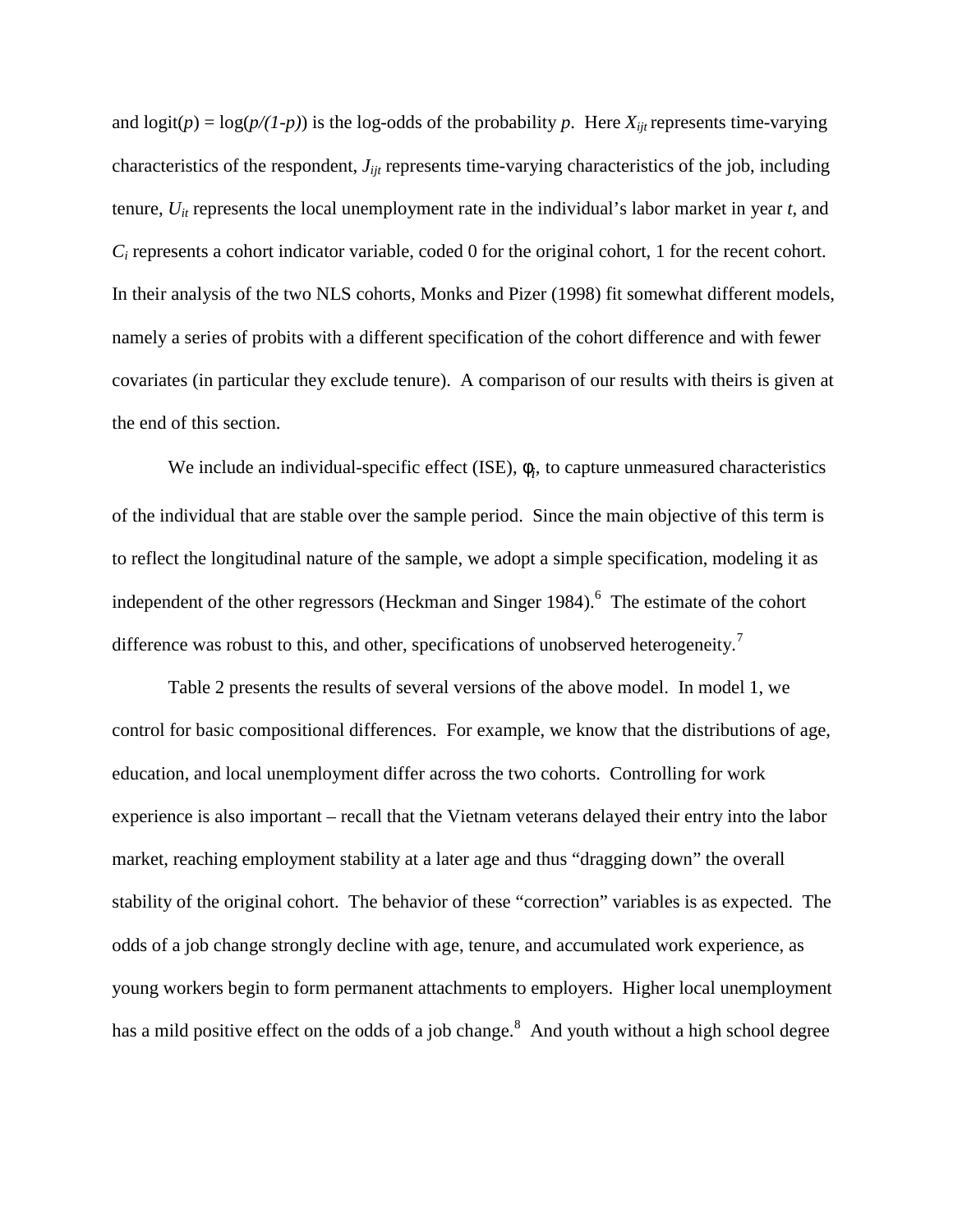are significantly more likely to leave their current employer than are high school graduates, while those with post-secondary education are significantly less likely to do so.

# *[ Table 2 about here ]*

In sum, after adjusting for key compositional differences, we estimate that the odds of a job change are 43% higher for the recent cohort. We consider this our best baseline estimate of the increase in job instability experienced by young white men in the 80s and early 90s, as compared to their counterparts in the late 60s and 70s.<sup>9</sup>

In the next four models, we explore several alternative specifications in order to pursue different substantive questions. In model 2, we examine the impact of additional sociodemographic variables. Enrollment in school raises the odds of a job change, not surprising since jobs held during schooling are often short-lived. The geographic effect of living in the South works in the expected direction, as does the stabilizing effect of marriage. The impact of these three variables on the cohort difference is strong: the odds of a job change are now 28% higher for the recent cohort – still substantial, but clearly lower. Most of this reduction is driven by lower marriage rates in the recent cohort and its longer periods of college enrollment (Morris, et al. 1998); both trends are evident in CPS data as well.

In model 3, we ask whether the economy-wide shift towards the service sector has played a role. Service industries as a rule are more unstable than the public sector and the goodsproducing and traditionally unionized industries (excepting construction, where the nature of work is inherently transient). On both fronts, the young workers in the recent cohort are disadvantaged. Mirroring the economy-wide trend, they are less likely to be employed in the public sector and more likely to be employed in the service sector, especially low-end, highturnover industries such as retail trade and business services. Controlling for these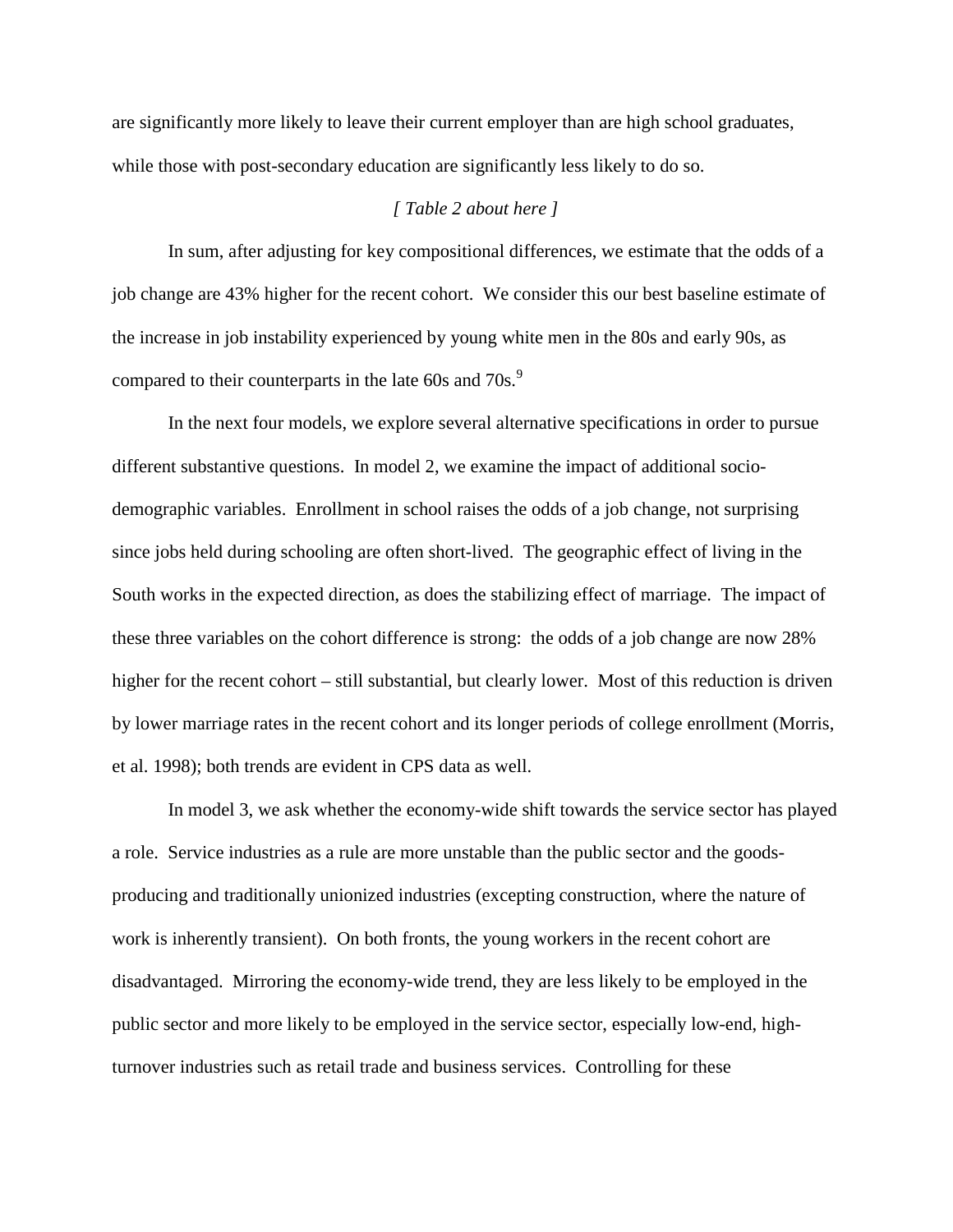compositional shifts further reduces the cohort difference, so that the job change odds are now 19% higher for the recent cohort, about half of the baseline estimate.

In these first three models, all of the variables are constrained to have the same effect for both cohorts, so that we are capturing the impact of compositional shifts in the variables, not changes in their impact. We did test whether the rise in job instability for the recent cohort was particularly pronounced for those with less education. Surprisingly, we found no such differential – the rise in instability has been felt by all education groups (this is consistent with Monks and Pizer's (1998) finding for whites). There is, however, a further twist to the industry story. In model 4, we fit an interaction between the cohort effect and the industry effect. The cohort dummy now captures the cohort difference in job instability *within* the baseline industries of retail and wholesale trade and business services. The first interaction term indicates that the cohort difference is similar within Finance, Insurance and Real Estate (FIRE) and professional services. The second interaction term, however, shows a significantly stronger cohort difference in industries that historically have been unionized. Thus not only are youth in the recent cohort suffering from greater reliance on the "unstable" service sector, but they are also not benefiting as much when they are employed in traditionally stable industries such as manufacturing. What we are very likely identifying here, albeit indirectly, is the shedding of employment and declines in unionization in the goods-producing and to some extent public sectors.<sup>10</sup>

Finally, we examined whether the greater instability observed in the recent cohort is simply a function of more volatile transitions to the labor market – it could be that the cohort differences in job stability are less pronounced after this transition has been completed. In model 5, we therefore re-estimate model 1, but only for workers after they have finished their schooling.<sup>11</sup> The focus, therefore, is on the experience of the young workers once they have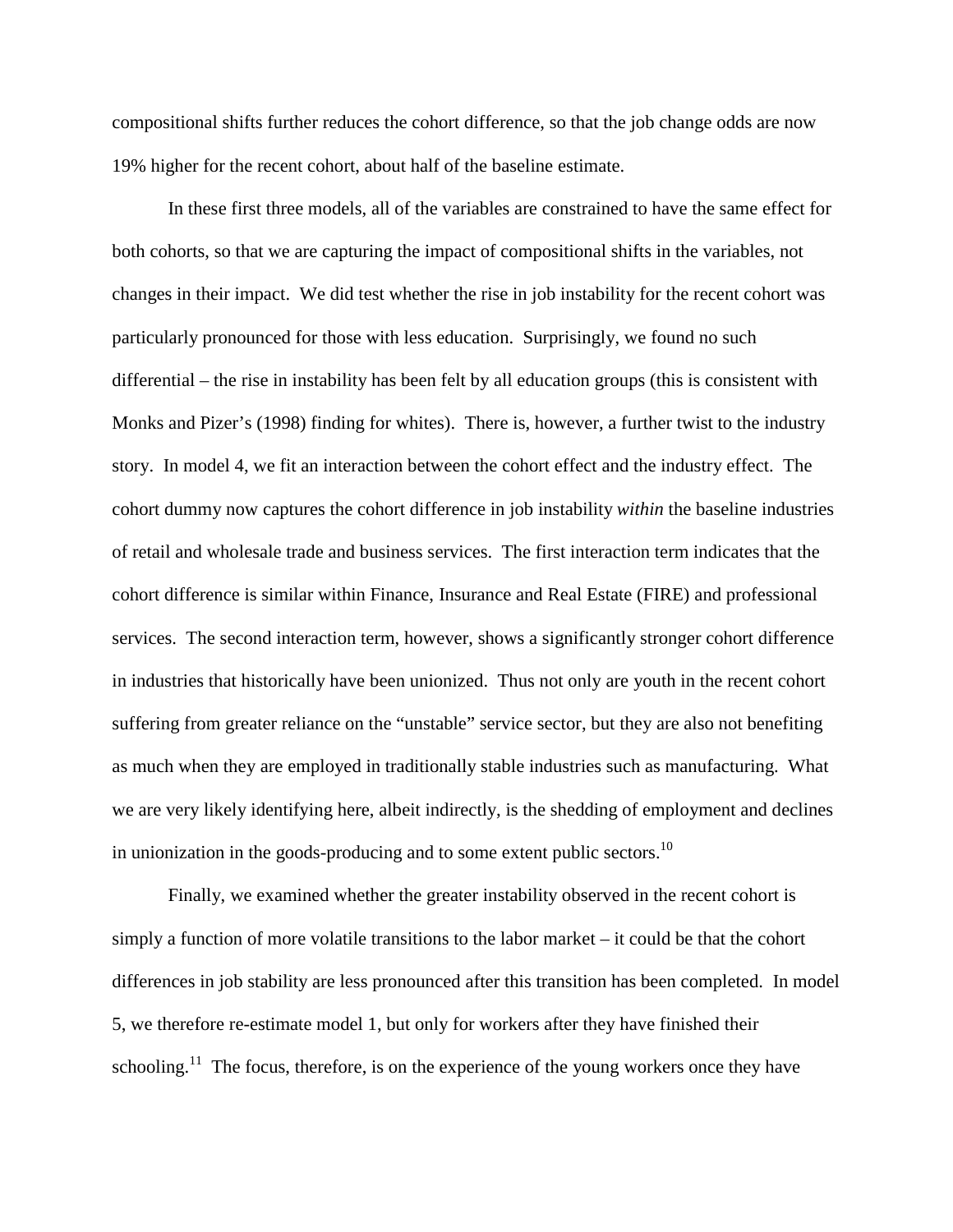permanently entered the labor market. The results are consistent with those from the full sample, and in particular, the estimated cohort difference remains strong and significant (the same finding obtains if we re-estimate models 2-4). Thus the increased job instability we have found does not disappear once the young workers "settle down" and is therefore not just a legacy of churning in the labor market early on.

At a general level, our findings match those of Monks and Pizer (1998) in that both papers find greater job instability for the recent cohort. A direct side-by-side comparison of results is not possible: we use different (as well as more) years in our analysis, construct a somewhat different measure of job change, fit different models, and focus on a different sample. A reasonable approximation to their analysis, however, can be obtained if we restrict our sample to full-time workers only, and fit a version of model 1 using a continuous linear time trend instead of a cohort dummy and including only education, age, marital status, and the unemployment rate as covariates. Monks and Pizer's (1998) estimate of this time trend for whites, as given in their Table 4, is 0.017 (s.e. 0.006), and our estimate is 0.022 (s.e 0.005), within 1.2 standard errors of their estimate.<sup>12</sup> Thus there is solid agreement between the two studies to this point, and our attrition analysis in the next section can therefore be seen as commenting on the validity of both.

#### **4. Validation Analysis**

In the context of a research field that has not been able to reach consensus on trends in job instability, the significant increase found above certainly requires a second look. On the one hand, we might expect the NLS data to yield different findings, because they focus on young adult men only, they extend from the late 60s to the early 90s and thus capture a longer time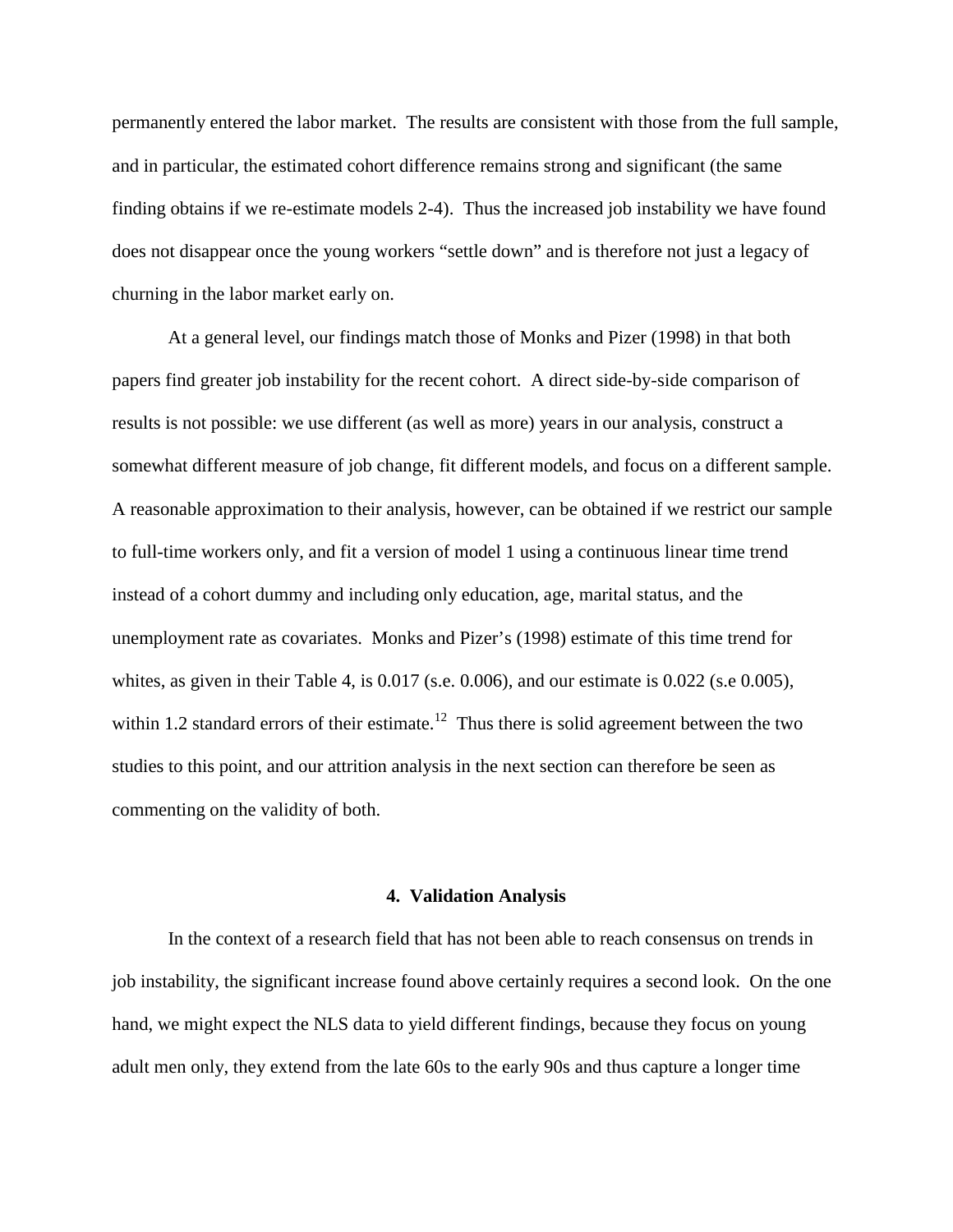span, and they allow for a direct, clean measure of instability. On the other hand, it may be the case that other characteristics of the NLS data are generating an artificial increase in instability. In particular, the higher attrition rate in the original cohort (25.8% vs. 7.8% in the recent cohort) raises important questions about the interpretation of our findings. If respondents who attrit are also more likely to be unstable in their job change behavior, then our cohort effect for job instability may be upwardly biased by the lower rates of attrition in the recent cohort. We use two strategies to examine the potential confounding effect of attrition. First, we benchmark the NLS job change estimates against estimates based on the PSID and the CPS. This is an exercise that is also important in its own right, as it contributes to cross-dataset validation in the field. Second, we develop several model-based adjustments to our instability estimates for the impact of attrition.

We begin by comparing job change estimates from the NLS to estimates from the two other main datasets in the field. We use Polsky's (1999) series for the PSID and Stewart's (1998) series for the CPS; both address some of the well-known problems with changes in measures and question wording over time. If attrition in the original cohort introduces bias, then the job instability estimates from the original cohort will not match up well with the other datasets, while estimates from the recent cohort will match up well (since attrition in the recent cohort was negligible).

Two factors complicate a simple comparison. First, neither the PSID nor the CPS extend back far enough in time, so they provide only two time points that we can use to compare with the original cohort. Both of these years, however, fall toward the end of the series when the greater attrition rate in the original cohort is most likely to make itself felt. Second, the two NLS cohorts age throughout the 16-year survey period, and the skipped interview years in the original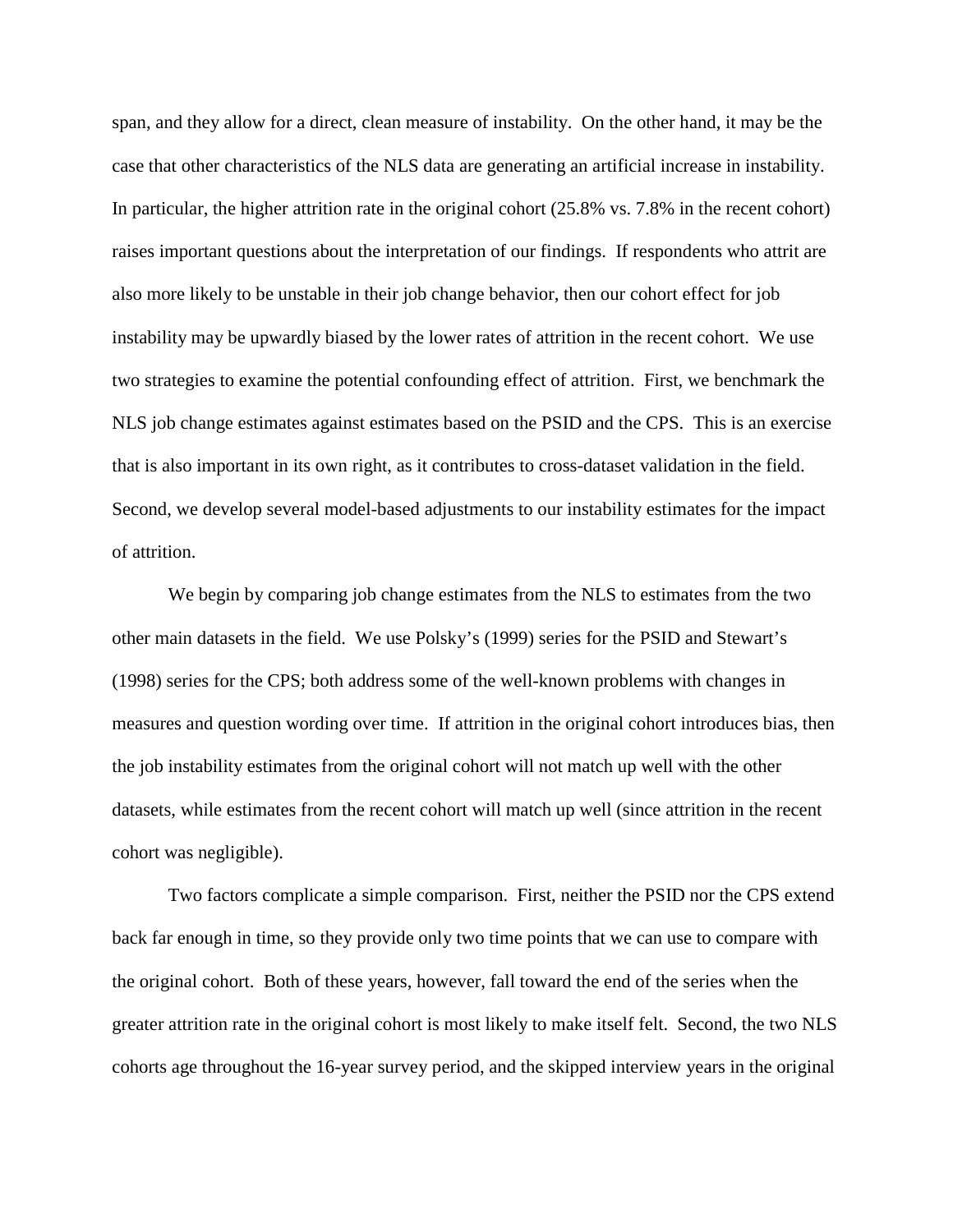cohort mean that we sometimes have to use two-year instead of one-year job change rates. With these considerations in mind, Table 3 presents the best comparisons that can be constructed, showing the specific age ranges and years used in each case. For all three datasets, the samples are white working men who are not self-employed. We also reweighted the NLS and PSID distributions to the CPS distribution within age/education cells, so that the analysis is not confounded by differences in composition – in practice, this reweighting has a minor effect.

### *[ Table 3 about here ]*

The first half of the table gives the NLS/PSID comparison, using either one-year or twoyear job change rates. For the NLS, these rates are once again calculated using the unique employer codes; for the PSID, these rates are calculated using information on job tenure (Polsky 1999). For both, the measure is the proportion of respondents working at time *t* who had left their time *t* employer at time  $t+1$  or  $t+2$ , depending on which comparison is being made. The two sets of estimates match up remarkably well; none of the differences is statistically significant. Note in particular the close agreement in 1980 for the original cohort, the next to last year of that panel when the rate of attrition peaks. This is a solid indicator that the greater attrition rate in the original cohort is not driving our finding of changes in job stability over time.

The second half of the table shows our comparison of the NLS with the CPS. This comparison is more problematic because the two datasets have different measures and risk sets. Stewart's (1998) CPS measure is (1) a 14.5-month job change rate that (2) is inferred using several decision rules for (3) respondents who worked at least one week in the previous year and who were not students or recent graduates. By contrast, the NLS measure is (1) a one-year job change rate that (2) is calculated directly for (3) respondents who were working during the week of the previous year's survey. The results of comparing across these different measures are not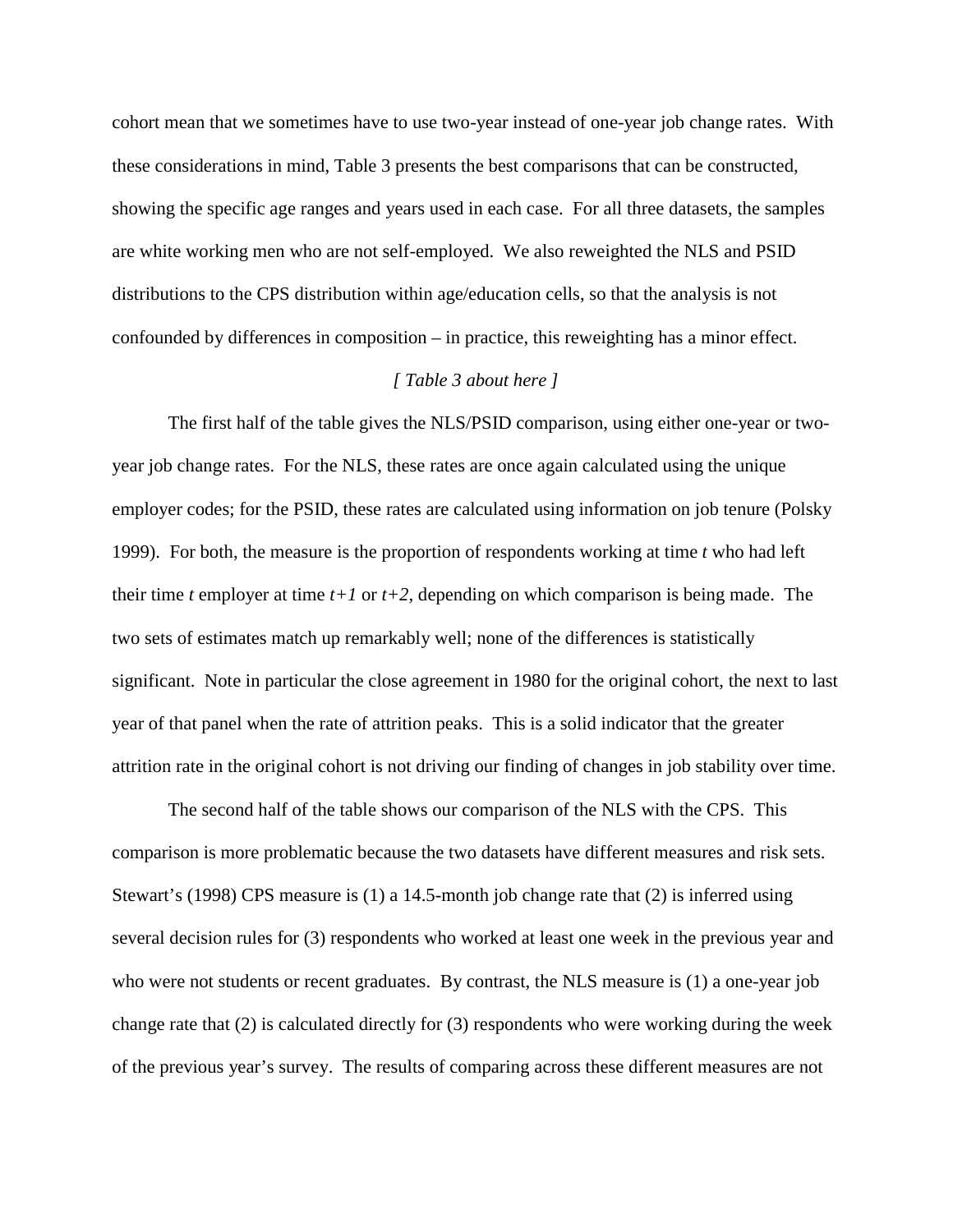clear. As a rule, the NLS estimates are lower than the CPS estimates, as one might expect given how the measures are defined (one-year change rates for the former, 14.5-month rates for the latter). But the size and significance of the differences varies considerably, both within and between cohorts. Especially worrisome is the variability in the differences *within* the recent cohort, which has very little attrition. Our sense is that it would be difficult to reconcile these two datasets without considerably more analysis, along the lines of Jaeger and Stevens (1998). It should be noted, however, that these authors also found a divergence between CPS and PSID estimates in the 1970s, though not in the 1980s and 1990s*.*

Our second attrition analysis is a model-based sensitivity analysis. Specifically, we make several adjustments to our estimate of the cohort difference in job stability, based on potential differences in the behavior of attriters. First, attriters may have higher levels of job instability than non-attriters. Second, attriters may also be less likely to be eligible for the risk set that defines the job change sample. In both cases, attriters do not contribute enough "unstable" observations to the original cohort sample, and as a result the cohort effect is overstated. Our strategy in calculating the adjusted cohort effects, therefore, is to effectively "add back in" the missing attriter observations. Since we are conducting a hypothetical experiment – "what would the cohort effect have been if the attriters had not attrited?" – we cannot estimate the adjusted cohort effect empirically from the data. Instead, we derive an expression for this adjusted effect that allows us to (1) incorporate any greater propensity among attriters to change jobs, and (2) equalize the number of observations contributed by attriters and non-attriters.

We begin by adding several terms to model 1 in section 3:

 $\logit(P[Y_{ijt}=1 | X_{ijt}, J_{ijt}, U_{it}, C_i, \phi_i, A_{ijt}]) = \theta_0 X_{ijt} + \theta_1 J_{ijt} + \theta_2 U_{it} + \theta_3 C_i + \theta_4 A_{ijt} + \theta_5 C A_{ijt} + \phi_i$ .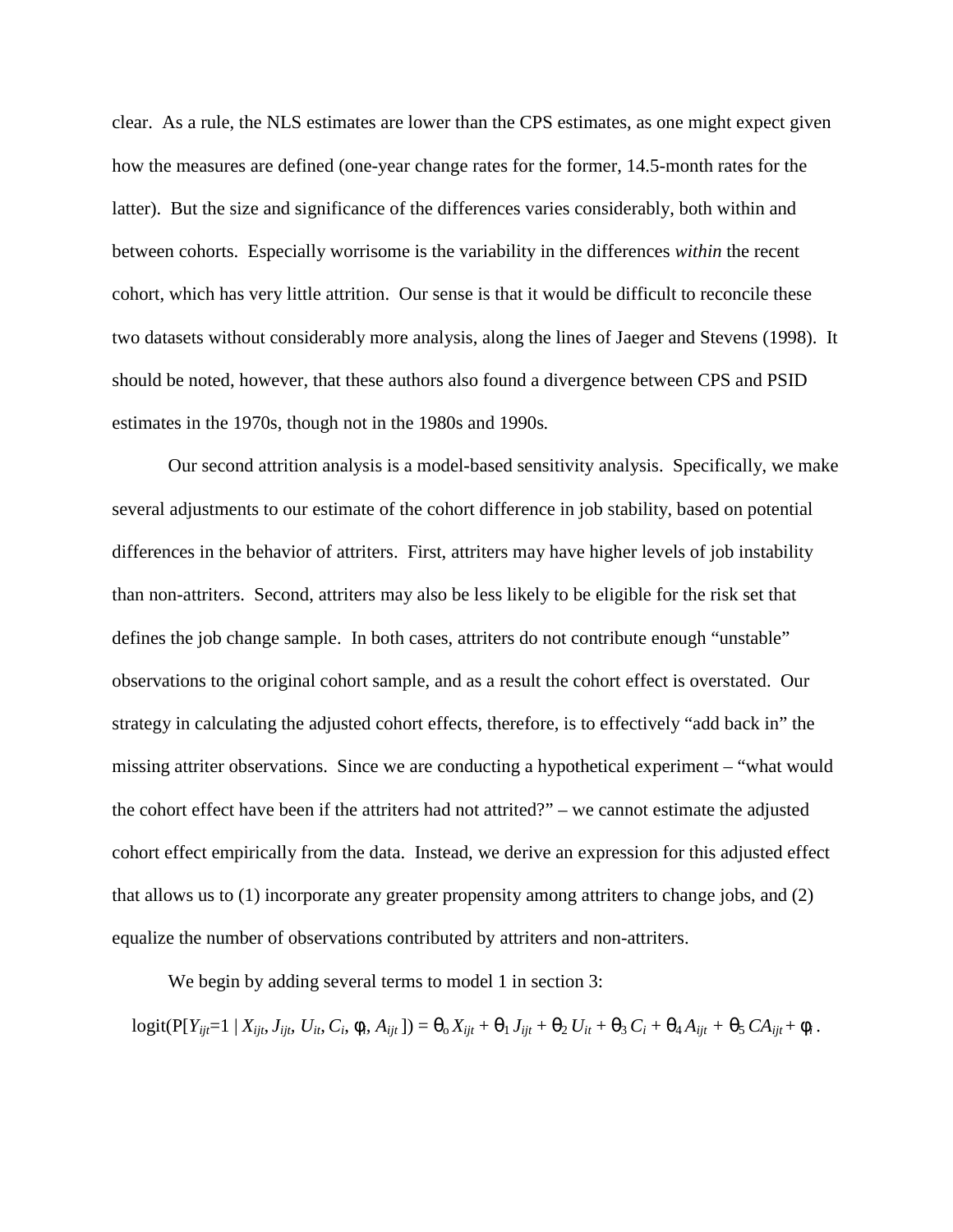The model now includes two attrition-related terms: *Aijt*, a dummy variable indicating whether person *i* in job *j* in year *t* attrits after year  $t+2$  given that he has not attrited before, and  $CA_{ijt}$ , the interaction between attrition and cohort. Thus  $\theta_4$  represents the attrition effect for the original cohort. (Below we will suppress the references to the characteristics  $X_{ijt}$ ,  $J_{ijt}$ ,  $U_{it}$  and  $\phi_i$ .). Under this model, the log-odds of a two-year job change for a randomly chosen person-year with given characteristics from cohort *k* is:

$$
logit(P[Y_{ijt} = 1 | C_i = k])
$$
  
= logit(P[Y\_{ijt} = 1 | C\_i = k, A\_{ijt} = 0]) P(A\_{ijt} = 0|C\_i = k) + logit(P[Y\_{ijt} = 1 | C\_i = k, A\_{ijt} = 1]) P(A\_{ijt} = 1|C\_i = k)  
=  $\theta_0 X_{ijt} + \theta_1 J_{ijt} + \theta_2 U_{it} + \theta_3 k + \phi_i + \theta_4 P(A_{ijt} = 1|C_i = k) + \theta_5 k P(A_{ijt} = 1|C_i = k)$ 

The attrition-adjusted cohort effect is then simply represented as:

$$
logit(P[Y_{ijt} = 1 | C_i = 1]) - logit(P[Y_{ijt} = 1 | C_i = 0])
$$
  
=  $\theta_3 + \theta_4 [P(A_{ijt} = 1 | C_i = 1) - P(A_{ijt} = 1 | C_i = 0)] + \theta_5 P(A_{ijt} = 1 | C_i = 1)$ 

The first term  $(\theta_3)$  represents the cohort effect for a non-attriter. The second term represents the differential odds that an attriter experiences a job separation before being lost, multiplied by the difference in attrition rates between the two cohorts. If attriters are more unstable,  $\theta_4$  will be positive, and as the difference in attrition rates is negative, the adjustment will lower the estimate of the cohort effect. The third term represents the differential in the attrition effect for the recent cohort, multiplied by the attrition rate in the recent cohort. If those who attrit in the recent cohort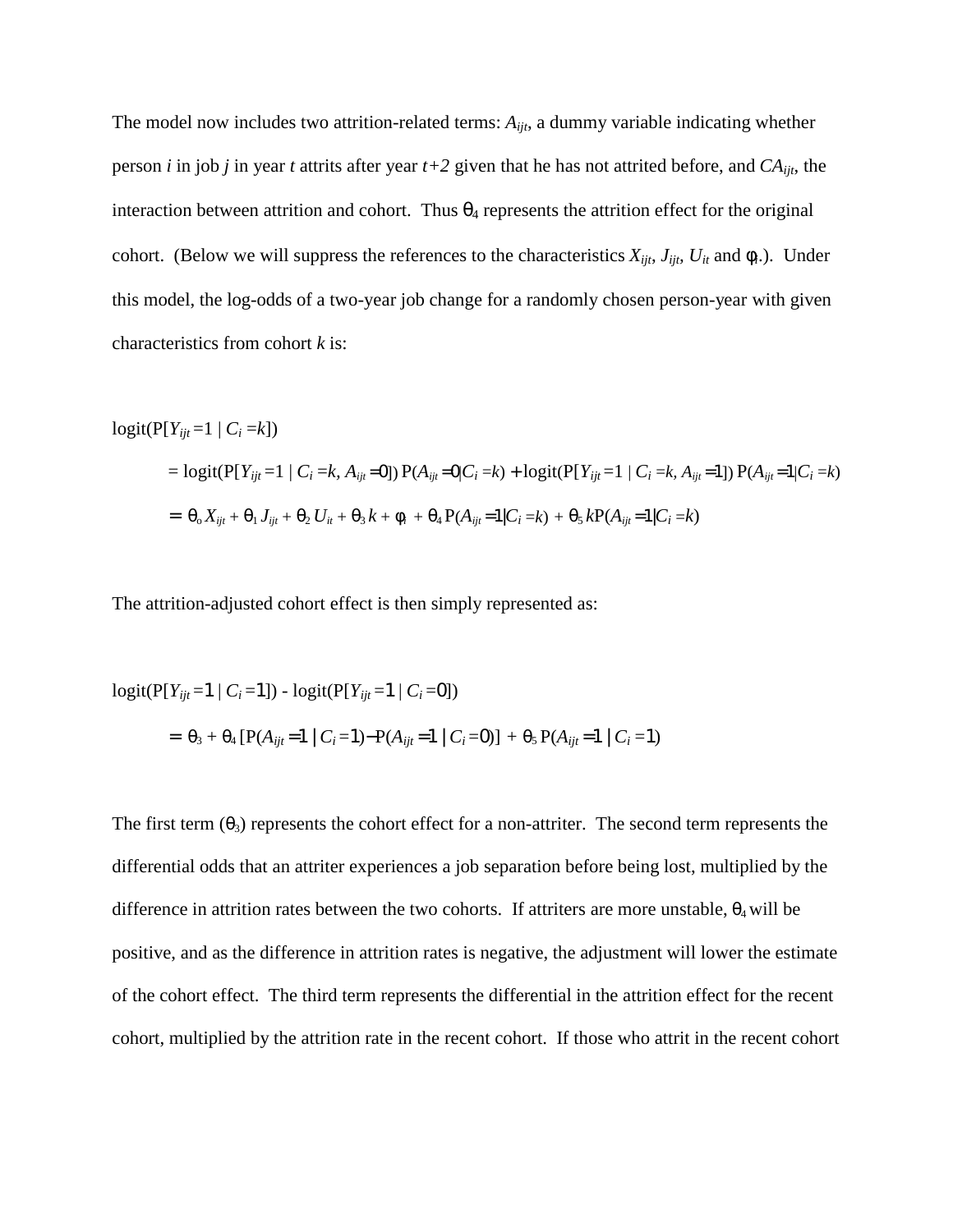are more unstable than those who attrit in the original cohort, then  $\theta_5$  will be positive and this adjustment will increase the estimate of the cohort effect.

In order to calculate an adjusted cohort effect based on this derivation, we need to estimate two sets of quantities:  $\theta_3$ ,  $\theta_4$ , and  $\theta_5$ , and the conditional probabilities of attrition. We estimated the former using the modified logistic regression model from above, and obtained  $\theta_3 =$ 0.3478,  $\theta_4 = 0.2902$  and  $\theta_5 = 0.0039$ . Note that attriters in the recent cohort are in fact relatively more unstable than attriters in the original cohort. We might expect this, since the recent cohort was pursued more rigorously for continued participation in the survey – any respondents who still managed to drop out of the survey are thus likely to be particularly unstable individuals.

We next estimated the conditional probabilities of attrition that we will use in our derivation. The idea here is to construct these probabilities *as though* the attriters' unobserved years had been included in the analysis. We accomplish this by defining the fraction of attriters at the level of the individual rather than at the level of person-years, so that the number of person-year observations contributed by attriters and non-attriters is equalized. There are three ways these fractions can be defined:

- 1. *The fraction of attriters in the risk set.* The fraction of respondents in the job-change risk set who eventually attrit is 0.1603 in the original cohort and 0.0545 in the recent cohort. In using these fractions, we are effectively adding the person-years that attriters would have contributed, had they not dropped out of the sample.
- 2. *The fraction of attriters in the risk set, equalized for eligibility.* In addition to the adjustment made in (1), we also need to account for the fact that recent cohort attriters were more likely to make it into the job change risk set than original cohort attriters. We do so by equalizing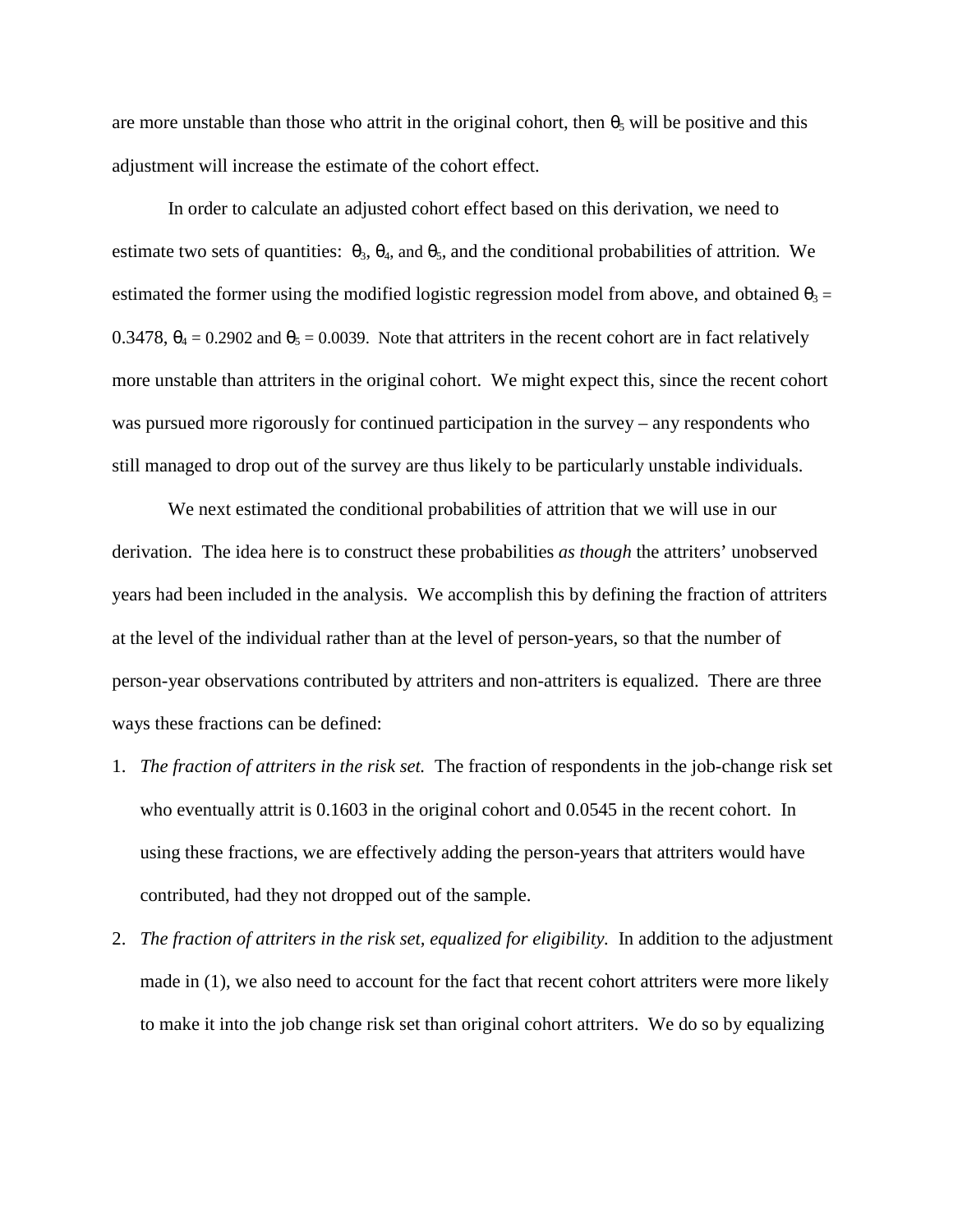the proportion of attriters eligible for the risk set, yielding an adjusted attrition fraction of 0.1996 for the original cohort.

3. *The fraction of attriters in the full sample.* Finally, the strongest adjustment would use the fraction of attriters for each cohort in the full sample (all available survey years). The fraction of persons who ever worked in the full sample and who are lost to attrition is 0.2323 in the original cohort and 0.0658 in the recent cohort.

The adjustments based on each of these three methods is provided in Table 4, along with the unadjusted estimate from model 1 in Table 2 for comparison. While in all cases the attrition adjustment reduces the estimated cohort effect, the reductions are modest. Under method 1, the adjusted cohort effect is 0.3172, an 11.31% decrease in the unadjusted value. Under method 2, the adjusted cohort effect is 0.3058, a 14.50% decrease in the unadjusted value. We consider this the most accurate adjustment, since it removes both types of attrition bias from the job change sample. Finally, under method 3 the adjusted cohort effect is 0.2996, a 16.23% decrease. We feel less comfortable with this adjustment, since it uses estimates from the job change sample (i.e.  $\theta_3$ ,  $\theta_4$ , and  $\theta_5$ ) and applies them to a sample that is not included in the instability analysis conducted in this paper. Even with this most conservative adjustment, however, the recent cohort still has a 35% higher odds of a job change.

## *[ Table 4 about here ]*

There are two reasons why the adjustments are modest under all methods. First, the cohort difference in attrition only ranges from 11% (method 1) to 17% (method 3), so the proportional reweighting is not substantial in any of the methods. Under these conditions, the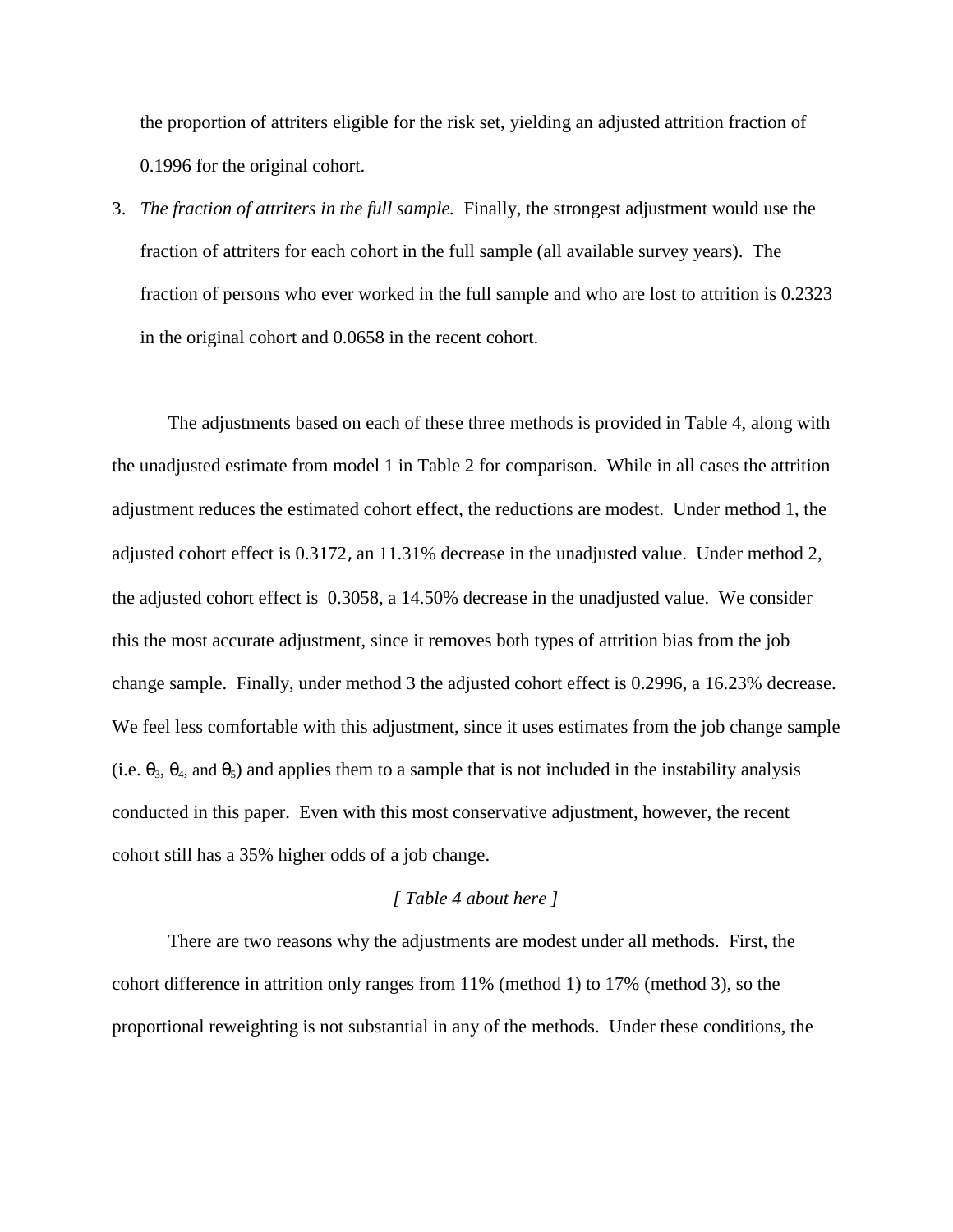estimated attrition effect  $(\theta_4)$  would have to be about 5.5 times larger in order to fully negate the size of the cohort effect.

Second, the recent cohort attrition differential  $(\theta_5)$  is positive, so that it offsets the negative adjustment made by the main attrition effect. That attriters in the recent cohort are more "unstable" than attriters in the original cohort makes sense, given the difference in retention rules in the two panels. In the original cohort, any respondents missing two sequential interviews were dropped from the survey, while such respondents in the recent cohort remained eligible and were pursued for future interviews with great effort. Those who did manage to drop out of the recent cohort therefore likely represent "hard core" attriters. We found support for this conjecture by examining respondents in the recent cohort who would have been dropped from the survey under the rules used in the original cohort (about 9% of the sample). These "hypothetical attriters" have attributes and outcomes that fall in between the "hard core" attriters and the retained sample. This result suggests that the additional respondents lost to attrition in the original cohort are a moderate group.

In sum, both the cross-dataset comparisons and the model-based adjustments suggest that while attrition bias does exist in the original cohort, it does not alter the statistical significance or the substance of our findings.

## **5. Wage Changes**

A rise in job instability among young adults in the American labor market does not necessarily signal a problem. In fact, a solid body of research has established that job shopping early in the career is highly beneficial, yielding greater wage gains than staying put with one employer (Borjas and Rosen 1980; Bartel and Borjas 1981). Roughly two-thirds of lifetime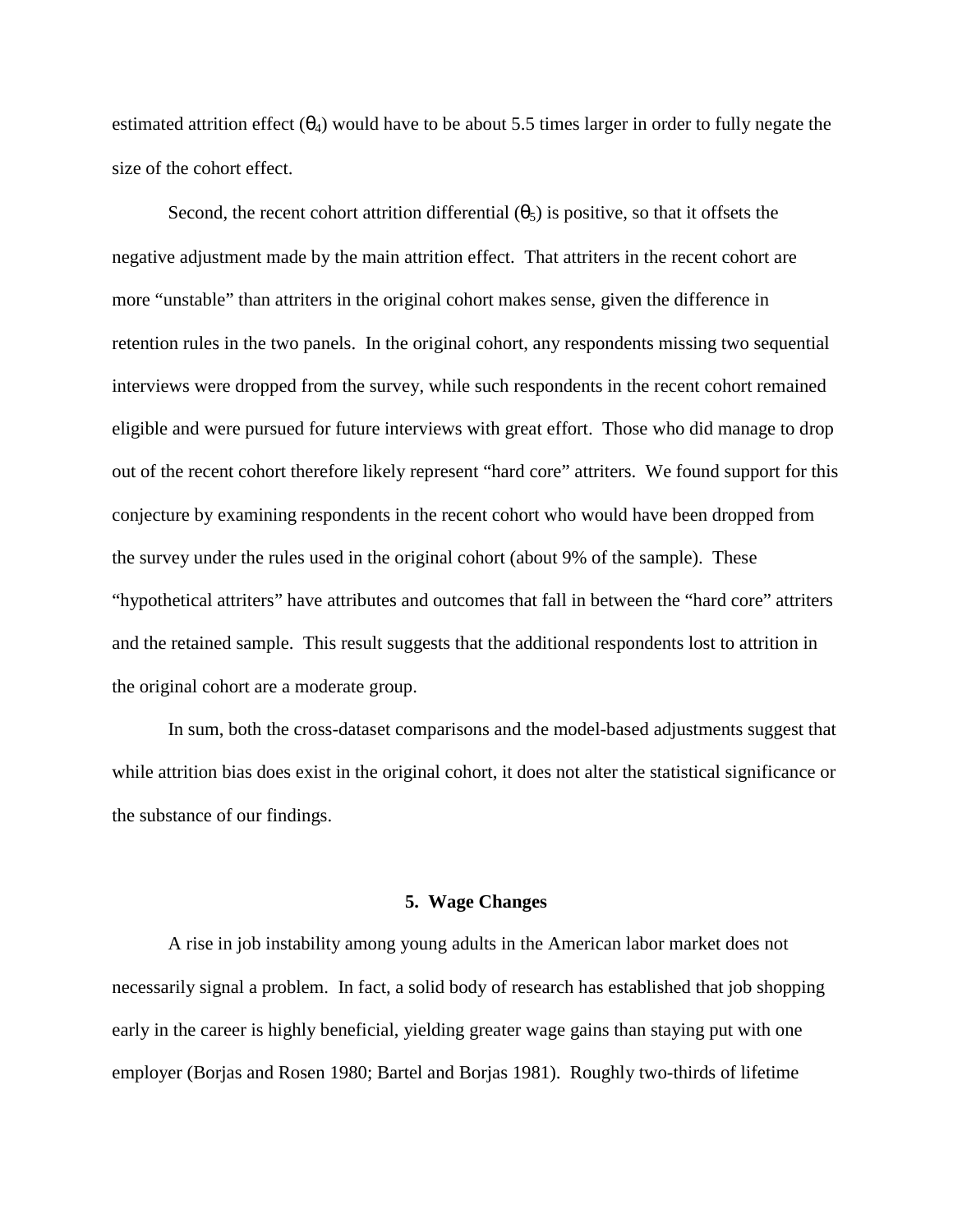wage growth for male high school graduates occurs during the first 10 years of labor market experience, and the bulk of it is the result of job changes (Murphy and Welch 1990; Topel and Ward 1992). While it is in general true that having many employers early on does not impede wage growth (Gardecki and Neumark 1998), in the longer term, job instability becomes harmful to wage growth, and chronically high levels of job instability are detrimental from the outset (Light and McGarry 1998). In this context, it is important to examine how the wage returns to job shopping have changed for the recent cohort. For example, it is possible that the very nature of career development has changed in recent years. The recent cohort might be changing jobs more frequently and accumulating less tenure with one firm, but nevertheless be able to capture consistent wage growth over time. Thus our appraisal of the rise in job instability must in the end focus on the wage outcomes – specifically, the wage gains that young workers capture as they engage in job shopping and then eventually settle with one employer.

We present a simple descriptive analysis here, not a behavioral model. There is clearly a serious endogeneity problem that must be addressed in any causal analysis of the role that job changes play in wage growth, and this kind of full-scale analysis is beyond of the scope of this paper. Our descriptive findings, however, do provide the first empirical step in establishing whether the association between job stability and wage outcomes has changed.

We continue with the sample used in the job change analysis, but select that subset of respondents who were working in both years *t* and *t+2*, so that we can construct the corresponding two-year wage changes.<sup>13</sup> In the top half of Figure 2, we have plotted median wage changes, for workers who left their employer and for workers who stayed with the same employer. These graphs confirm that early in the career, job changing pays off more than staying with an employer – in fact, these wage gains are substantially higher than any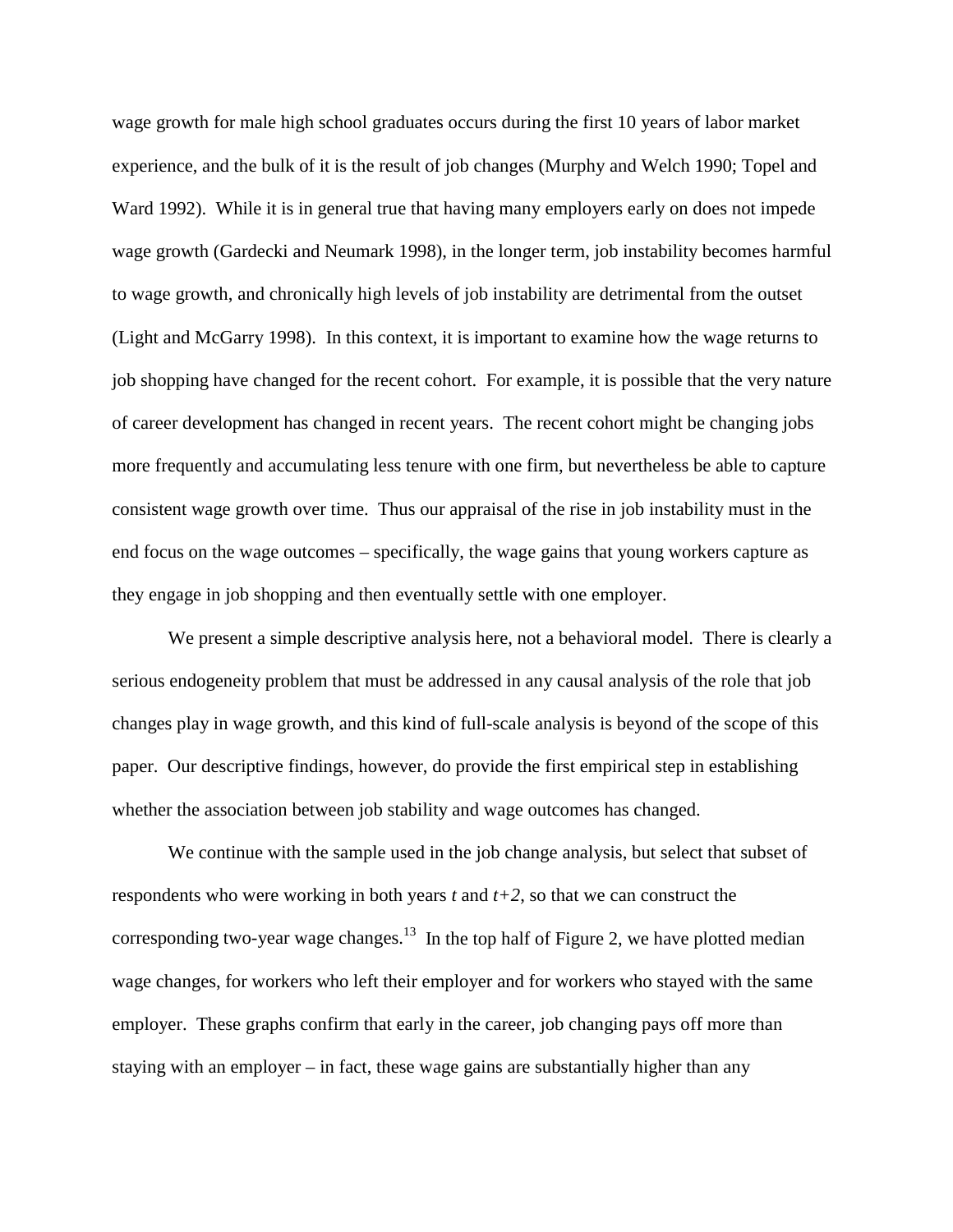experienced later on. After the mid-20s, there is less to be gained from switching employers, and wage growth as a whole slows down.

# *[ Figure 2 about here ]*

The recent cohort, however, has failed to capture wage growth precisely where it is most critical, in the early stages of job shopping. This deterioration first appears between the ages of 16 and 21. Breakdowns by education show that it is young workers moving directly from high school into the labor market who receive the lowest returns. There is also a noticeable drop in the wage gains resulting from a job change in the early 30s, and this is shared by all except those with a college degree.<sup>14</sup> By contrast, when young workers stay with the same employer, there is little difference in the *absolute* wage gains captured by the two cohorts. In *relative* terms, though, the recent cohort benefits more from staying with the same employer after the mid-20s, because the returns to job changing have declined so steeply at that point.

In Table 5, we further explore the role of education in these trends, with a model of cohort differences in the wage returns to changing and not changing jobs (again, this regression is simply descriptive). Substantive findings are summarized in the third column. For the original cohort, the education differentials in wage returns are roughly similar regardless of whether one changes jobs or not. This is not the case for the recent cohort. Here, young adults without any college experience are getting hit the hardest when they engage in job search – and this, precisely at the same time that job changing has become more prevalent. By contrast, those with college experience in the recent cohort have maintained their wage growth when they engage in job search. $15$ 

#### *[ Table 5 about here ]*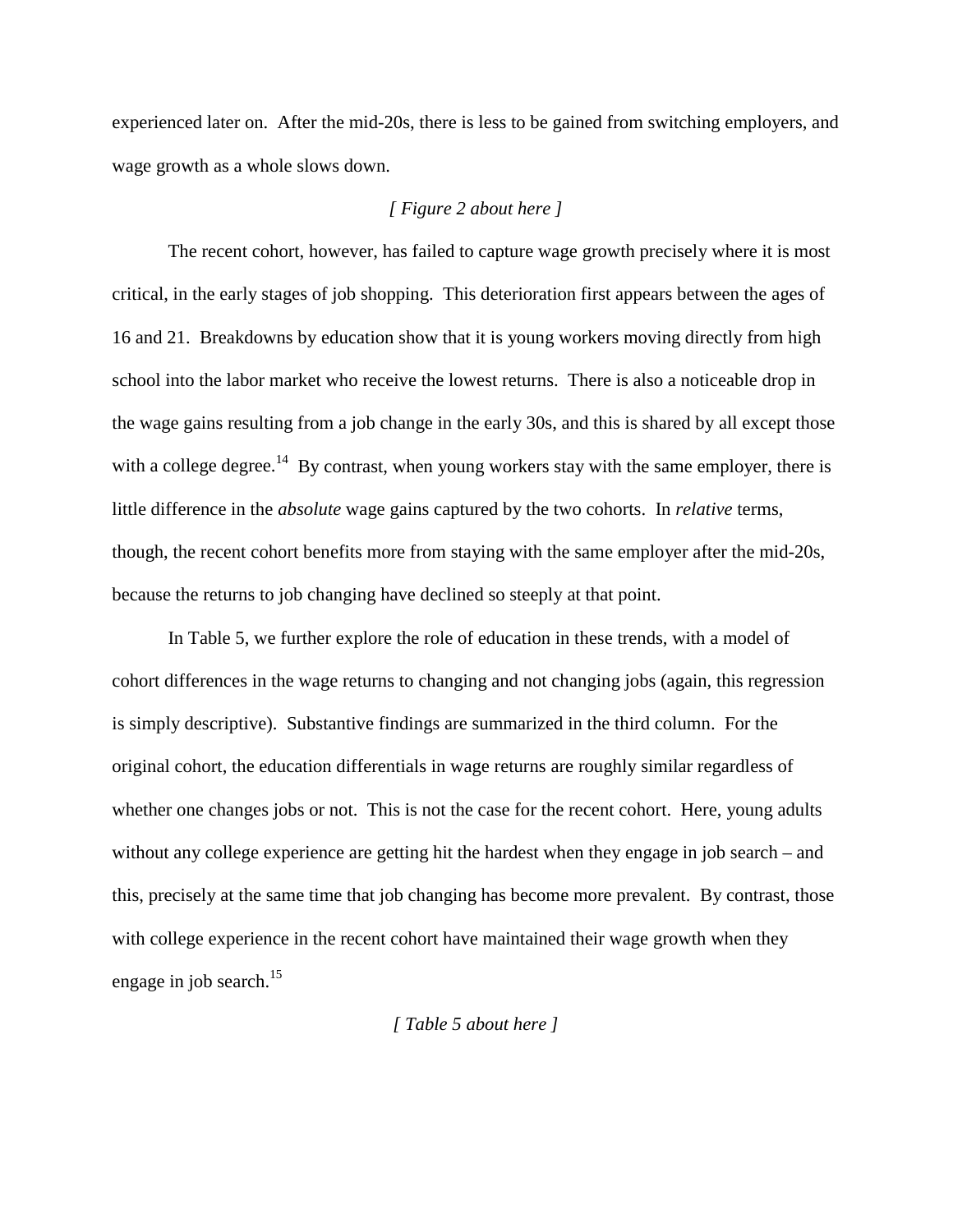A second potential impact of job instability is on the variability in wage changes. There has been some debate over the role of transitory wage fluctuations in the overall growth in wage dispersion over the last two decades (Gottschalk and Moffitt 1994). The rise in job instability would seem a natural candidate for explaining an increase in transitory wage variance. In the bottom half of Figure 2, we have plotted the variances of the observed wage changes. Generally speaking, a job change results in more variable wage changes, as one might expect. The recent cohort, however, consistently shows greater variability in wage gains. This is especially pronounced among job changers in the later age ranges, yet it is also evident among stayers at all ages. This suggests that transitory wage fluctuations associated with job changes are not the only force driving the increase in wage dispersion. Breakdowns by education show consistency in these trends across all education groups.

Finally, we have up to now focused on two-year wage changes and linked them to job change events. The young adult workers observed here, however, have experienced an entire chain of wage changes. Even small differences in single wage changes can cumulate into substantial differences over time. What happens, then, when we examine the total wage growth observed for each individual? Figure 3 plots the distribution of total wage growth between the ages of 16 and 36, using "permanent" wages that have short-term fluctuations smoothed out (see Section 2).

## *[ Figure 3 about here ]*

Two important trends emerge from this figure. First, young workers who entered the labor force in the 1980s experienced significantly lower *total* wage growth when compared to their predecessors. Translated into real terms, the typical worker in the original cohort saw his hourly wage increase by \$8.65 between the ages of 16 and 36, compared to \$6.69 for those in the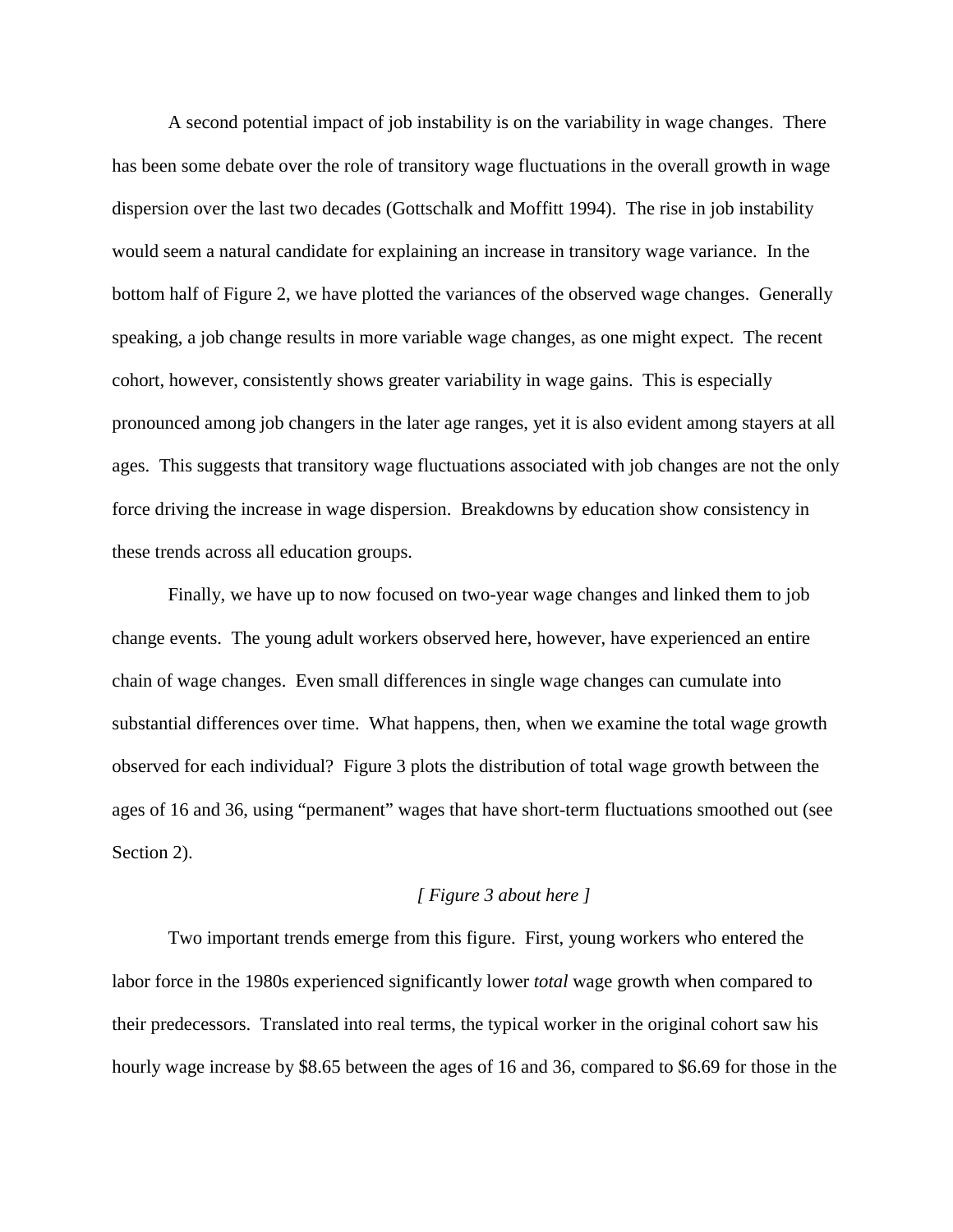recent cohort, a 23% decline (both figures in 1992 dollars). Not surprisingly, this loss of growth has been felt largely by those without a four-year college degree (Handcock and Morris 1998). Second, long-term wage growth has also become significantly more unequal in the recent cohort. There remain some workers who experience high levels of wage growth, but there are now substantially more workers who have minimal or even negative wage growth. We estimate that the percent of workers experiencing no wage growth or actual real wage declines is 1.7% for the original cohort but 7.2% for the recent cohort. This polarization becomes progressively stronger as the young workers age and is consistent across different levels of education.

To our minds, this graph suggests that there is a connection between trends in job instability and wage inequality, since it mirrors our findings on the wage consequences of job changing. We are currently developing models that will formally test for such a connection.

#### **6. Conclusion**

In this paper, we have identified a marked increase in job instability among young white men during the 1980s and early 1990s, as compared to the late 1960s and 1970s. The robustness of this finding to different controls is striking. It does not disappear, for example, once the young workers "settle down" and is therefore not just a legacy of job churning early on. It is also not limited to less educated workers. Some of the increase is associated with lower marriage rates in recent years (though it is unclear which is cause and which is effect), as well as the trend toward longer school enrollment. The shift of the U.S. economy to the service sector – where jobs are generally more unstable – has also played a role. But in addition, there has been a pronounced decline in job security in manufacturing industries, at a time when many young men still depend on this traditional sector for employment. With these and other controls in place,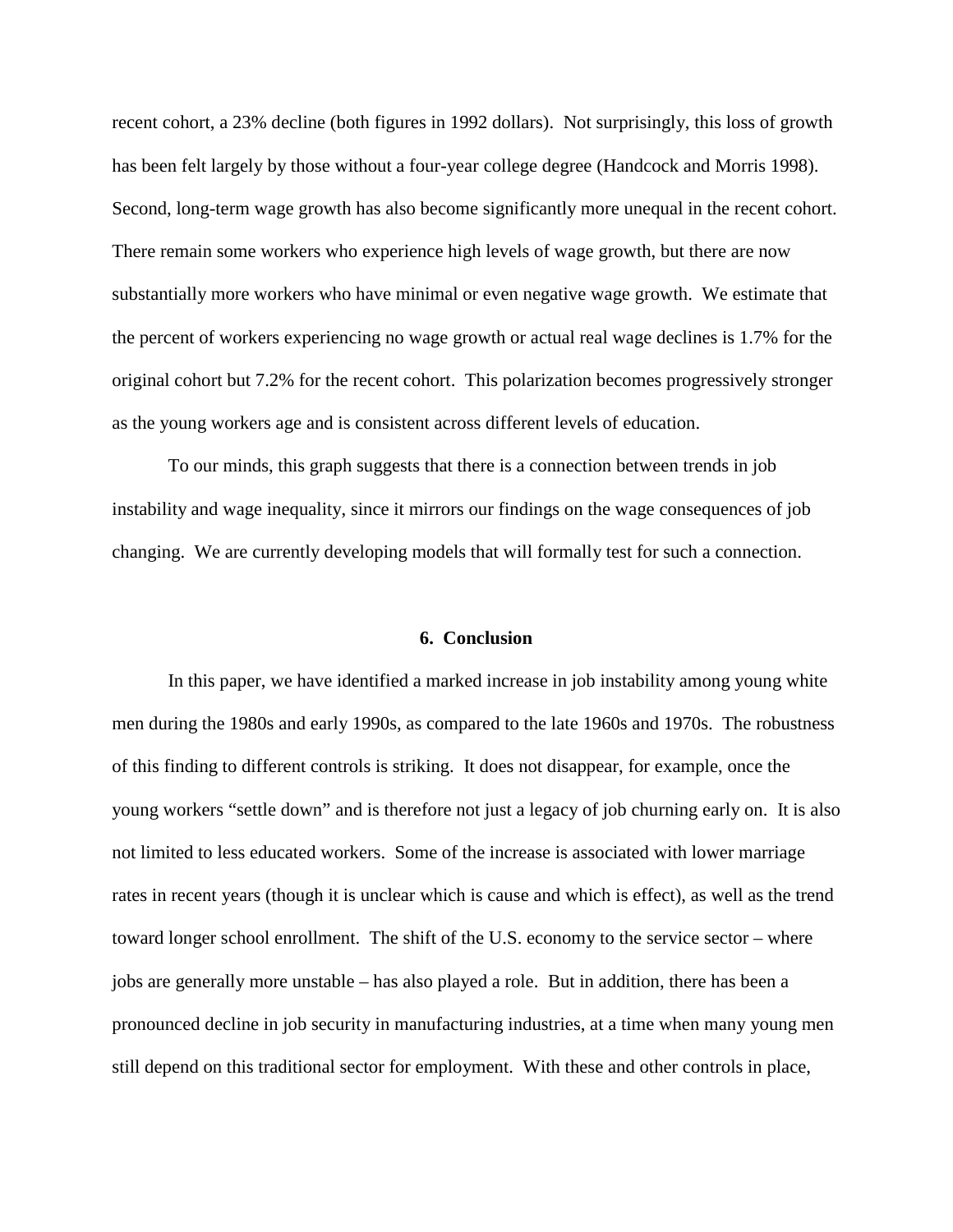only about half of overall rise in instability is explained, indicating the presence of additional factors – perhaps linked to the respondents' employers – that we have not been able to measure.

Job instability is not necessarily a bad thing. In fact, previous research has shown that job shopping is actually the main mechanism by which young adults generate wage growth. We find, however, that this process has changed in recent years. Early job search no longer confers the same wage gains it once did, especially to those with less education. It is also yielding more unequal wage gains, and this holds true for all education groups. Our findings therefore suggest that there may be a direct link between job instability and the trends in long-term wage mobility that we and others have documented (Gottschalk and Moffitt 1994; Duncan, Boisjoly, and Smeeding 1996).

The 16 years covered by the NLS data represent most of the job changes and wage growth that these young adults will experience during their careers. Our findings therefore suggest that public perceptions of rising job instability may not be so far off base, at least for those who entered the labor market during the late 1970s and early 1980s. Their long-term wage trajectories have also changed. Absent a dramatic shift in the American economy, the greater inequality in wage growth that they have experienced will persist over their life course.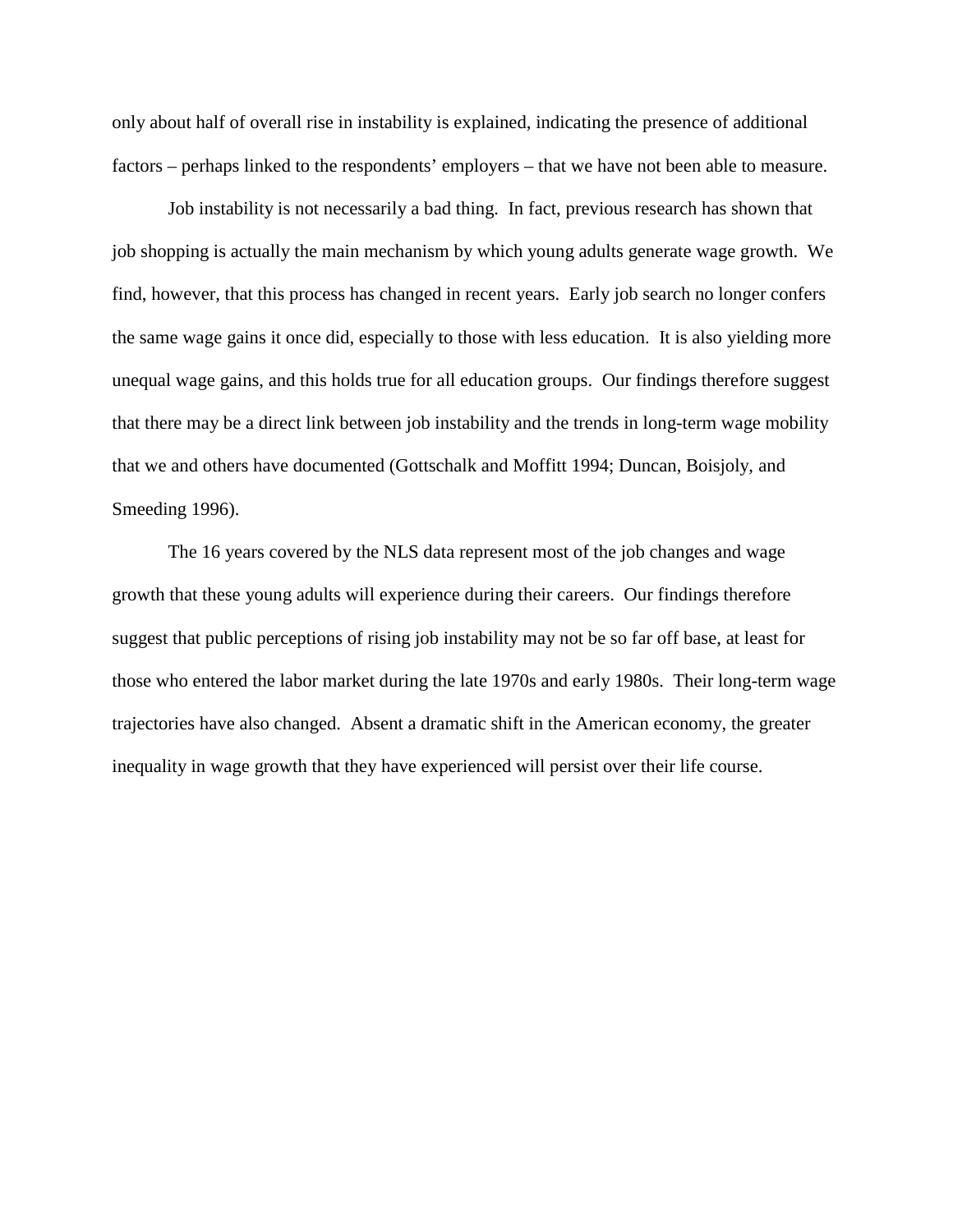#### **References**

- Bartel, Ann, and George Borjas. 1981. "Wage Growth and Job Turnover." Pp. 65-90 in *Studies in Labor Markets*, edited by Sherwin Rosen. Chicago, IL: University of Chicago Press.
- Berger, Mark C., and Barry T. Hirsch. 1983. "The Civilian Earnings Experience of Vietnam-Era Veterans." *Journal of Human Resources* 18:455-79.
- Bernhardt, Annette, Martina Morris, Mark Handcock, and Marc Scott. 1997. *Work and Opportunity in the Post-Industrial Labor Market.* Final report to the Russell Sage and Rockefeller Foundations. Institute on Education and the Economy, Teachers College, Columbia University, New York, NY.
- Boisjoly, Johanne, Greg Duncan, and Timothy Smeeding. 1998. "The Shifting Incidence of Involuntary Job Losses From 1968 to 1992." *Industrial Relations* 37(2):207-31.
- Borjas, George, and Sherwin Rosen. 1980. "Income Prospects and Job Mobility of Younger Men." In *Research in Labor Economics*, edited by Ronald Ehrenberg. Greenwich, CT: JAI Press.
- Brown, James, and Audrey Light. 1992. "Interpreting Panel Data on Job Tenure." *Journal of Labor Economics* 10 (3):219 - 257.
- Center for Human Resource Research. 1995. *NLS Users' Guide 1995*. Ohio State University, OH: Center for Human Resource Research.
- Chamberlain, Gary. 1984. "Panel Data." Pp. 1247-1318 in *Handbook of Econometrics, Volume II*, edited by Z. Griliches and M. D. Intriligator. Amsterdam: Elsevier Science Publishers.
- Diebold, Francis, David Neumark, and Daniel Polsky. 1997. "Job Stability in the United States." *Journal of Labor Economics* 15(2):206-33.
- Duncan, Greg, Johanne Boisjoly, and Timothy Smeeding. 1996. "Economic Mobility of Young Workers in the 1970s and 1980s." *Demography* 33 (4):497-509.
- Farber, Henry. 1998. "Are Lifetime Jobs Disappearing? Job Duration in the United States: 1973- 1993." Forthcoming in *Labor Statistics Measurement Issues*, edited by John Haltiwanger, Marilyn Manser and Robert Topel. Chicago, IL: University of Chicago Press.
- Farber, Henry. 1997. "The Changing Face of Job Loss in the United States, 1981-95." *Brookings Papers on Economic Activity*. Microeconomics Supplement, pp. 55-142.
- Gardecki, Rosella, and David Neumark. 1998. "Order From Chaos? The Effects of Early Labor Market Experiences on Adult Labor Market Outcomes." *Industrial and Labor Relations Review* 51(2):299-322.
- Gottshalk, Peter, and Robert Moffitt. 1994. "The Growth of Earnings Instability in the U.S. Labor Market." *Brookings Papers on Economic Activity* 2 :217-272.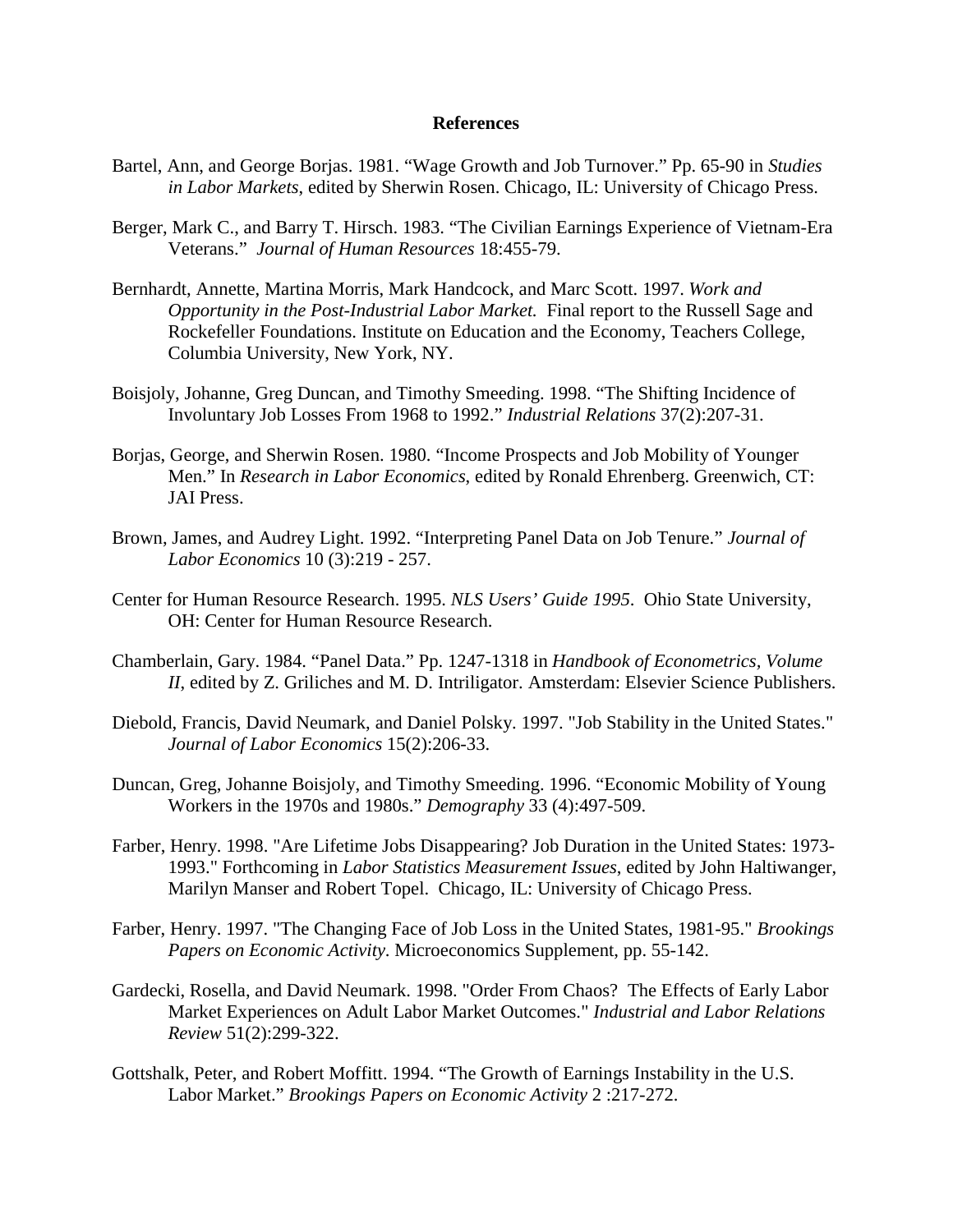- Haider, Steven. 1997. "Earnings Instability and Earnings Inequality of Males in the United States: 1967-1991." Manuscript. University of Michigan, Ann Arbor, MI.
- Handcock, Mark and Martina Morris. 1998. "Relative Distribution Methods." *Sociological Methodology* 28:53-97*.*
- Heckman, James, and Burton Singer. 1984. "A Model for Minimizing the Impact of Distributional Assumptions in Econometric Models for the Analysis of Duration Data." *Econometrica* LII :271-320.
- Hu, F.B., J. Goldberg, D. Hedeker, B.R. Flay, and M.A. Pentz. 1998. "Comparison of Population-Averaged and Subject-Specific Approaches for Analyzing Repeated Binary Outcomes." *American Journal of Epidemiology* 147:694-703.
- Jaeger, David A., and Ann Huff Stevens. 1998. "Is Job Stability in the United States Falling? Reconciling Trends in the Current Population Survey and Panel Study of Income Dynamics." Manuscript. Department of Economics, Hunter College and CUNY Graduate School, New York, NY.
- Levy, Frank, and Robert Murnane. 1992. "U.S. Earnings Levels and Earnings Inequality: A Review of Recent Trends and Proposed Explanations." *Journal of Economic Literature* 30 (3):1333-81.
- Light, Audrey, and Kathleen McGarry. 1998. "Job Change Patterns and the Wages of Young Men." *Review of Economics and Statistics* 80(2):276-86.
- McCulloch, Charles E. 1997. "Maximum Likelihood Algorithms for Generalized Linear Mixed Models." *Journal of the American Statistical Association* 92 (437):162-70.
- Monks, James, and Steven Pizer. 1998. "Trends in Voluntary and Involuntary Job Turnover." *Industrial Relations* 37(4):440-59.
- Morris, Martina, Annette Bernhardt, Mark Handcock and Marc Scott. 1998 "The Transition to the Labor Market in the Post-Industrial Labor Market." *Working paper 98-12*, Pennsylvania State University, State College, PA.
- Murphy, Kevin, and Finis Welch. 1990. "Empirical Age-Earnings Profiles." *Journal of Labor Economics* 8 (2):202-29.
- Neumark, David, Daniel Polsky, and Daniel Hansen. 1997. "Has Job Stability Declined Yet? New Evidence for the 1990s." Manuscript. Michigan State University, Lansing, MI.
- Polsky, Daniel. 1999. "Changes in the Consequences of Job Separations in the U.S. Economy." Forthcoming in *Industrial and Labor Relations Review*.
- Rose, Stephen. 1995. *The Decline of Employment Stability in the 1980s*. Washington, DC: National Commission on Employment Policy.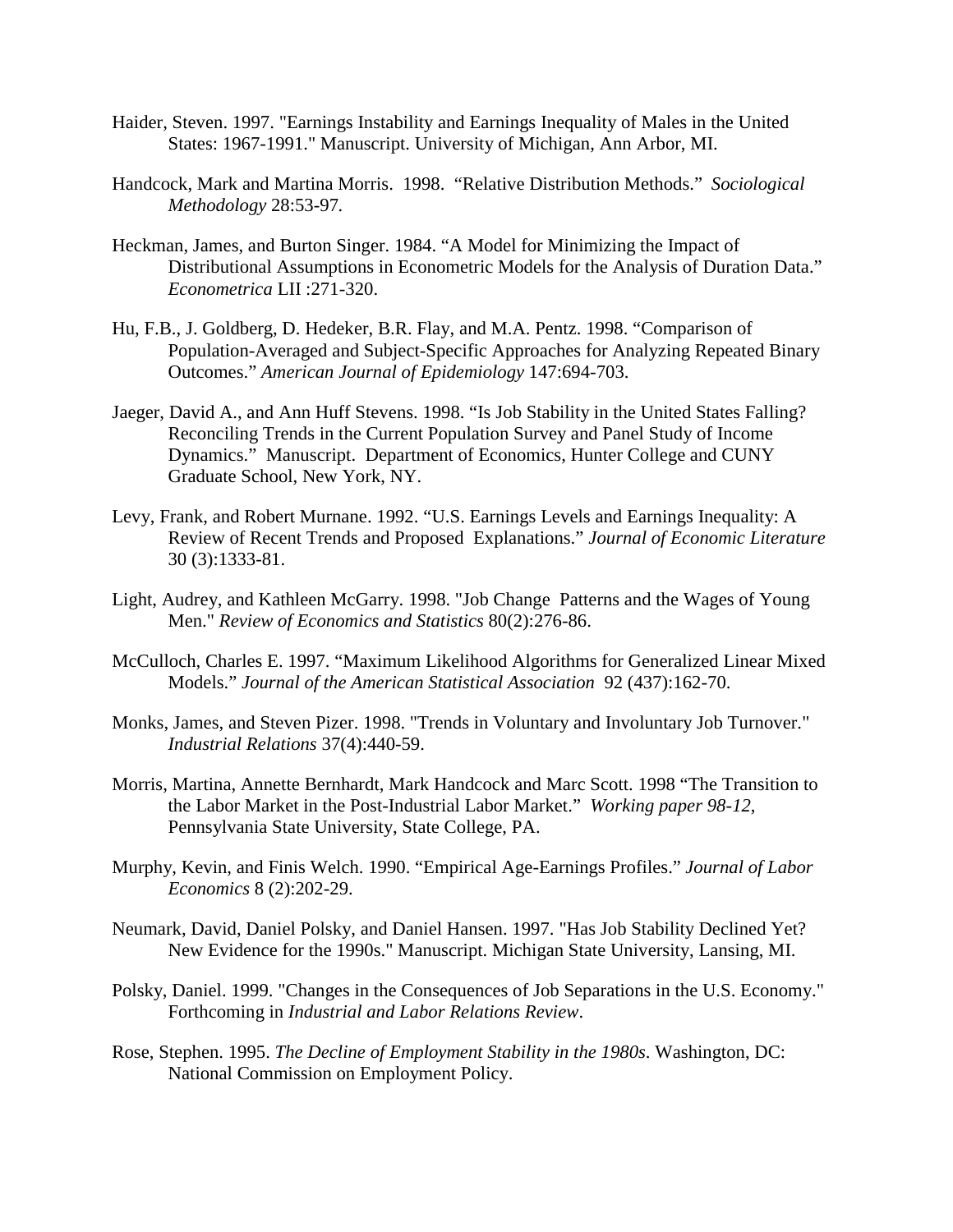- Stevens, Ann Huff. 1997. "Persistent Effects of Job Displacement: The Importance of Multiple Job Losses." *Journal of Labor Economics* 15(1):165-88.
- Stewart, Jay. 1998. "Has Job Mobility Increased? Evidence from the Current Population Survey: 1975-1995." Manuscript. Office of Employment Research and Program Development, Bureau of Labor Statistics, Washington, DC.
- Swinnerton, Kenneth A., and Howard Wial. 1995. "Is Job Stability Declining in the U.S. Economy?" *Industrial and Labor Relations Review* 48 (2):293-304.
- Topel, Robert, and Michael Ward. 1992. "Job Mobility and the Careers of Young Men." *Quarterly Journal of Economics* 107 :439-79.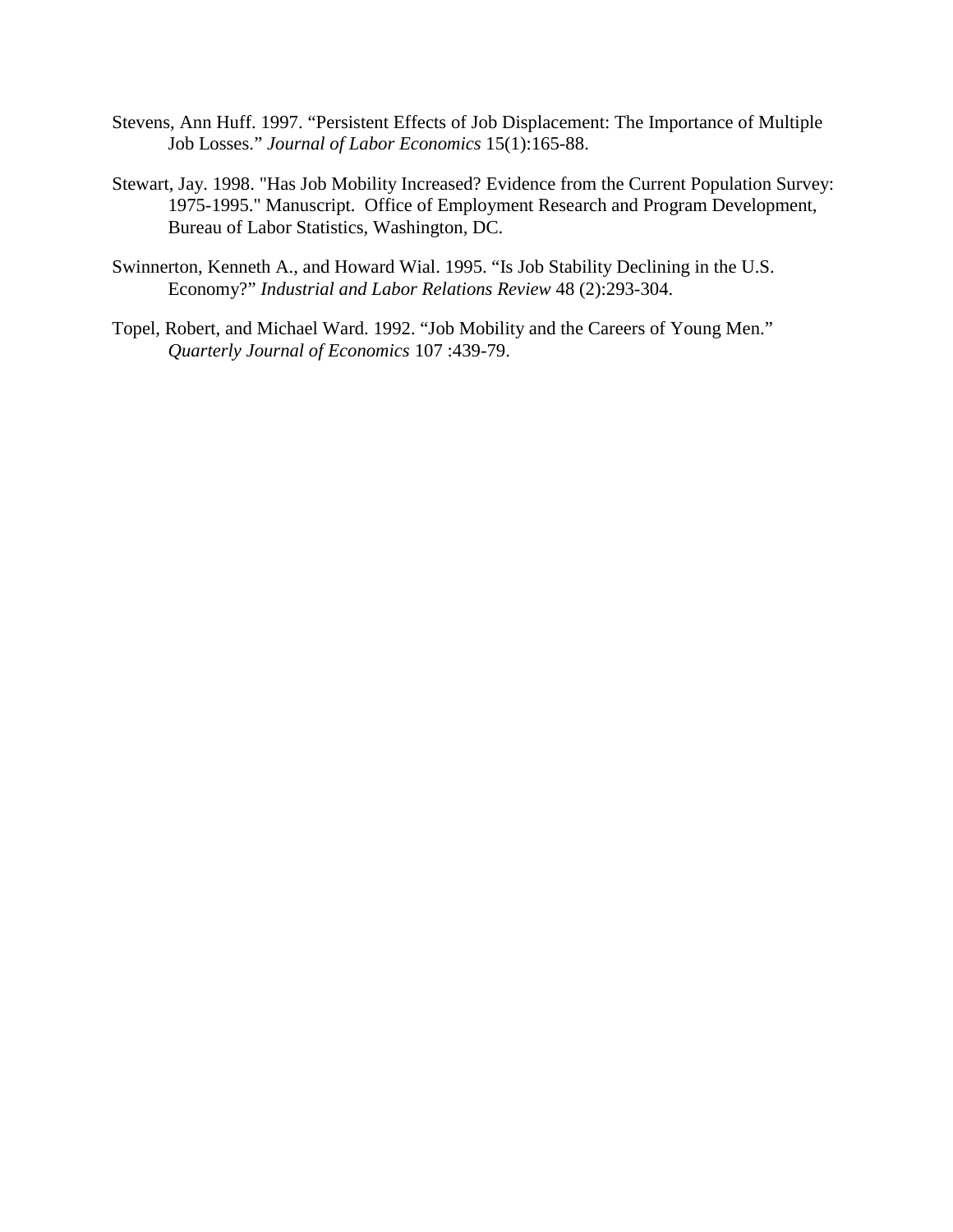# **Appendix A**

|                    |                          |                                                 | Pooled<br>sample | Original<br>cohort | Recent<br>cohort |  |  |
|--------------------|--------------------------|-------------------------------------------------|------------------|--------------------|------------------|--|--|
| Number of persons  |                          |                                                 | 4,616            | 2,340              | 2,276            |  |  |
|                    | Number of person-years   |                                                 | 18,077           | 8,811              |                  |  |  |
|                    |                          | Mean # of observations contributed per person   | 3.9              | 3.8                |                  |  |  |
|                    | Two-year separation rate |                                                 | .494             | .464               |                  |  |  |
| Age range          |                          |                                                 | 16-34            | 16-34              |                  |  |  |
| Mean age           |                          |                                                 | 24.9             | 24.8               |                  |  |  |
|                    |                          | Mean work experience, in months                 | 82.1             | 84.2               |                  |  |  |
| Enrolled in school |                          |                                                 | 22.0%            | 18.9%              | 25.3 %           |  |  |
| Current education: |                          | Less than high school                           | 16.4             | 16.5               | 16.4             |  |  |
|                    |                          | High school degree                              | 39.2             | 34.8               | 44.0             |  |  |
|                    |                          | Some college                                    | 23.0             | 24.8               | 20.9             |  |  |
|                    |                          | College degree or more                          | 21.4             | 23.9               | 18.7             |  |  |
| Current tenure:    |                          | One year or less                                | 40.1             | 40.2               | 39.9             |  |  |
|                    |                          | $1 - 3$ years                                   | 29.9             | 28.8               | 31.2             |  |  |
|                    |                          | 3 or more years                                 | 30.0             | 31.0               | 28.0             |  |  |
| Living in South    |                          |                                                 | 29.2             | 29.7               | 28.2             |  |  |
| Married            |                          |                                                 | 49.9             | 60.3               | 38.4             |  |  |
| Industry           |                          | Construction, mining, agriculture               | 14.2             | 13.6               | 14.8             |  |  |
|                    |                          | Manufacturing, trans. & comm.                   | 34.3             | 37.1               | 31.2             |  |  |
|                    |                          | Wholesale & retail trade, business serv.        | 31.1             | 26.1               | 36.6             |  |  |
|                    |                          | FIRE and professional services                  | 15.7             | 17.3               | 14.0             |  |  |
|                    |                          | <b>Public Administration</b>                    | 4.7              | 5.9                | 3.4              |  |  |
|                    |                          | Professional, managerial, technical occupations | 26.4             | 28.4               | 24.2             |  |  |
|                    | Finished with education  |                                                 | 59.8             | 60.9               |                  |  |  |

# **Table A1. Characteristics of sample for job change analysis**

Note: All quantities based on person-years, unless otherwise described.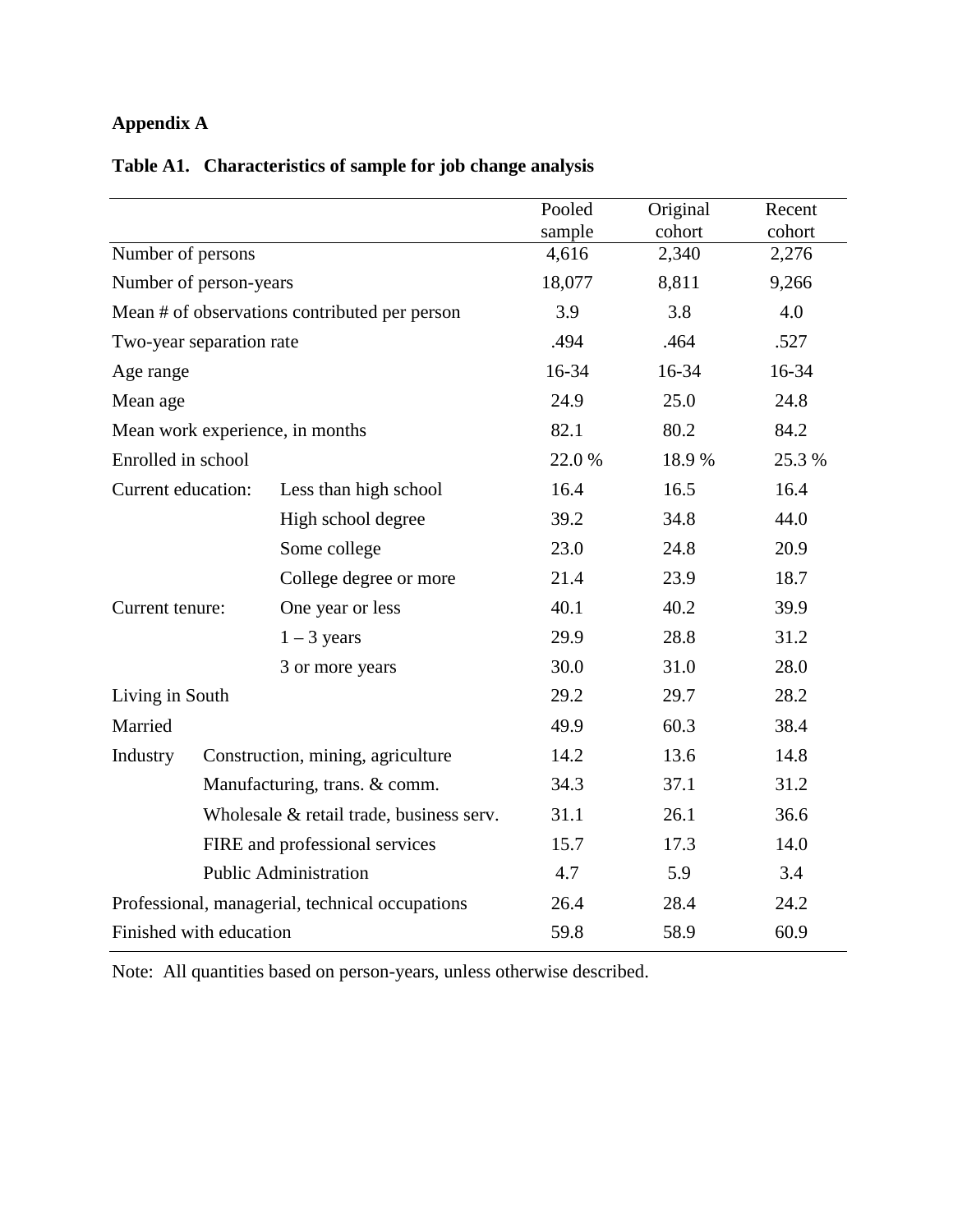#### **Appendix B: Permanent Wage Estimation**

We use the following model to smooth an individual's wages of short-term fluctuations: a set of fixed effects to capture the average curve of the wage profile over age, a set of random effects to isolate the heterogeneity in permanent wage gains among individuals, and a residual term to represent the transitory components of wage change within each individual profile.

The permanent and transitory components of wage-profile heterogeneity are specified as follows:

$$
y_{it} = \mu_{it} + e_{it},
$$

where  $y_{it}$  is the log of the real wage of individual *i* in year *t*. The average wage profile  $\mu_{it}$  is specified by:

$$
\mu_{it} = \beta_{\rm o} + \beta_1 l_{it} + \beta_2 q_{it} + X_{it} \gamma_{it},
$$

where  $l_{it}$  and  $q_{it}$  are the linear and quadratic age terms respectively,  $X_{it}$  represents individual and age specific covariates. In this application these are education and experience. The coefficients  $β<sub>0</sub>, β<sub>1</sub>, β<sub>2</sub>,$  and  $γ<sub>it</sub>$  are average level ("fixed-effect") parameters. We have parameterized  $l<sub>it</sub>$  as the age of individual *i* in year *t* centered on age 16 and *qit* as the quadratic term centered on age 16 and orthogonal to  $l_{it}$ . The random effects component is specified as:

$$
e_{it}=p_{it}+u_{it},
$$

where we define  $p_{it}$  as the permanent component and  $u_{it}$  as the transitory component. Specifically,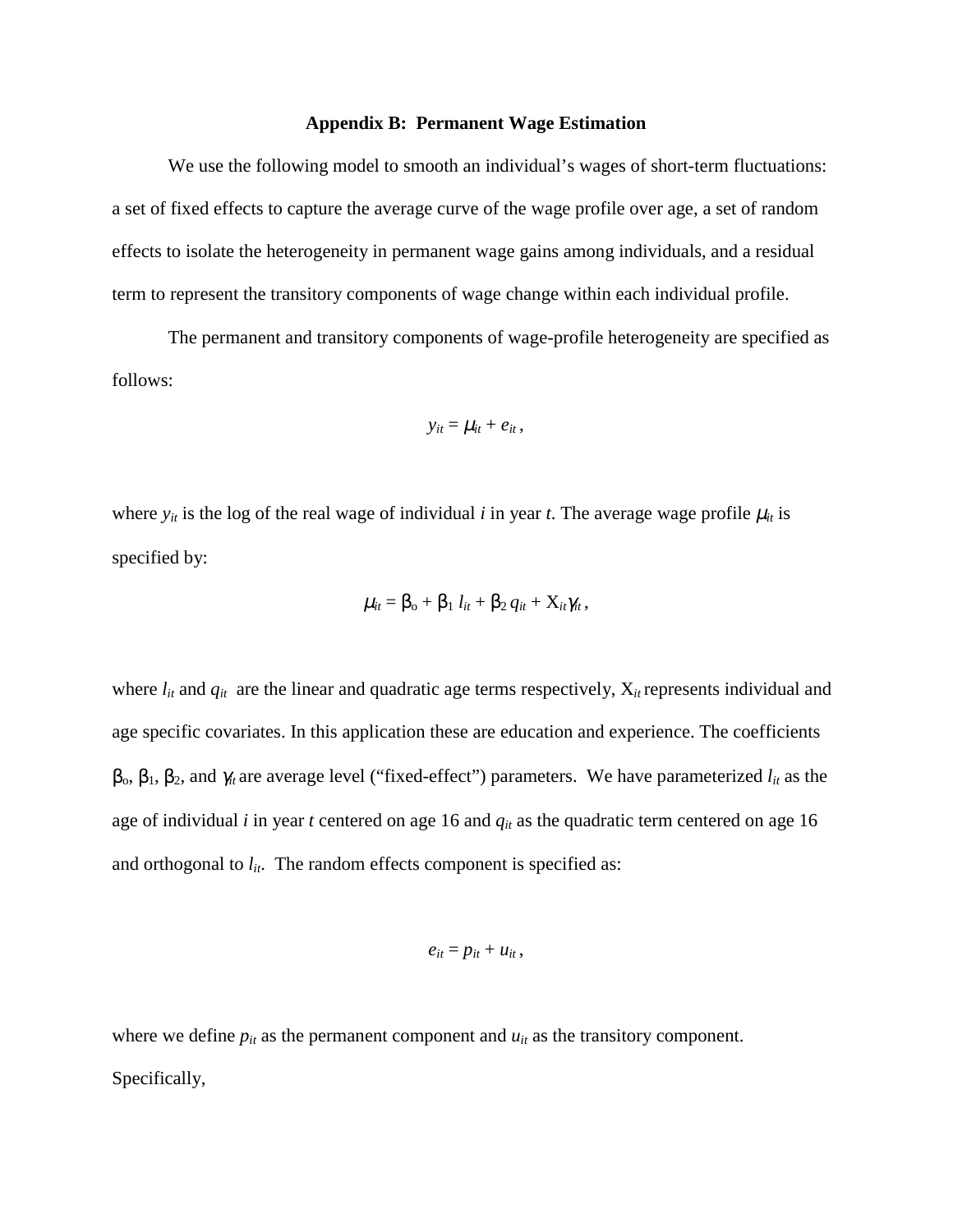$$
p_{it} = b_{0i} + b_{1i} l_{it} + b_{2i} q_{it}.
$$

Thus  $p_{it}$  is a random quadratic representing the deviation of the individual-specific wage profile from the average wage profile. Under this parameterization,  $b_{0i}$ ,  $b_{1i}$ , and  $b_{2i}$  represent the deviations from their fixed-effects counterparts. We model  $b_{0i}$ ,  $b_{1i}$  and  $b_{2i}$  as samples from a mean-zero trivariate Gaussian distribution. We suppose  $u_{it}$  is mean-zero and allow the variance of  $u_{it}$  to vary by calendar year to capture any business cycle effects.

The individual-specific wage profile is the combination of the average wage profile and the individual-specific deviation:  $\mu_{it} + p_{it}$ . The parameters in our model are estimated using restricted maximum likelihood (REML). In addition to being asymptotically efficient under the assumption of Gaussianality, this approach produces asymptotic standard errors and covariances for the fixed and random parameter estimates. This approach provides the best linear unbiased estimator (BLUE) for the individual-specific wage profiles.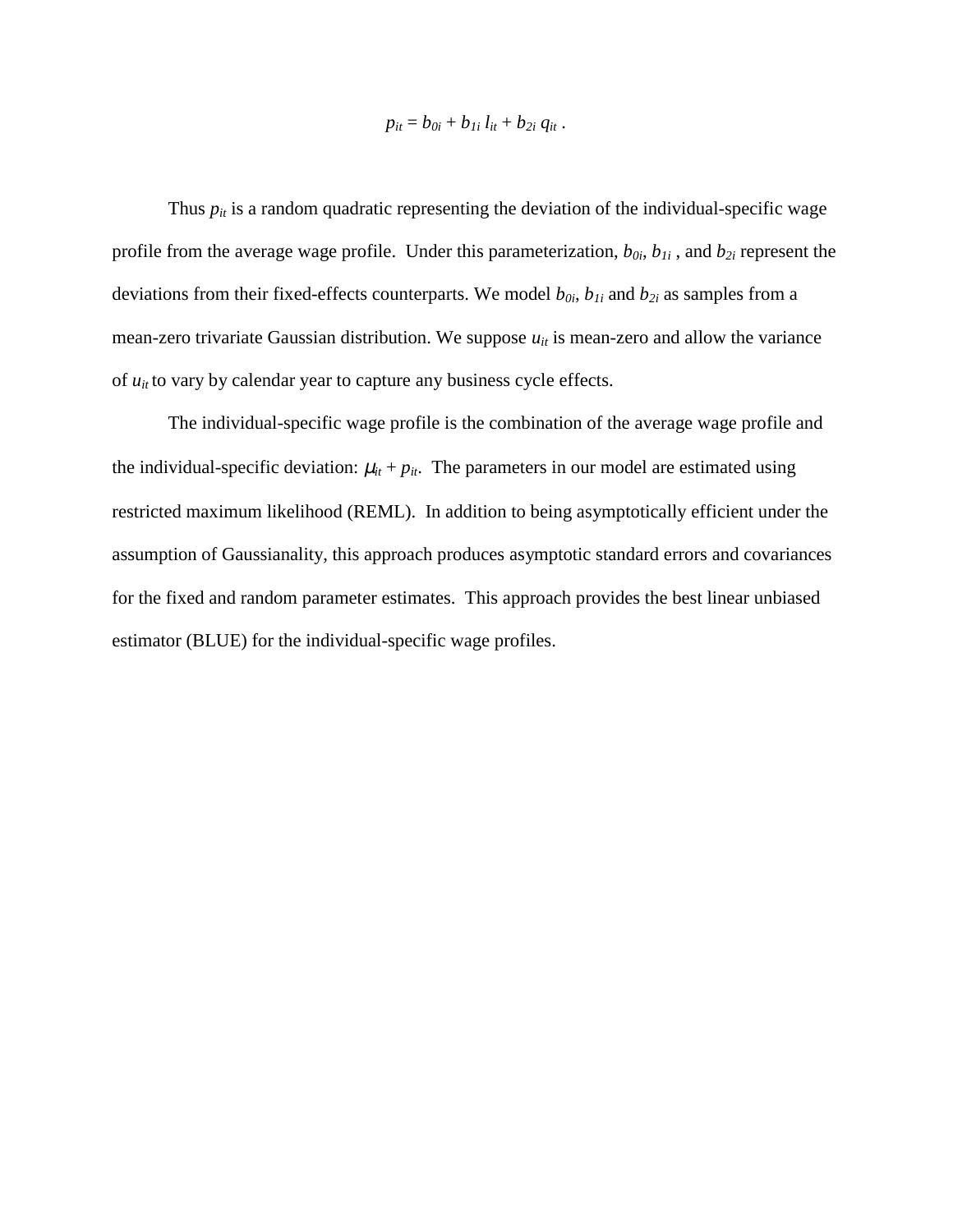| <b>Year of NLS Survey</b> |        | Year             | <b>Years</b> used |
|---------------------------|--------|------------------|-------------------|
| Original                  | Recent | <b>Number</b>    | for two-year      |
| 66                        | 79     | 1                |                   |
| 67                        | 80     | $\overline{c}$   | $2 - 4$           |
| 68                        | 81     | 3                |                   |
| 69                        | 82     | $\overline{4}$   | $4 - 6$           |
| 70                        | 83     | 5                |                   |
| 71                        | 84     | $\epsilon$       | $6 - 8$           |
|                           | 85     | $\boldsymbol{7}$ |                   |
| 73                        | 86     | 8                | $8 - 10$          |
|                           | 87     | 9                |                   |
| 75                        | 88     | 10               |                   |
| 76                        | 89     | 11               | $11 - 13$         |
|                           | 90     | 12               |                   |
| 78                        | 91     | 13               | $13 - 15$         |
|                           | 92     | 14               |                   |
| 80                        | 93     | 15               |                   |
| 81                        | 94     | 16               |                   |

**Table 1. Years used for job change analysis**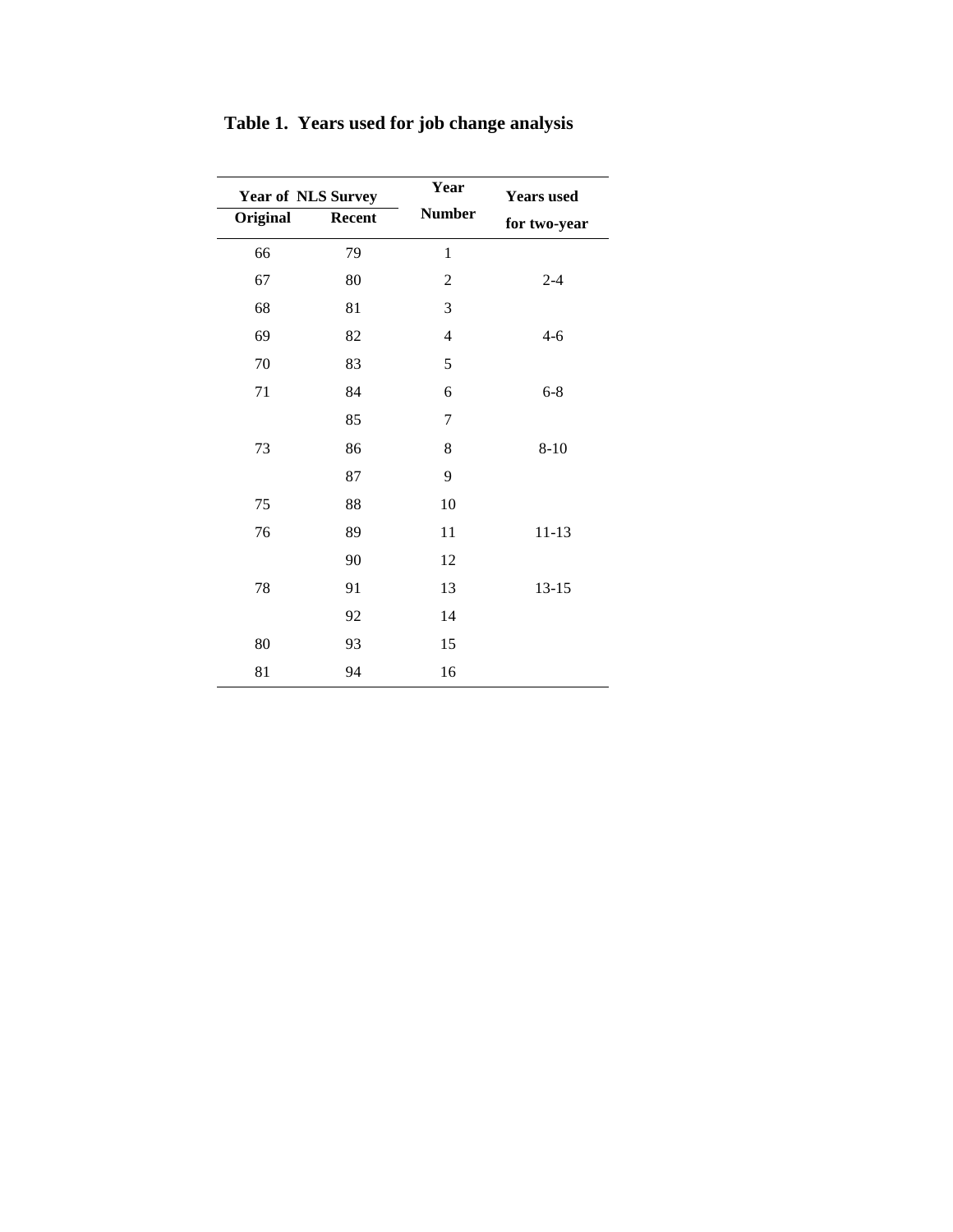|                                       |           | (1) |                     |               | (2)   |                     |           | (3) |                                |           | (4)    |                                |             | (5) |                    |
|---------------------------------------|-----------|-----|---------------------|---------------|-------|---------------------|-----------|-----|--------------------------------|-----------|--------|--------------------------------|-------------|-----|--------------------|
| Variable                              | β         |     | $\exp(\hat{\beta})$ | $\hat{\beta}$ |       | $\exp(\hat{\beta})$ | β         |     | $\exp(\overline{\hat{\beta}})$ | β         |        | $\exp(\overline{\hat{\beta}})$ | β           |     | $exp(\hat{\beta})$ |
| Intercept                             | 1.544     | *** | 4.68                | 1.173         | ***   | 3.23                | 1.436     | *** | 4.20                           | 1.839     | ***    | 6.29                           | 0.930       | *** | 2.53               |
|                                       | (.052)    |     |                     | (.060)        |       |                     | (.067)    |     |                                | (.070)    |        |                                | (.069)      |     |                    |
| Recent Cohort [original cohort]       | .358      |     | *** 1.43            | .244          | ***   | 1.28                | .176      | *** | 1.19                           | .156      | $\ast$ | 1.17                           | .373        | *** | 1.45               |
|                                       | (.052)    |     |                     | (.052)        |       |                     | (.052)    |     |                                | (.079)    |        |                                | (.067)      |     |                    |
| Age                                   | $-146$    | *** | .86                 | $-063$        | $***$ | .94                 | $-.037$   |     | .96                            | $-.109$   | ***    | .90                            | $-.060$     |     | .94                |
|                                       | (.021)    |     |                     | (.022)        |       |                     | (.023)    |     |                                | (.021)    |        |                                | (.034)      |     |                    |
| Age squared                           | .005      | *** | 1.00                | .002          |       | 1.00                | .001      |     | 1.00                           | .004      | ***    | 1.00                           | .003        |     | 1.00               |
|                                       | (.001)    |     |                     | (.001)        |       |                     | (.001)    |     |                                | (.001)    |        |                                | (.002)      |     |                    |
| Current education [high school grad.] |           |     |                     |               |       |                     |           |     |                                |           |        |                                |             |     |                    |
| Less than high school                 | .558      | *** | 1.75                | .542          | ***   | 1.72                | .478      | *** | 1.61                           | .497      | ***    | 1.64                           | .747        | *** | 2.11               |
|                                       | (.069)    |     |                     | (.069)        |       |                     | (.068)    |     |                                | (.068)    |        |                                | (.101)      |     |                    |
| Some College                          | .393      | *** | 1.48                | .205          | ***   | 1.23                | .208      | *** | 1.23                           | .349      | ***    | 1.42                           | .088        |     | 1.09               |
|                                       | (.057)    |     |                     | (.060)        |       |                     | (.061)    |     |                                | (.058)    |        |                                | (.091)      |     |                    |
| College degree or more                | $-.127$ * |     | .88                 | $-.234$       | ***   | .79                 | $-.151$ * |     | .86                            | $-.145$ * |        | .86                            | $-.295$ *** |     | .74                |
|                                       | (.064)    |     |                     | (.065)        |       |                     | (.071)    |     |                                | (.066)    |        |                                | (.087)      |     |                    |
| Current tenure [one year or less]     |           |     |                     |               |       |                     |           |     |                                |           |        |                                |             |     |                    |
| $1-3$ years                           | $-.747$   | *** | .47                 | $-.725$       | ***   | .48                 | $-.702$   | *** | .50                            | $-0.726$  | ***    | .48                            | $-.807$     | *** | .45                |
|                                       | (.042)    |     |                     | (.042)        |       |                     | (.042)    |     |                                | (.042)    |        |                                | (.059)      |     |                    |
| 3 or more years                       | $-.859$   | *** | .42                 | $-.842$       | ***   | .43                 | $-.811$   | *** | .44                            | $-.833$   | ***    | .44                            | $-0.954$    | *** | .38                |
|                                       | (.055)    |     |                     | (.056)        |       |                     | (.056)    |     |                                | (.055)    |        |                                | (.072)      |     |                    |
| Work Experience                       | $-.008$   | *** | .99                 | $-0.006$      | ***   | .99                 | $-.006$   | *** | .99                            | $-.008$   | ***    | .99                            | $-.008$     | *** | .99                |
|                                       | (.001)    |     |                     | (.001)        |       |                     | (.001)    |     |                                | (.001)    |        |                                | (.001)      |     |                    |
| Local unemployment rate               | .008      |     | 1.01                | .009          |       | 1.01                | $-.009$   |     | 1.00                           | 0.008     |        | 1.01                           | .016        |     | 1.02               |
|                                       | (.007)    |     |                     | (.007)        |       |                     | (.007)    |     |                                | (.007)    |        |                                | (.010)      |     |                    |

# **Table 2. Logistic regression estimates for two-year job separations**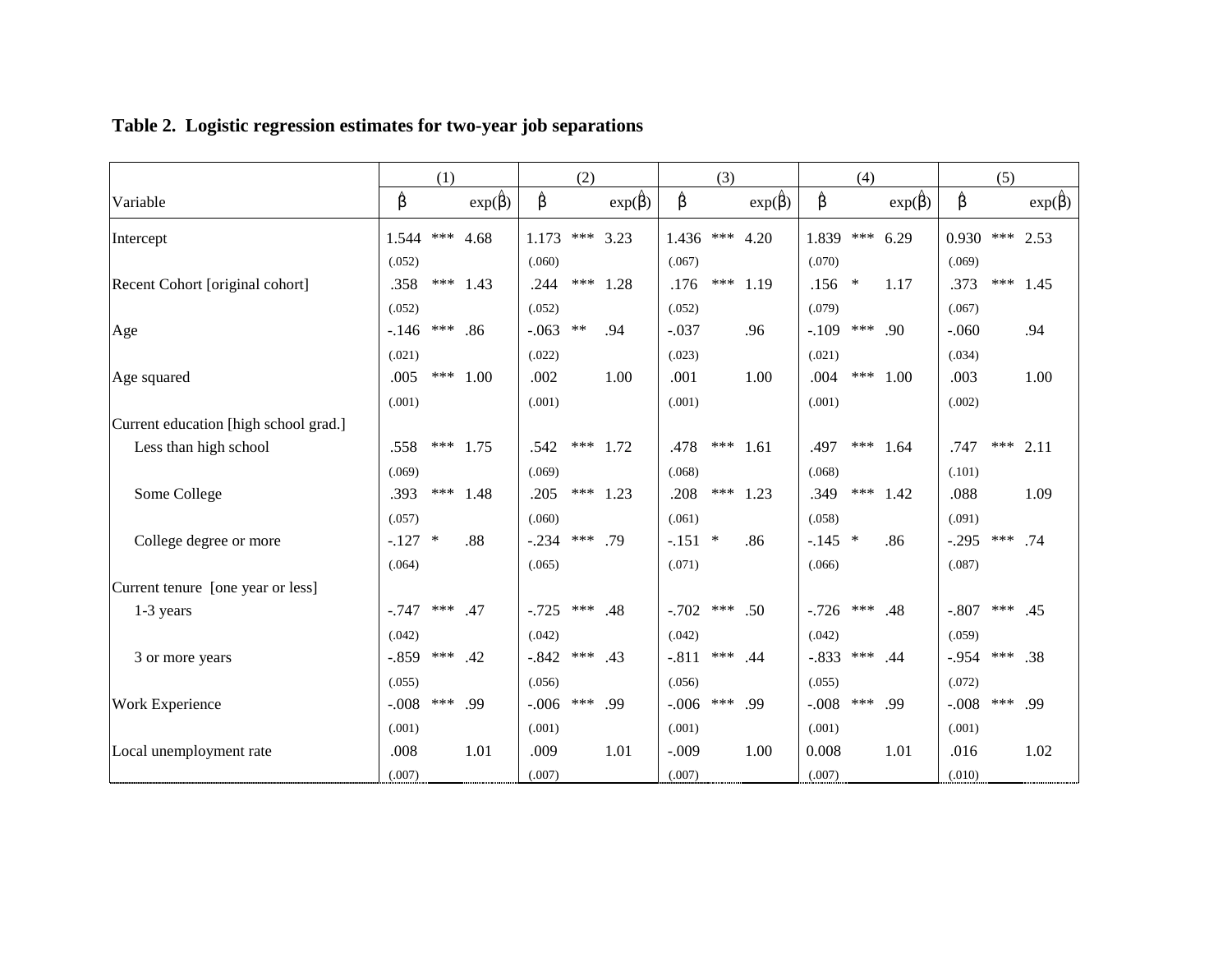| Currently enrolled                        |             | .447            |     | *** $1.56$ | .402         | *** | 1.50 |                  |       |      |             |     |
|-------------------------------------------|-------------|-----------------|-----|------------|--------------|-----|------|------------------|-------|------|-------------|-----|
|                                           |             | (.054)          |     |            | (.055)       |     |      |                  |       |      |             |     |
| Living in South                           |             | $.105$ *        |     | 1.11       | .085         |     | 1.09 |                  |       |      |             |     |
|                                           |             | (.052)          |     |            | (.051)       |     |      |                  |       |      |             |     |
| Married                                   |             | $-.342$ *** .71 |     |            | $-.297$      | *** | .74  |                  |       |      |             |     |
|                                           |             | (.045)          |     |            | (.045)       |     |      |                  |       |      |             |     |
| Industry [both trades, business services] |             |                 |     |            |              |     |      |                  |       |      |             |     |
| Construction, mining, agriculture         |             |                 |     |            | .115         |     | 1.12 | $-.037$          |       | .96  |             |     |
|                                           |             |                 |     |            | (.066)       |     |      | (.082)           |       |      |             |     |
| Manufact., transport. & commun.           |             |                 |     |            | $-763$       | *** | .47  | $-0.927$         | ***   | .40  |             |     |
|                                           |             |                 |     |            | (.051)       |     |      | (.070)           |       |      |             |     |
| FIRE & professional services              |             |                 |     |            | $-.202$ **   |     | .82  | $-.198$ *        |       | .82  |             |     |
|                                           |             |                 |     |            | (.066)       |     |      | (.088)           |       |      |             |     |
| Public administration                     |             |                 |     |            | $-1.334$ *** |     | .26  | $-1.456$ *** .23 |       |      |             |     |
|                                           |             |                 |     |            | (.107)       |     |      | (.116)           |       |      |             |     |
| Profess., manag., technical occupations   |             |                 |     |            | $-.147$      | **  | .86  |                  |       |      |             |     |
|                                           |             |                 |     |            | (.053)       |     |      |                  |       |      |             |     |
| Interaction of Cohort & Industry          |             |                 |     |            |              |     |      |                  |       |      |             |     |
| Recent cohort in high-level services      |             |                 |     |            |              |     |      | $-.043$          |       | .96  |             |     |
|                                           |             |                 |     |            |              |     |      | (.124)           |       |      |             |     |
| Recent cohort in traditional industries   |             |                 |     |            |              |     |      | .241             | $***$ | 1.27 |             |     |
|                                           |             |                 |     |            |              |     |      | (.091)           |       |      |             |     |
| Individual heterogeneity: standard        | $1.087$ *** | 1.080           | *** |            | 1.025        | *** |      | 1.029 ***        |       |      | $1.259$ *** |     |
| deviations                                | (.036)      | (.036)          |     |            | (.035)       |     |      | (.035)           |       |      | (.054)      |     |
| Change in -2 log likelihood               | $-2133$ *** | $-137$          | *** |            | $-427$       | *** |      | $-459$           | ***   |      | $-734$      | *** |

\*\*\*=significant at .001, \*\*=significant at .01, \*=significant at .05

Note: Standard errors are identified in parentheses. Contrast categories are identified in brackets. Age is rescaled to age-16. Work experience is measured in months. Model (5) is fit for a subsample of respondents, see text for full explanation. For model (4), change in –2 log likelihood is relative to model (1), for model (5) it is the change relative to the null model for the subsample.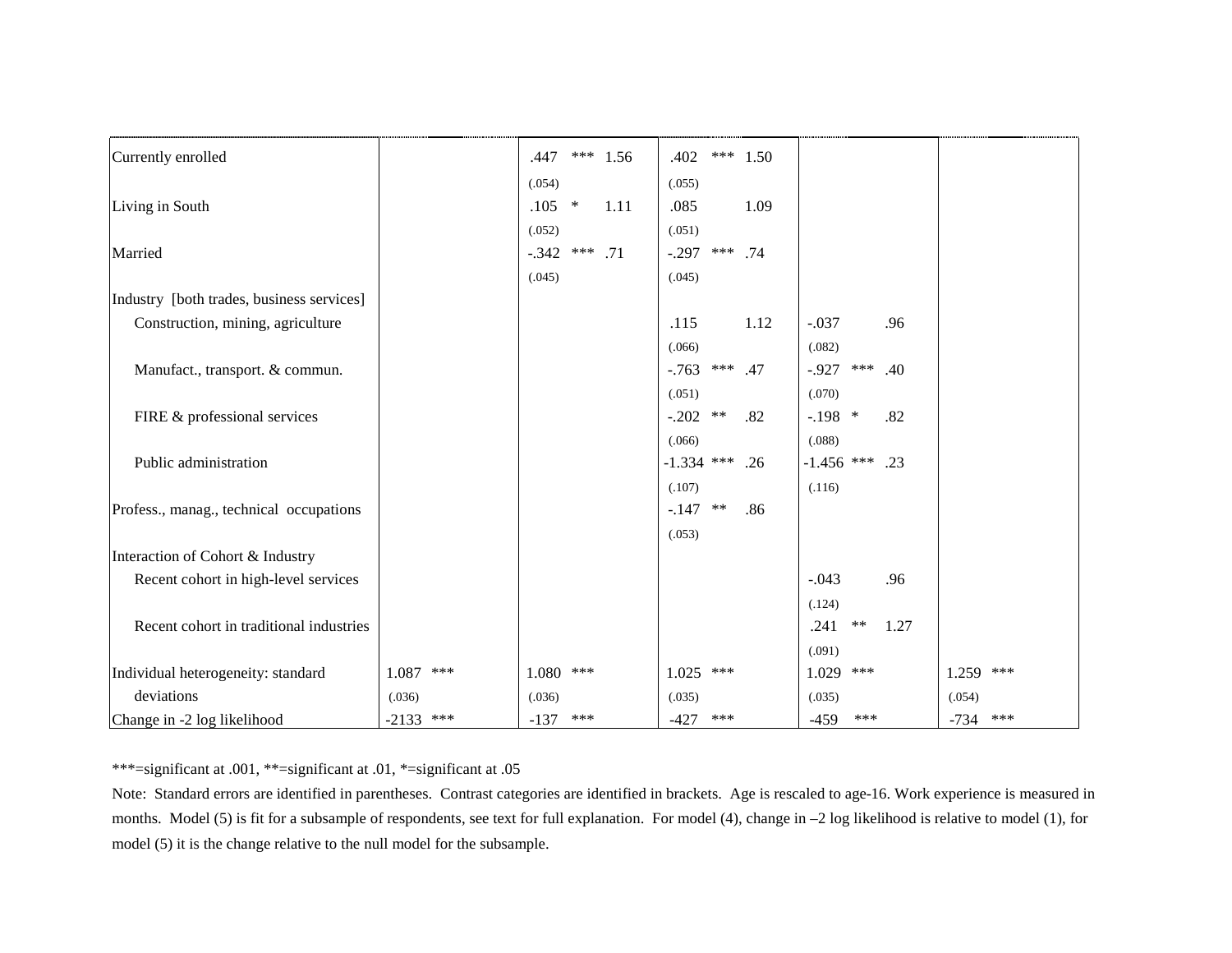| Year |       | Age range Measure | Cohort   | <b>NLS</b>  | PSID <sup>a</sup> | <b>NLS - PSID</b> |
|------|-------|-------------------|----------|-------------|-------------------|-------------------|
| 1978 | 26-32 | 2-year rate       | Original | .3668       | .3652             | .0016             |
| 1980 | 28-34 | 1-year rate       | Original | .2292       | .2104             | .0188             |
| 1989 | 26-32 | 2-year rate       | Recent   | .4078       | .4177             | $-.0100$          |
| 1991 | 28-34 | 1-year rate       | Recent   | .2420       | .2389             | .0031             |
| Year |       | Age range         | Cohort   | <b>NLS</b>  | $CPS^b$           | <b>NLS - CPS</b>  |
|      |       |                   |          | 1-year rate | 14-month rate     |                   |
| 1975 |       | 23-31             | Original | .2721       | .3351             | $-.0630$ *        |
| 1980 |       | 28-36             | Original | .2108       | .2591             | $-.0483$ *        |
| 1988 |       | 23-31             | Recent   | .3001       | .3452             | $-.0451$ *        |
| 1989 |       | 24-32             | Recent   | .2942       | .3198             | $-.0256$          |
| 1990 |       | $25 - 33$         | Recent   | .2653       | .3228             | $-0.0575$ *       |
| 1991 |       | 26-34             | Recent   | .2474       | .2890             | $-.0416$ *        |
| 1992 |       | 27-35             | Recent   | .2546       | .2705             | $-.0159$          |
| 1993 |       | 28-36             | Recent   | .2713       | .2727             | $-.0014$          |

**Table 3. Comparison of separation rate estimates from NLS, PSID, and CPS**

a Authors' tabulation of data from Polsky (1999).

b Authors' tabulation of data from Stewart (1998).

\* Difference significant at .05 level.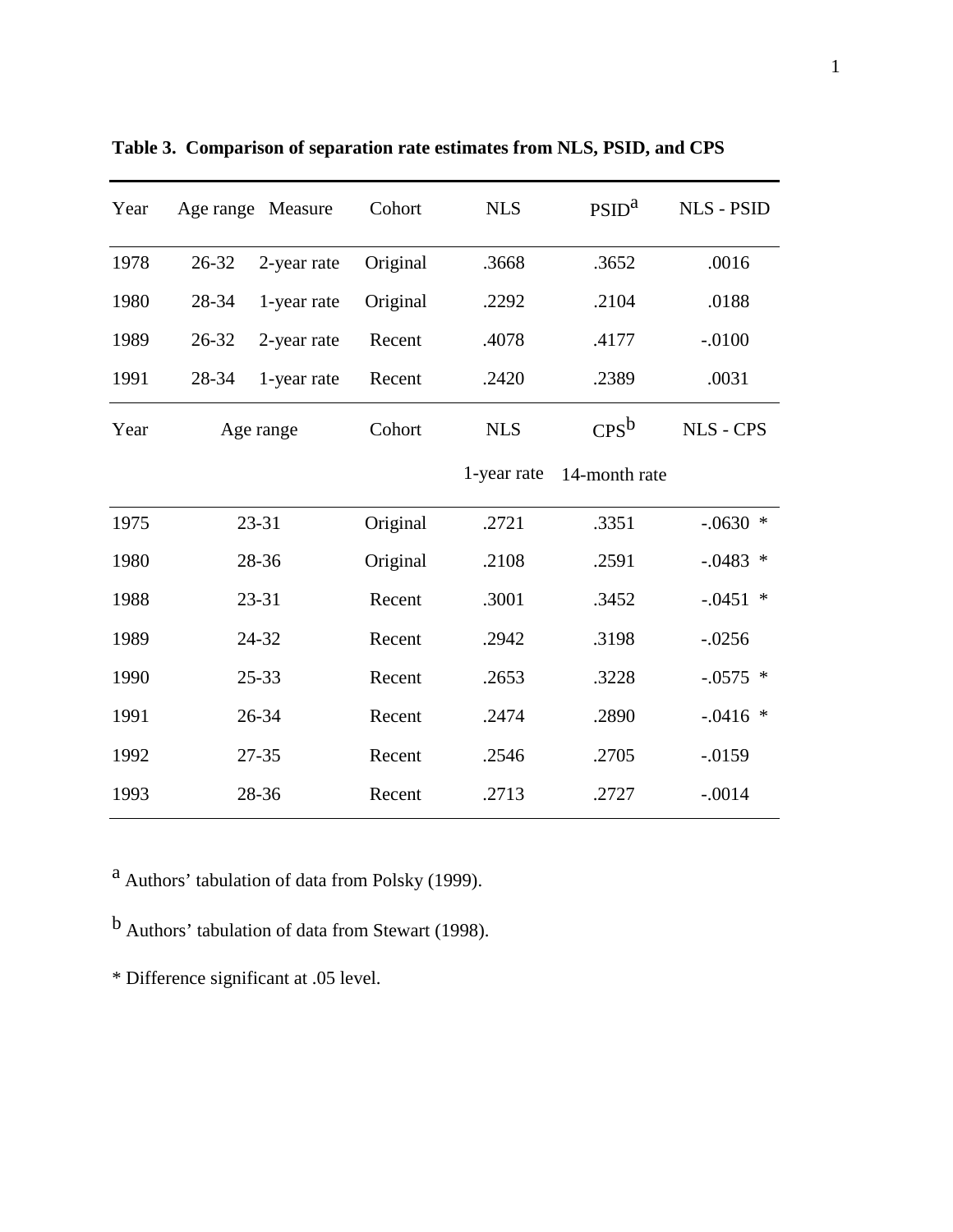|                              |                    |           | Adjustments <sup>a</sup> |           |
|------------------------------|--------------------|-----------|--------------------------|-----------|
|                              | Unadjusted         | Method 1  | Method 2                 | Method 3  |
| <b>Fraction of Attriters</b> |                    |           |                          |           |
| Original cohort              | .16                | .16       | .20                      | .23       |
| Recent cohort                | .06                | .06       | .06                      | .07       |
| Cohort effect                | .3577 <sup>b</sup> | .3172     | .3058                    | .2996     |
| Standard error               | 0.052              | 0.042     | 0.042                    | 0.042     |
| Adjustment                   |                    | $-0.0405$ | $-0.0114$                | $-0.0062$ |
| Percentage adjustment        |                    | 11.31     | 14.50                    | 16.23     |

# **Table 4. Attrition adjustments to the cohort instability effect**

a See text for definition of adjustment methods.

b Taken from model 1 in Table 2.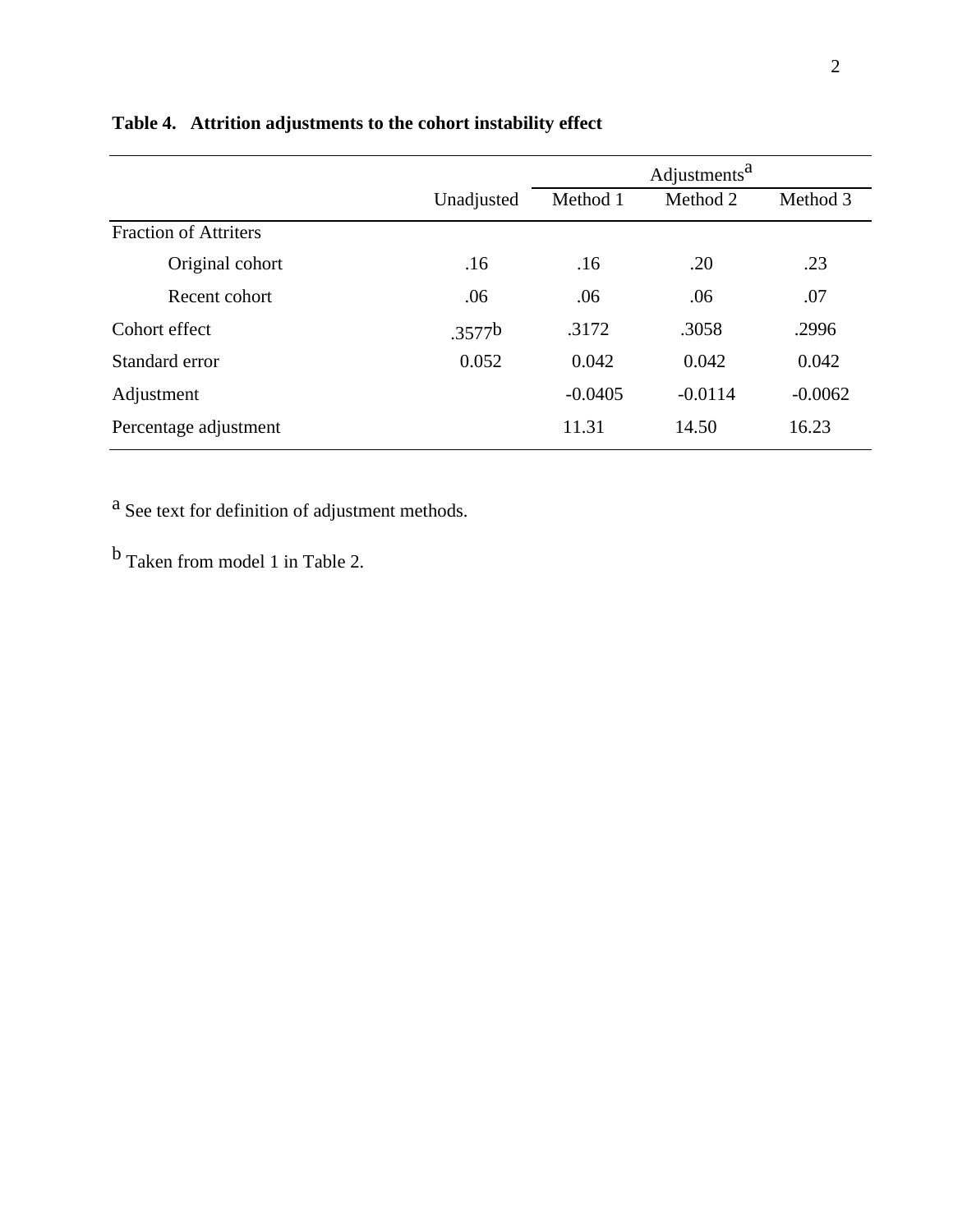| Variable                          | Estimate | Standard<br>error | Ratio of<br>college to   |
|-----------------------------------|----------|-------------------|--------------------------|
|                                   |          |                   | high school <sup>b</sup> |
| Original cohort                   |          |                   |                          |
| Did not change jobs               |          |                   |                          |
| High school or less (intercept)   | .2577    | .016              | 1.42                     |
| Some college or more              | .0439    | .013              |                          |
| Changed jobs                      |          |                   |                          |
| High school or less               | .0850    | .013              | 1.12                     |
| Some college or more              | .1084    | .014              |                          |
| Recent cohort                     |          |                   |                          |
| Did not change jobs               |          |                   |                          |
| High school or less               | $-.0227$ | .012              | 1.61                     |
| Some college or more              | .0264    | .014              |                          |
| Changed jobs                      |          |                   |                          |
| High school or less               | $-.0439$ | .013              | 3.26                     |
| Some college or more              | .0915    | .015              |                          |
| Age (rescaled to $16=0$ )         | $-.0242$ | .004              |                          |
| Age squared (rescaled to $16=0$ ) | .0010    | .000              |                          |
| Work experience (in months)       | $-.0006$ | .000              |                          |
| Adjusted $R^2$                    | .042     |                   |                          |
| N                                 | 11,139   |                   |                          |

# **Table 5. Wage change regression results**a

a Dependent variable is two-year change in log wages.

b Evaluated at variable means for age, age-squared, and experience.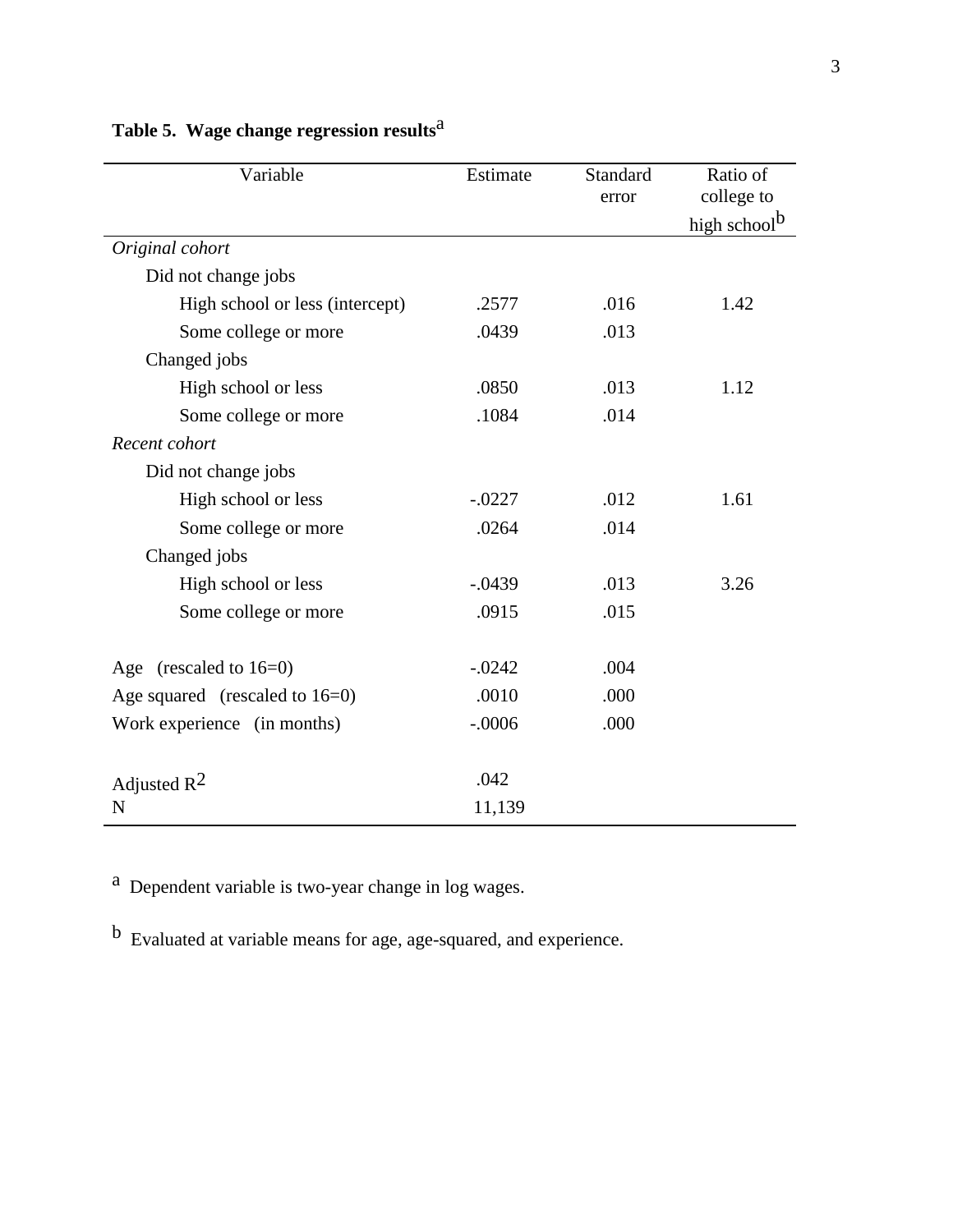\* The authors thank the Russell Sage and Rockefeller Foundations for their support of this research. We are grateful to Daniel Polsky and Jay Stewart for sharing their data with us, and for comments from Peter Gottschalk and David Neumark as well as several anonymous reviewers.

<sup>1</sup> By attrition we mean respondents who are permanently lost from the panel, not the proportion of respondents who miss the survey in any particular year.

 $2$  This means that for the NLSY there is no formal definition of attrition, except through death. In order to make the two cohorts comparable in the use of the two-year "drop" rule, we define anyone in the NLSY cohort who missed both the 1993 and 1994 interviews to be an attriter. This results in the 7.8% attrition rate for NLSY.

 $3$  The CPS employer is identified in the same way across both cohorts in all survey years: if the respondent held more than one job at the time of the survey, he is asked to focus on the one at which he worked the most hours. Our exclusive focus on the CPS employer is important to ensure comparability across cohorts, since for the recent cohort information is gathered on up to five jobs every year.

 $4$  The reader may notice that educational attainment is actually lower in the recent cohort. CPS data show that educational attainment among men graduating from high school in the late 1970s and early 1980s fell, very likely in response to the oversupply of college-educated workers in the 1970s labor market.

 $5$  For the original cohort, end-dates for jobs are impossible to recover consistently for all years. This induces a form of censoring, i.e. interval censoring with variable interval widths, that complicates the usual duration models, so we do not consider them here.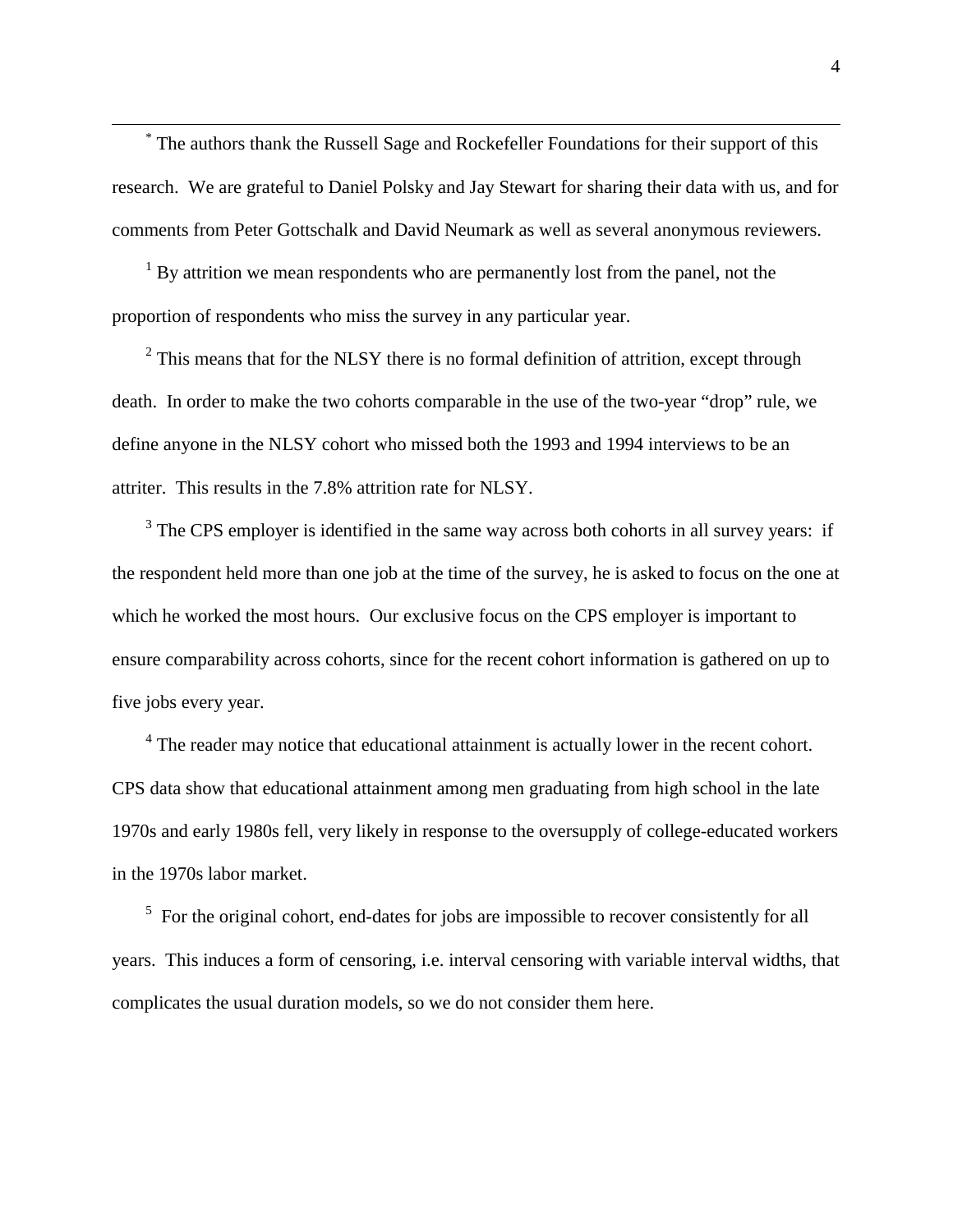6 We model the  $\phi_i$  as conditionally independent given the other regressors and following a mean zero Gaussian distribution. This is a generalized linear mixed-effects model which we fit by maximum likelihood (McCulloch 1997).

 $<sup>7</sup>$  There are many alternative specifications that can be used to examine robustness. The</sup> fixed ISE specification (Topel and Ward 1992) is infeasible, as we have a maximum of 6 observations per individual, while the conditional maximum likelihood estimator (Chamberlain 1984) does not identify the coefficients of time-invariant factors. We relaxed the assumption of independence by specifying a correlation between the ISE, tenure, and education. We also fitted a population-average logistic model using generalized estimating equations instead of the ISE model (Hu, et al. 1998). In neither case was the cohort effect appreciably changed.

<sup>8</sup> We explored more complex specifications of the unemployment rate (e.g. pulling out recessions) but none improved on this simple specification.

 $9<sup>9</sup>$  If we estimate model 1 without tenure, the recent cohort has even higher odds of a job change, reflecting the fact that tenure is endogenous in our model. There is no simple solution to this problem; excluding tenure altogether results in a serious misspecification, so we have decided to take the conservative route of including it.

 $10$  The NLS data do not have consistent data on union membership.

 $11$  Specifically, we include observations from individuals only after they are never enrolled in school again and their education level never increases again. Monks and Pizer's (1998) restriction of their sample to full-time workers probably serves as a rough approximation, but especially in a longitudinal data, full-time work and completion of school are not perfect substitutes.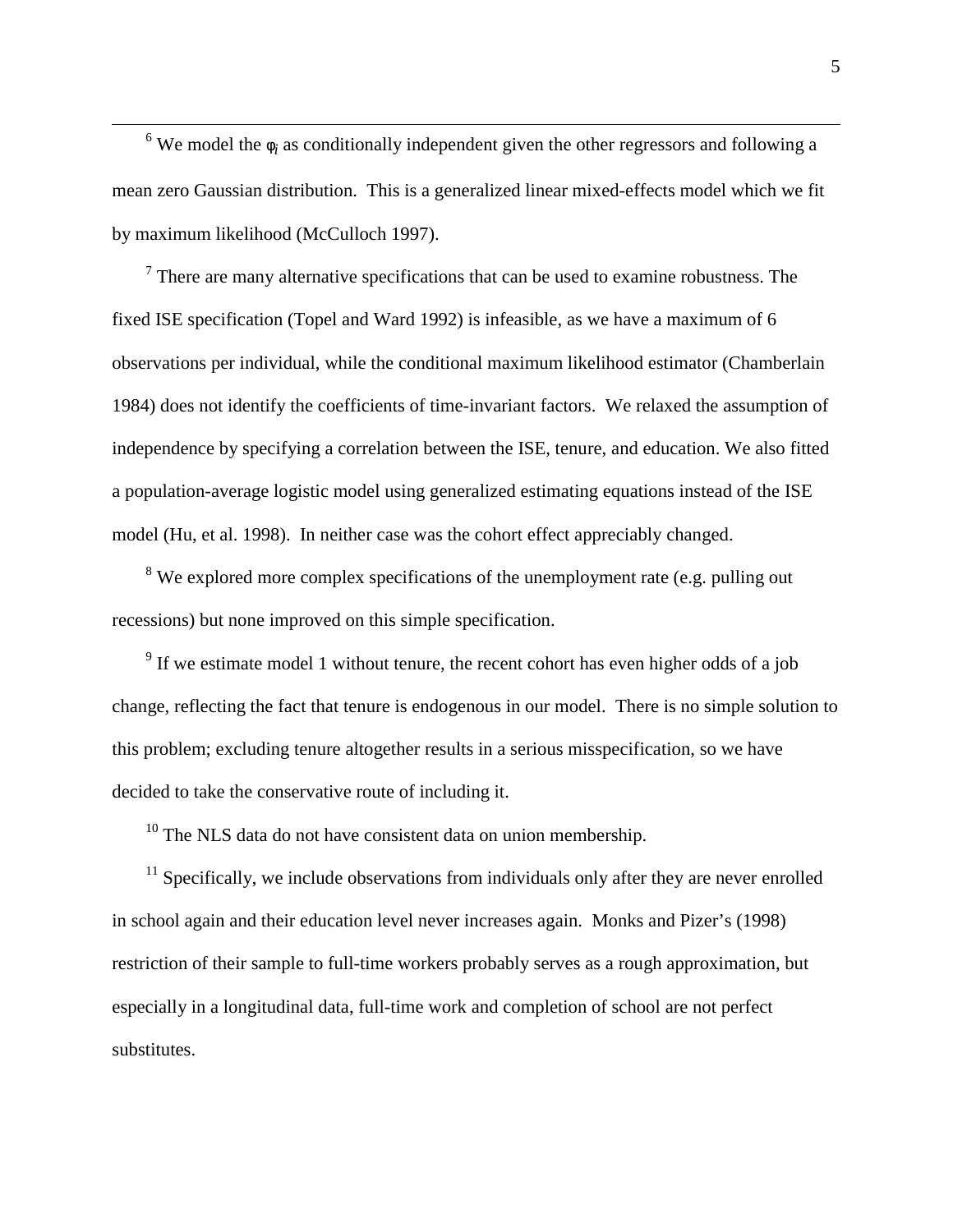<sup>12</sup> Monks and Pizer estimated a probit model, while we estimated a logit model (both were fit with independent random effects). Probit and logit estimates are generally comparable, unless the probabilities being modeled are very low or very high. This is not the case here, as the majority of the probabilities of a job change are within the .3 to .6 range.

 $13$  This means that we are now focusing only on "employer-to-employer" changes, in contrast to the measure used in Section 3, which includes unemployment and out-of-labor force as a destination state. Refitting the models in Section 3 for the "employer-to-employer" subset, however, yields very similar results in terms of the cohort differential in instability.

 $14$  In these graphs statistical significance effectively ends up being a function of sample size. So for example, in the job change panel, the gap in the early age ranges is statistically significant, while the gap among 31-33 year olds is not – by the later ages, a much smaller proportion of the samples is changing jobs.

 $15$  As a check on our findings, we fit this same model using "permanent" wages that have been smoothed of short-term variability (see Section 2 for description of the smoothing process). The results were quite similar, with the obvious difference that a substantially greater proportion of the variance was explained using the smoothed wages.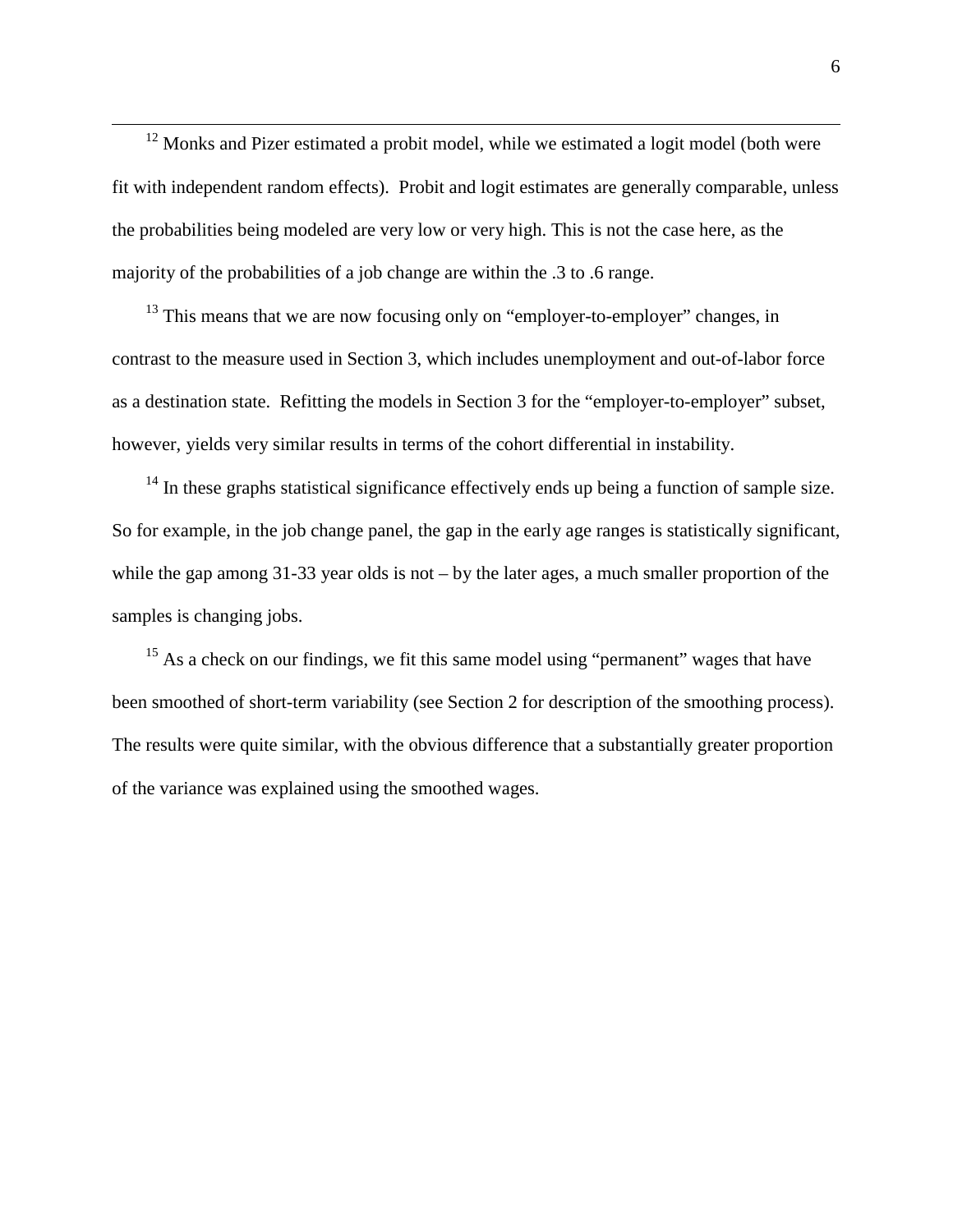





**Education**



**Tenure**

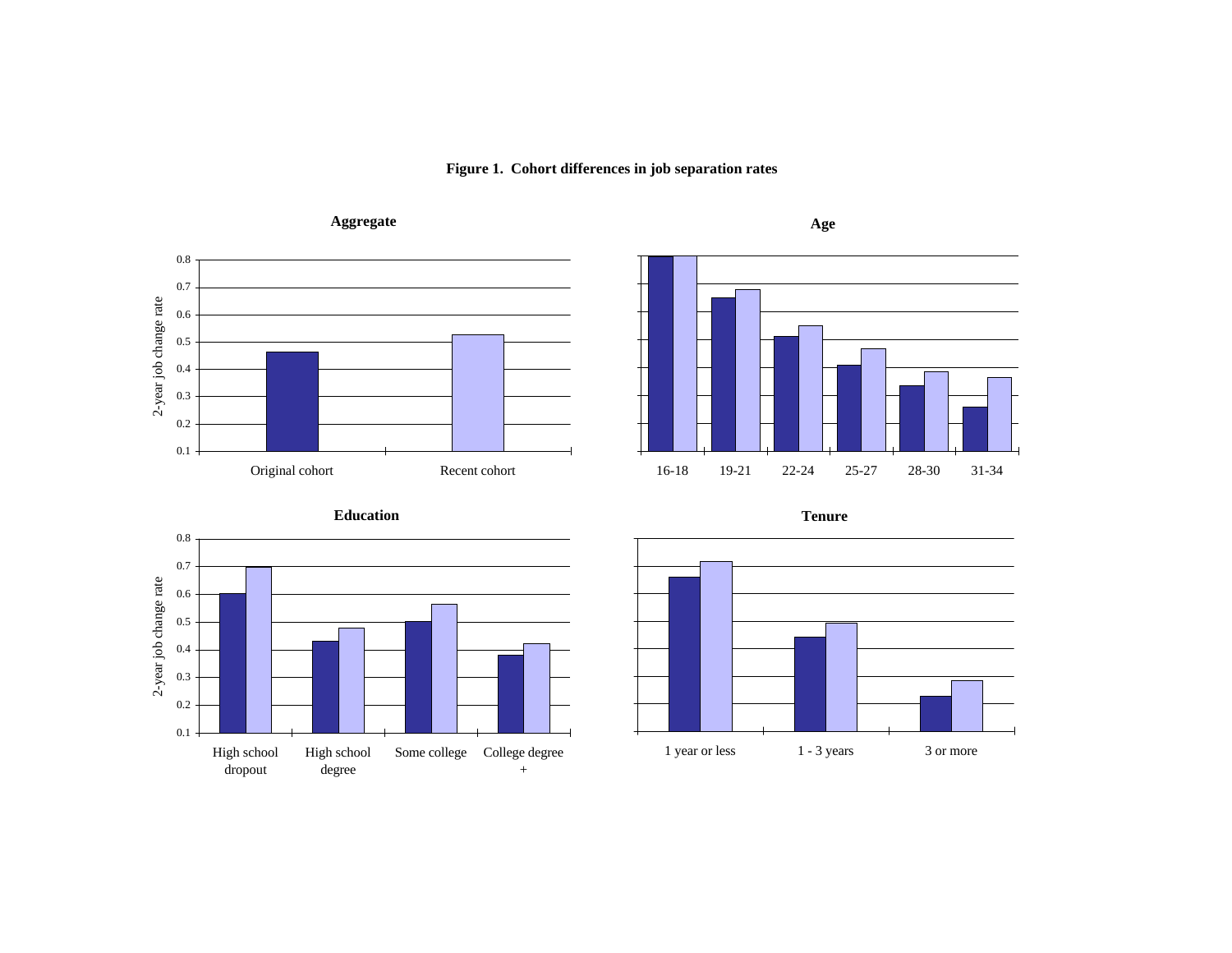